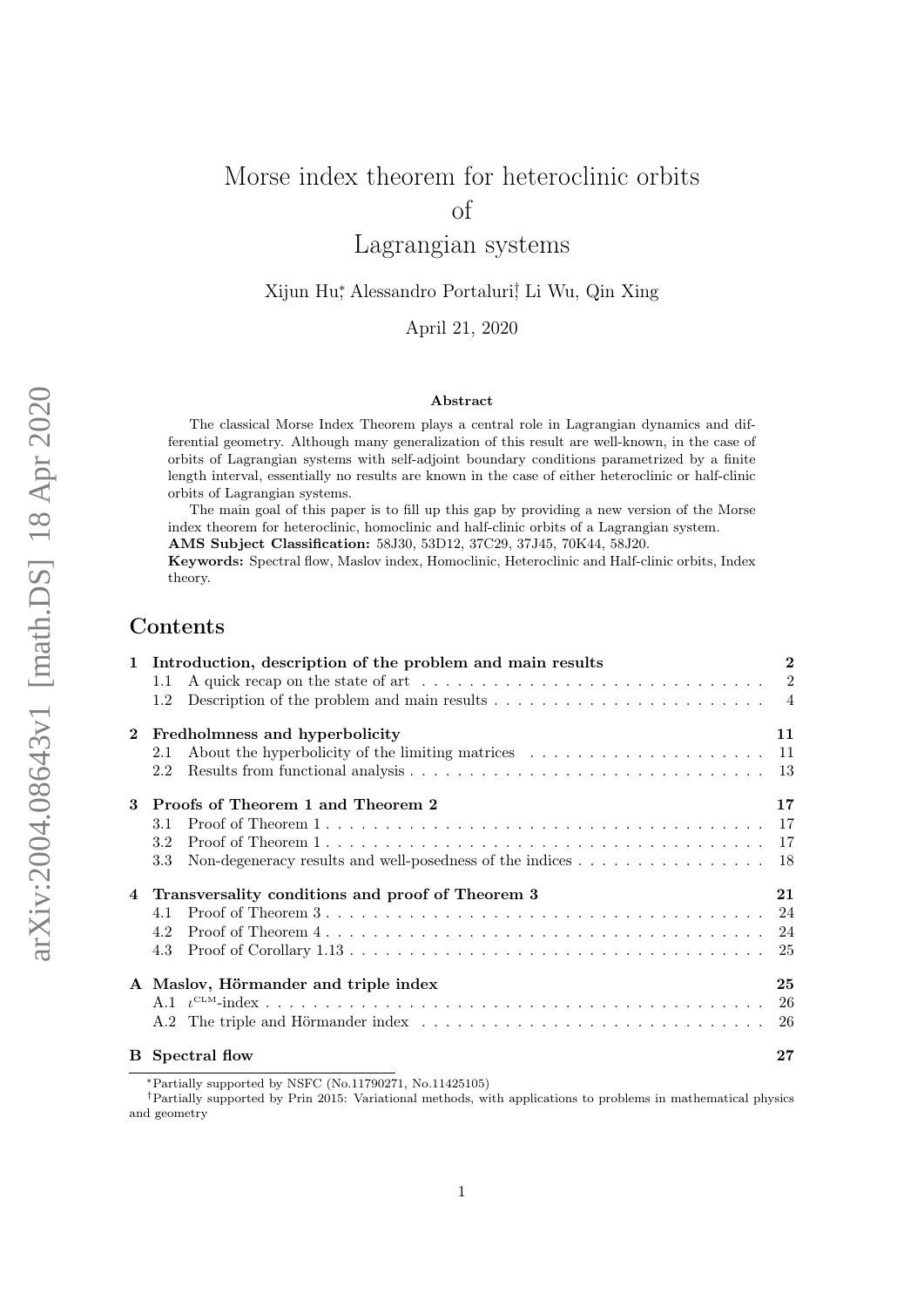### <span id="page-1-0"></span>1 Introduction, description of the problem and main results

In this first section we provide some historical remarks on the problem and we quickly discuss the main difficulties to construct an index theory in the case of orbits parameterized by unbounded intervals of the real line

#### <span id="page-1-1"></span>1.1 A quick recap on the state of art

Morse Index theory or for Lagrangian systems is a generic name for several interrelated theories going from the classical Morse index theorem in Riemannian geometry to the modern spectral flow formulas for Dirac operators. It is not merely a collection of closed formulas but a philosophy of cross connections between various branches of mathematics. Loosely speaking, it describes the relation intertwining the Morse index (i.e. negative inertia index) capturing some spectral properties of a linear differential operator and a geometrical index which encodes the topological properties of the solution space of an associated boundary value problem.

The literature on the subject is quite broad and we only mention the milestones on this topic. Maybe, the origin of this topic could be traced back to M. Morse who was able to find an explicit formula between the index of a geodesic (seen as critical point of the geodesic action functional) and the total number of conjugate points counted with their own multiplicity. This result has been generalized in the last decades by Edwards, Simons and Smale to systems of higher order, minimal surfaces, and partial differential systems respectively. In the strongly indefinite systems (e.g. space-like geodesics on Lorentzian manifold or more generally geodesics of any causal character on a (truly) semi-Riemannian manifold, the Morse index and the Morse co-index are both infinte and even worse conjugate points along a geodesic can accumulate. Starting with the beautiful paper of Helfer [\[Hel94\]](#page-27-0) in this indefinite setting the right way to generalize this result is by replacing the Morse index by the *spectral flow* and the total number of conjugate points along a geodesic by an intersection index in the Lagrangian (resp. symplectic) context known with the name of Maslov (resp. Conley-Zehnder) index. We refer the interested reader to [\[MPP05,](#page-28-0) [MPP07,](#page-28-1) [PPT04\]](#page-28-2) and references therein. We stress on the fact that by using a Morse-type index theorem the computation of the index (resp. the spectral flow) of a differential operator (resp. a continuous path of self-adjoint Fredholm operators in a infinite dimensional Hilbert spaces) can be reduced to an intersection index in finite dimensions (which has undoubted advantages)!

It is nowadays recognized the crucial role played by these formulas also in classical mechanics and especially in proving the instability of periodic orbits or the existence of bifurcation points along the trivial branch. We refer the interested reader to [\[BJP14,](#page-27-1) [BJP16,](#page-27-2) [HS09,](#page-28-3) [HS10,](#page-28-4) [HLS14,](#page-28-5) [HPY17,](#page-28-6) [HPY19\]](#page-28-7) and references therein for the investigation on the linear stability in singular Lagrangian systems, to [\[HPX19\]](#page-28-8) in the case of singular Hamiltonian systems (e.g. N-vortex problem) and finally to [\[PW16,](#page-28-9) [HP19\]](#page-28-10) in the case of bifurcation problems). For a general instability criterion in the case of non-autonomous Lagrangian systems, we refer the interested reader to [\[PWY19\]](#page-28-11) linear instability for a periodic orbit of a Hamiltonian system is strictly related to the connectivity properties of all symplectic matrices not having 1 in their spectra and in fact, the parity of the Conley-Zehnder index naturally associated to a periodic orbit of a Hamiltonian system provides a sufficient condition for proving the instability of the orbit itself.

Although, nowadays, the Morse type index theorems in the case of solutions of Lagrangian systems parametrized by a bounded time interval and satisfying quite general self-adjoint boundary conditions is well-established, the situation is completely different in the case of orbits parametrized by an unbounded time interval, e.g. half-line (in the half-clinic case) or the whole real line in the (heteroclinic or homoclinic orbits). However, these type results will be crucial, for instance, in answering questions concerning the linear stability of traveling waves of reaction-diffusion equations etc. Last but not least, in the finite time interval case, authors in [\[HWY18\]](#page-28-12) proved a Morse index theorem of Lagrangian system under (general) self-adjoint boundary condition whilst in [\[CH07\]](#page-27-3), the first named author and his collaborator, provided a Morse index for a homoclinic orbit of a Lagrangian system. Recently in [\[HP17\]](#page-28-13), authors constructed an index theory for h-clinic motions of a (general) Hamiltonian system and in [\[BHPT19\]](#page-27-4) authors provide an ad-hoc generalization for an important class of asymptotic motions in weakly singular Lagrangian systems (including the gravitational n-body problem).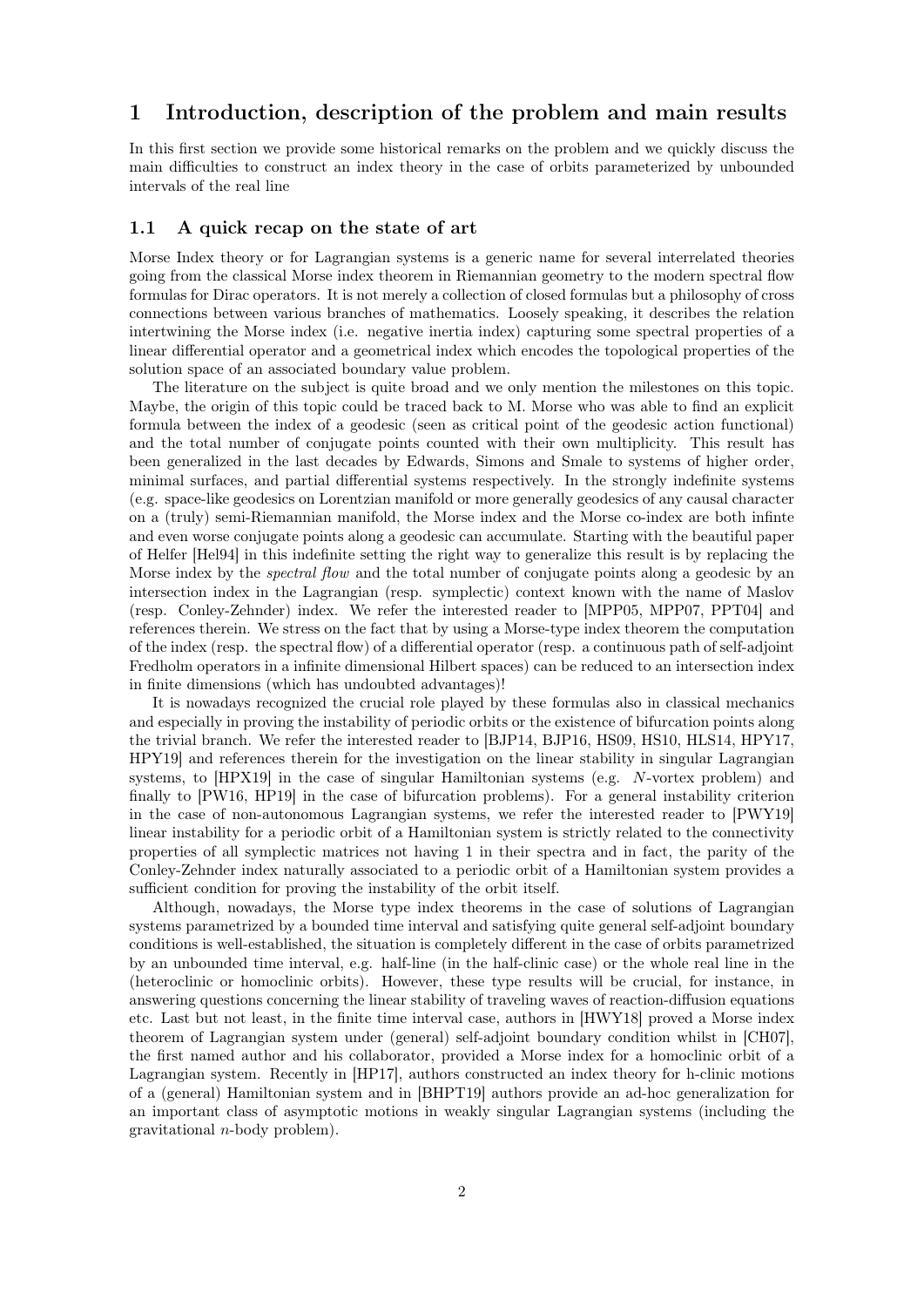In this paper, starting from the recent results proved in the Hamiltonian setting in [\[HP17\]](#page-28-13), we construct the index theory for heteroclinic, homoclinic and half-clinic orbits of Lagrangian systems.

#### Notation

For the sake of the reader, let us introduce some common notation that we shall use henceforth throughout the paper.

- $\overline{\mathbb{R}} := \mathbb{R} \cup \{\infty, +\infty\}, \ \mathbb{R}^+ := [0, +\infty), \ \mathbb{R}^- := (-\infty, 0].$  The pair  $(\mathbb{R}^n, \langle \cdot, \cdot \rangle)$  denotes the *n*dimensional Euclidean space.
- $\dot{\#}$  stands for denoting the derivative of  $\#$  with respect to the time variable t.
- Ix or just I will denote the identity operator on a space X and we set for simplicity  $I_k := I_{\mathbb{R}^k}$ for  $k \in \mathbb{N}$ .
- $T\mathbb{R}^n \cong \mathbb{R}^n \times \mathbb{R}^n$  denotes the tangent of  $\mathbb{R}^n$  and  $T^*\mathbb{R}^n \cong \mathbb{R}^n \times \mathbb{R}^n$  the cotangent of  $\mathbb{R}^n$ .  $\omega$  stands for the *standard symplectic form* and the pair  $(T^*\mathbb{R}^n, \omega)$  denotes the standard symplectic space.  $J \coloneqq \begin{bmatrix} 0 & -I \\ I & 0 \end{bmatrix}$  $I \quad 0$ denotes the *standard symplectic matrix* and  $\omega(u, v) = \langle Ju, v \rangle$ .  $L(n)$ denotes the Lagrangian Grassmannian manifold.  $L_D := \mathbb{R}^n \times (0)$  and  $L_N = (0) \times \mathbb{R}^n$  and we refer to as *Dirichlet* and *Neumann Lagrangian subspace*. Mat  $(n, \mathbb{R})$  the set of all  $n \times n$ matrices; Sym  $(n, \mathbb{R})$  the set of all  $n \times n$  symmetric matrices.  $E^s$ ,  $E^u$  the stable and unstable space respectively.
- Given the linear subspaces  $L_0, L_1$  we write  $L_0 \uparrow L_1$  meaning that  $L_0 \cap L_1 = \{0\}.$
- $(\mathcal{H}, (\cdot, \cdot))$  denotes a real separable Hilbert space.  $\mathscr{L}(\mathcal{H})$  denotes the Banach space of all bounded and linear operators.  $C^{sa}(\mathcal{H})$  be the set of all (closed) densely defined and selfadjoint operators. We denote by  $\mathscr{C} \mathscr{F}^{sa}(\mathcal{H})$  the space of all closed self-adjoint and Fredholm operators equipped with the gap topology.  $\sigma(\#)$  denotes the spectrum of the linear operator #. Sf (#) denotes the *spectral flow* of the path of self-adjoint Fredholm operators #.  $m^{-}(H)$ denotes the Morse index.

 $V^+(\#)$  (resp.  $V^-(\#)$ ) denotes the spectral space corresponding to the eigenvalues of # having positive (resp. negative) real part. rge  $(\#)$  stands for the image of the operator  $\#$ .

 $m^-(u)$  (resp.  $m^-(u, L_0, \pm)$ ) are the Morse indices of the heteroclinic u (resp. future or past half-clinic orbit  $u$ ) as given in Notation [1.12.](#page-9-1)

•  $\iota^{\text{CLM}}$ -denotes the *Maslov index* of a pair of Lagrangian paths.  $\iota(\#_1, \#_2, \#_3)$  denotes the *triple index.*  $\iota(u)$  (resp.  $\iota^{\pm}$ ) are the geometrical indices for heteroclinic (resp. future or past half-clinic orbit) give in Definition [1.8](#page-7-0)

#### Main assumptions

Here below, we collect for the sake of the reader all the main assumptions that will appear throughout the paper referring to the specific sections for the meaning of the involved symbols.

- (L1) L is  $\mathscr{C}^2$  on the fibers of  $T\mathbb{R}^n$  and the quadratic form  $D_{vv}^2L(t, q, v)$  is nondegenerate.
- (L2) L is exactly quadratic in the velocities meaning that the function  $L(t, q, v)$  is a polynomial of degree at most 2 with respect to  $v$ .
- (L1') L is  $\mathscr{C}^2$ -convex on the fibers of  $T\mathbb{R}^n$ , the quadratic form  $D_{vv}^2L(t, q, v)$  is positive, we refer to as Legendre convexity condition and  $L$  is termed a Legendre convex function.
- (F1) The pointwise limits  $\lim_{t\to\pm\infty} P(t) = P_{\pm}$ ,  $\lim_{t\to\pm\infty} Q(t) = Q_{\pm}$  and  $\lim_{t\to\pm\infty} R(t) = R_{\pm}$  exist. Moreover there exist constants  $C_1$ ,  $C_2$  and  $C_3$  such that, for every  $v \in \mathbb{R}^n$ ,

 $||P(t)v|| \geq C_1|v|, \qquad ||Q(t)v|| \leq C_2|v| \quad \text{and} \quad ||R(t)v|| \leq C_3|v|,$ 

for all  $t \in \mathbb{R}$ .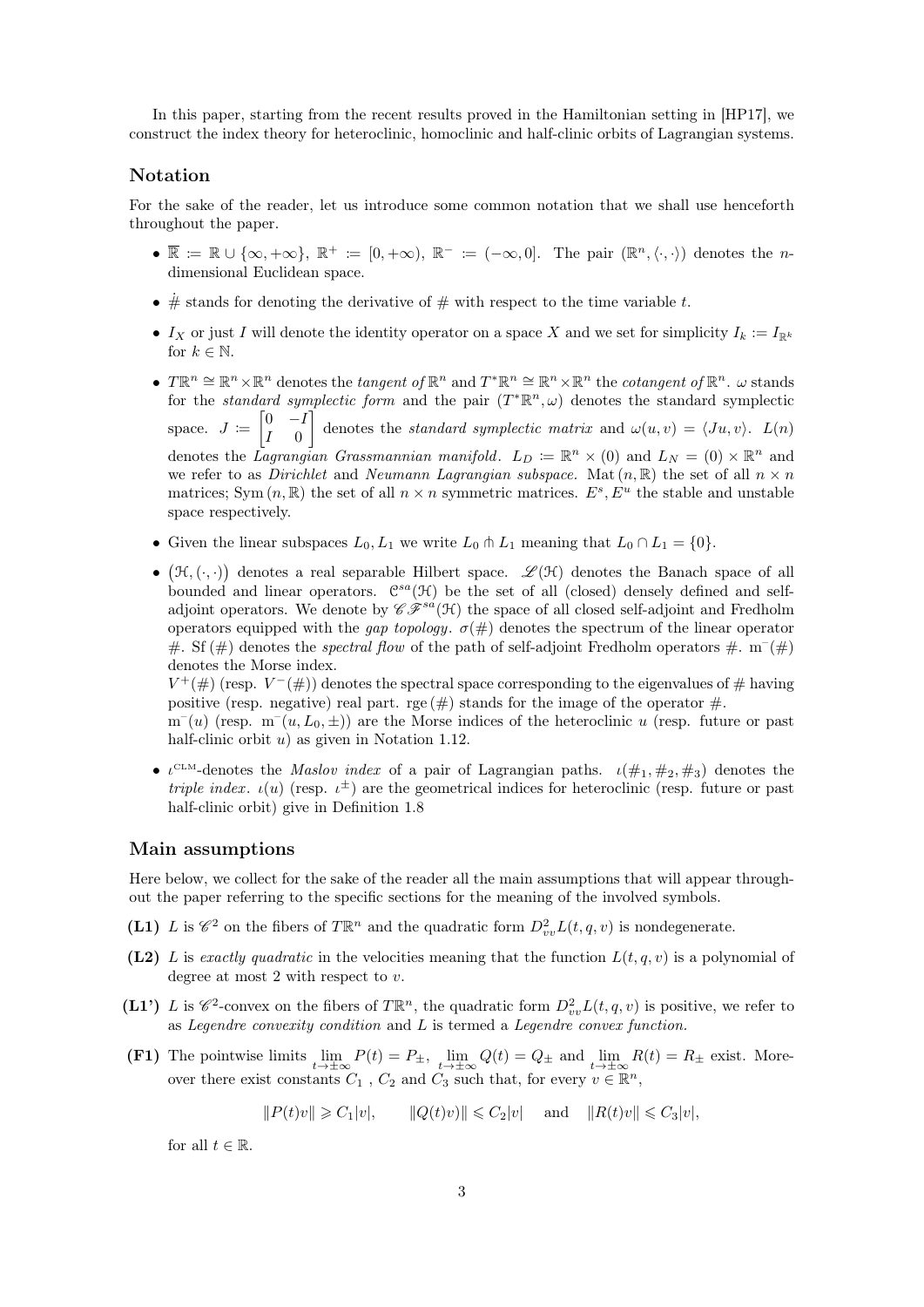- (F2) The matrix paths  $P, Q, R$  satisfy (F1) and  $(P(t)v, v) \geq C_1|v|^2$ .
- (H1) The matrices  $JB(-\infty)$  and  $JB(\infty)$  are hyperbolic matrices.
- (H1') there exist two continuous paths of hyperbolic Hamiltonian matrices, namely  $\lambda \mapsto H_{\lambda}(+\infty)$ and  $\lambda \mapsto H_{\lambda}(-\infty)$  such that

$$
H_{\lambda}(+\infty) = \lim_{t \to +\infty} J B_{\lambda}(t) \quad \text{and} \quad H_{\lambda}(-\infty) = \lim_{t \to -\infty} J B_{\lambda}(t)
$$

uniformly with respect to  $\lambda$ .

(H2) The block matrices 
$$
\begin{bmatrix} P_- & Q_- \\ Q_-^T & R_- \end{bmatrix}
$$
 and  $\begin{bmatrix} P_+ & Q_+ \\ Q_+^T & R_+ \end{bmatrix}$  are both positive definite.

#### <span id="page-3-0"></span>1.2 Description of the problem and main results

Let  $T\mathbb{R}^n \cong \mathbb{R}^n \times \mathbb{R}^n$  be denoting the tangent bundle of  $\mathbb{R}^n$ , which represents the *configuration* space of a Lagrangian dynamical system. Elements of the tangent bundle  $T\mathbb{R}^n$  will be denoted by  $(q, v)$ , with  $q \in \mathbb{R}^n$  and  $v \in T_q \mathbb{R}^n \cong \mathbb{R}^n$ . Analogously we shall denote by  $(T^* \mathbb{R}^n, \omega)$  the standard symplectic space equipped with the canonical symplectic form defined by  $\omega(\cdot, \cdot) = \langle J \cdot, \cdot \rangle$ . Elements of the cotangent bundle  $T^*\mathbb{R}^n$  will be denoted by  $(p, q)$ , with  $p, q \in \mathbb{R}^n$ .

Let  $L : \mathbb{R} \times T\mathbb{R}^n \to \mathbb{R}$  be a smooth non-autonomous (Lagrangian) function satisfying the following assumptions

- (L1) L is  $\mathscr{C}^2$  on the fibers of  $T\mathbb{R}^n$  and the quadratic form  $D_{vv}^2L(t, q, v)$  is nondegenerate.
- (L2) L is exactly quadratic in the velocities meaning that the function  $L(t, q, v)$  is a polynomial of degree at most 2 with respect to v.

We observe that assumption (L2) is in order to ensure the twice Fréchét differentiability of the Lagrangian action functional. (Cf. [\[PWY19\]](#page-28-11) and references therein). In an important case, we assume

(L1') L is  $\mathscr{C}^2$ -convex on the fibers of  $T\mathbb{R}^n$ , the quadratic form  $D_{vv}^2L(t, q, v)$  is positive, we refer to as Legendre convexity condition and L is termed a Legendre convex function.

Let  $x^-, x^+ \in \mathbb{R}^n$  be two distinct rest-points for the Lagrangian vectorfield  $\nabla L$ ; thus

<span id="page-3-1"></span>
$$
\nabla L(t, x^{\pm}, 0) = 0 \quad \text{for every} \quad t \in \mathbb{R}.
$$

**Definition 1.1.** An heteroclinic orbit u asymptotic to  $x^{\pm}$  or a connecting orbit between  $x^{\pm}$  is a  $\mathscr{C}^2$ -solution of the following boundary value problem

$$
\begin{cases}\n\frac{d}{dt}\partial_v L(t, u(t), \dot{u}(t)) = \partial_q L(t, u(t), \dot{u}(t)), & t \in \mathbb{R} \\
\lim_{t \to -\infty} u(t) = x^- \text{ and } \lim_{t \to +\infty} u(t) = x^+\n\end{cases} (1.1)
$$

If  $x^- = x^+$  we'll refer to the connecting orbit u as *homoclinic orbit*. Let us now introduce the notions of future and past half-clinic that together with the heteroclinic solutions, constitute the central objects of this paper. By a slight abuse of notation, we denote by the same symbol u a future or past half-clinic orbit.

*Notation* 1.2. Here and throughout, if not differently stated,  $L_0$  denotes a Lagrangian subspace of the standard symplectic space  $(\mathbb{R}^{2n}, \omega)$ .

**Definition 1.3.** A *future half-clinic solution u* (starting at the Lagrangian subspace  $L_0 \in L(n)$ ) is a solution of the following boundary value problem

<span id="page-3-2"></span>
$$
\begin{cases}\n\frac{d}{dt}\partial_v L(t, u(t), \dot{u}(t)) = \partial_q L(t, u(t), \dot{u}(t)), & t \in \mathbb{R}^+ \\
(\partial_v L(0, u(0), \dot{u}(0), u(0))^T \in L_0 \\
\lim_{t \to +\infty} u(t) = x^+\n\end{cases}
$$
\n(1.2)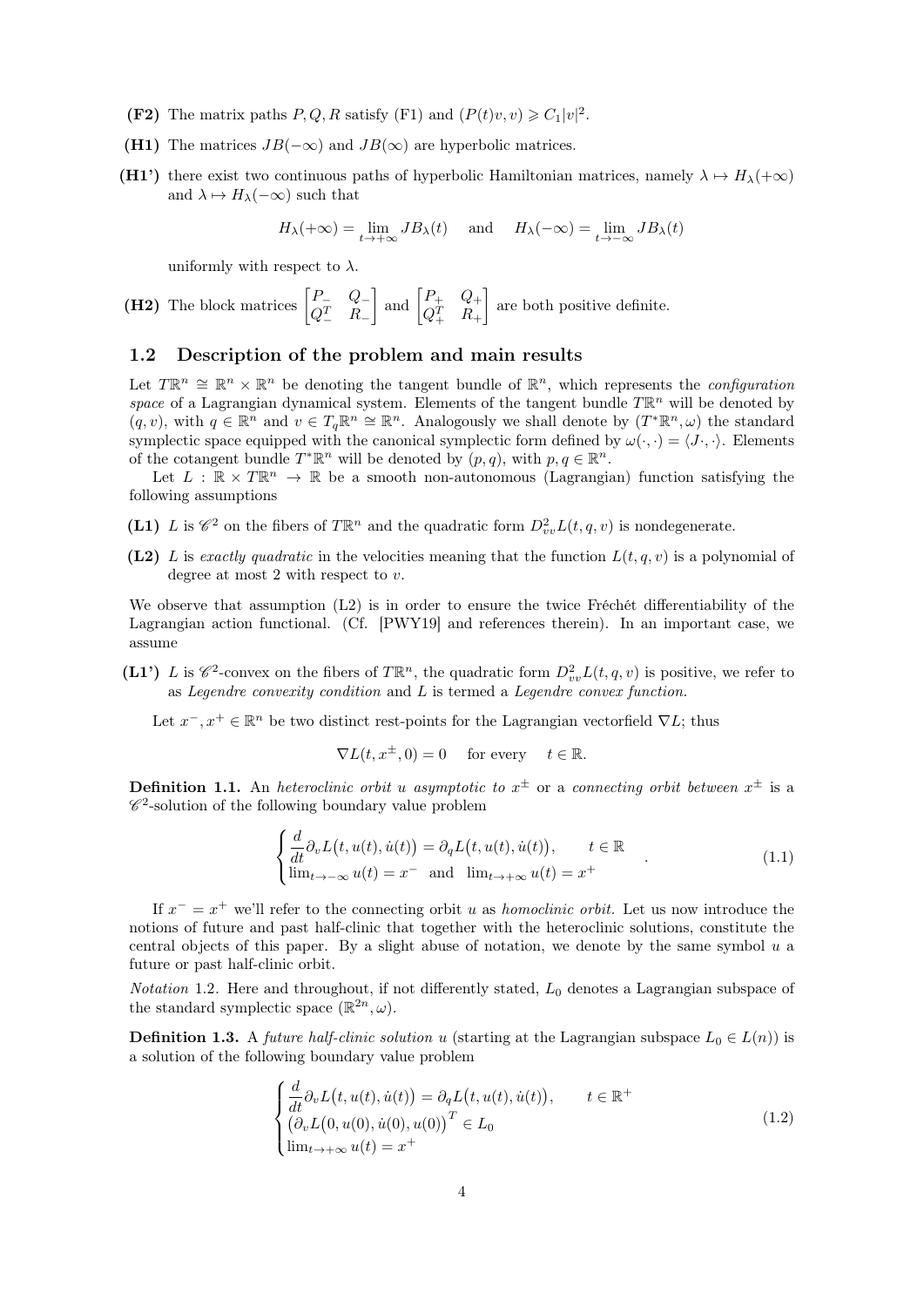A past half-clinic solution u (ending at the Lagrangian subspace  $L_0 \in L(n)$ ) is a solution of the following boundary value problem

<span id="page-4-0"></span>
$$
\begin{cases}\n\frac{d}{dt}\partial_v L(t, u(t), \dot{u}(t)) = \partial_q L(t, u(t), \dot{u}(t)), & t \in \mathbb{R}^-\n\\ \n(\partial_v L(0, u(0), \dot{u}(0), u(0))^T \in L_0\n\\ \n\lim_{t \to -\infty} u(t) = x^-\n\end{cases}
$$
\n(1.3)

*Notation* 1.4. In shorthand notation, we refer to a solution of Equation  $(1.1)$  or Equation  $(1.2)$  or Equation  $(1.3)$ , as *h*-clinic orbit.

By standard bootstrap arguments, a solution  $u$  of the second order system given in Equation  $(1.1)$ or Equation  $(1.2)$  or Equation  $(1.3)$  is a smooth solution and by linearizing the boundary value problem about the solution  $u$  given in Equation [\(1.1\)](#page-3-1) and by setting

$$
P(t) \coloneqq \partial_{vv} L(t, u(t), \dot{u}(t)), \quad Q(t) \coloneqq \partial_{uv} L(t, u(t), \dot{u}(t)) \quad \text{ and } R(t) \coloneqq \partial_{uu} L(t, u, \dot{u}(t)),
$$

we get that  $P \in \mathscr{C}^1(\mathbb{R}, \text{Sym}(n, \mathbb{R}))$  for every  $t \in \mathbb{R}, Q \in \mathscr{C}^1(\mathbb{R}, \text{Mat}(n, \mathbb{R}))$  and finally  $R \in$  $\mathscr{C}^1(\mathbb{R}, \text{Sym}(n, \mathbb{R}))$ . We give the next two conditions

(F1) The pointwise limits  $\lim_{t\to\pm\infty} P(t) = P_{\pm}$ ,  $\lim_{t\to\pm\infty} Q(t) = Q_{\pm}$  and  $\lim_{t\to\pm\infty} R(t) = R_{\pm}$  exist. Moreover there exist constants  $C_1$ ,  $C_2$  and  $C_3$  such that, for every  $v \in \mathbb{R}^n$ ,

<span id="page-4-1"></span>
$$
||P(t)v|| \geqslant C_1|v|, \qquad ||Q(t)v)|| \leqslant C_2|v| \quad \text{ and } \quad ||R(t)v|| \leqslant C_3|v|,
$$

for all  $t \in \mathbb{R}$ .

(F2) The matrix paths  $P, Q, R$  satisfy (F1) and  $(P(t)v, v) \geq C_1|v|^2$ .

Clearly, if L satisfied the  $(L1)$ ,  $(L2)$  conditions, then  $(F1)$  is satisfied. Moreover, if L satisfies the Legendre convex condition  $(L1')$ , then  $(F2)$  condition is satisfied as well.

Thus, we end-up with the following (linear) Morse-Sturm system given by

$$
\begin{cases}\n-\frac{d}{dt}\left[P(t)\dot{w}(t) + Q(t)w(t)\right] + Q^{\mathsf{T}}(t)\dot{w}(t) + R(t)w(t) = 0, & t \in \mathbb{R} \\
\lim_{t \to -\infty} w(t) = 0 \text{ and } \lim_{t \to +\infty} w(t) = 0\n\end{cases}
$$
\n(1.4)

Similarly, by linearizing at the solutions  $u$  given in Equation [\(1.2\)](#page-3-2) and Equation [\(1.3\)](#page-4-0) respectively, we get the Morse-Sturm systems given by

$$
\begin{cases}\n-\frac{d}{dt}\left[P(t)\dot{w}(t) + Q(t)w(t)\right] + Q^{\mathsf{T}}(t)\dot{w}(t) + R_{+}(t)w(t) = 0, & t \in \mathbb{R}^{+} \\
\left(P(0)\dot{w}(0) + Q(0)w(0), w(0)\right)^{T} \in L_{0} & \text{and} & \lim_{t \to +\infty} w(t) = 0\n\end{cases}
$$
\n
$$
\begin{cases}\n-\frac{d}{dt}\left[P(t)\dot{w}(t) + Q(t)w(t)\right] + Q^{\mathsf{T}}(t)\dot{w}(t) + R(t)w(t) = 0, & t \in \mathbb{R}^{-} \\
\left(P(0)\dot{w}(0) + Q(0)w(0), w(0)\right)^{T} \in L_{0} & \text{and} & \lim_{t \to -\infty} w(t) = 0.\n\end{cases}
$$
\n(1.5)

and

$$
(P(0)\dot{w}(0) + Q(0)w(0), w(0))^{T} \in L_{0}
$$
 and  $\lim_{t \to -\infty} w(t) = 0$ .  
The next step is to embed each one of the second order differential operator arising from the above systems in a one-parameter family of unbounded differential operators (self-adjoint in  $L^{2}$ ). For, we let

$$
E := W^{2,2}(\mathbb{R}, \mathbb{R}^n), \quad E_{L_0}^+ := \left\{ w \in W^{2,2}(\mathbb{R}^+, \mathbb{R}^n) \middle| (P(0)\dot{w}(0) + Q(0)w(0), w(0)) \right\}^T \in L_0 \right\}
$$
  
and 
$$
E_{L_0}^- := \left\{ w \in W^{2,2}((-\infty, 0], \mathbb{R}^n) \middle| (P(0)\dot{w}(0) + Q(0)w(0), w(0)) \right\}^T \in L_0 \right\}.
$$

Under the previous notation we refer to the second order linear differential operator

<span id="page-4-2"></span>
$$
\mathcal{A} := -\frac{d}{dt} \left[ P(t) \frac{d}{dt} + Q(t) \right] + Q^{\mathsf{T}}(t) \frac{d}{dt} + R(t).
$$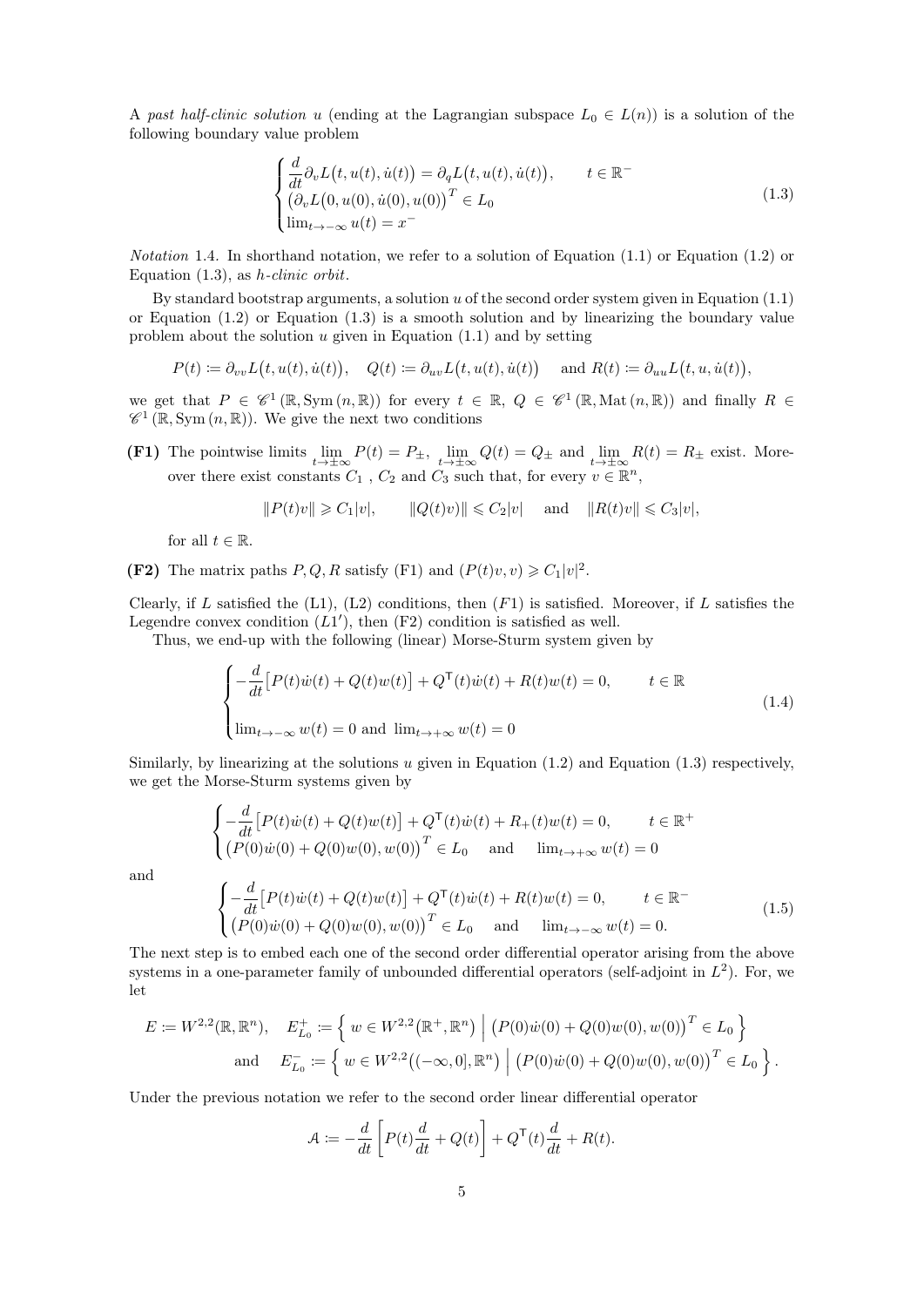as formal Sturm-Liouville operator. Its action on suitable functional spaces defines the operators

$$
\mathscr{A} := -\frac{d}{dt} \left[ P(t) \frac{d}{dt} + Q(t) \right] + Q^{\mathsf{T}}(t) \frac{d}{dt} + R(t) : E \subset L^{2}(\mathbb{R}, \mathbb{R}^{n}) \longrightarrow L^{2}(\mathbb{R}, \mathbb{R}^{n})
$$

$$
\mathscr{A}^{\pm} := -\frac{d}{dt} \left[ P(t) \frac{d}{dt} + Q(t) \right] + Q^{\mathsf{T}}(t) \frac{d}{dt} + R(t) : E_{L_{0}}^{\pm} \subset L^{2}(\mathbb{R}^{+}, \mathbb{R}^{n}) \longrightarrow L^{2}(\mathbb{R}^{+}, \mathbb{R}^{n}). \quad (1.6)
$$

Moreover, we set  $\mathscr{A}_{m}^{\pm}$  and  $\mathscr{A}_{M}^{\pm}$  for denoting the Sturm-Liouville operator A acting on  $W_0^{2,2}(\mathbb{R}^{\pm}, \mathbb{R}^n)$ and  $W^{2,2}(\mathbb{R}^{\pm}, \mathbb{R}^n)$  respectively.

By a Hamiltonian change of coordinates, we associate to the second order differential operator defined in Equation [\(1.6\)](#page-5-1), the Hamiltonian system given by

$$
\dot{z} = JB(t)z
$$
 where  $B(t) := \begin{bmatrix} P^{-1}(t) & -P^{-1}(t)Q(t) \\ -Q^{\mathsf{T}}(t)P^{-1}(t) & Q^{\mathsf{T}}(t)P^{-1}(t)Q(t) - R(t) \end{bmatrix}$ .

We let  $z(t) := [P(t)\dot{w}(t) + Q(t)w(t), w(t)]^{\mathsf{T}}$  and we observe that the Morse-Sturm boundary value problem given in Equation [\(1.4\)](#page-4-1) corresponds to the Hamiltonian boundary value problem on the line

<span id="page-5-1"></span>
$$
\begin{cases} \dot{z}(t) = JB(t) z(t), & t \in \mathbb{R} \\ \lim_{t \to -\infty} z(t) = 0 & \text{and} & \lim_{t \to +\infty} z(t) = 0 \end{cases}
$$

whilst the Morse-Sturm byps given in Equation  $(1.5)$  correspond to the Hamiltonian boundary value problems respectively given by

$$
\begin{cases}\n\dot{z}(t) = JB(t)z(t), & t \in \mathbb{R}^+ \\
z(0) \in L_0 \quad \text{and} \quad \lim_{t \to +\infty} z(t) = 0\n\end{cases}
$$
\n
$$
\begin{cases}\n\dot{z}(t) = JB(t)z(t), & t \in \mathbb{R}^- \\
\lim_{t \to -\infty} z(t) = 0 \text{ and } z(0) \in L_0\n\end{cases}
$$

As before, we define the *formal Hamiltonian operator*  $\mathcal F$  as follows

<span id="page-5-2"></span>
$$
\mathcal{F} \coloneqq -J\frac{d}{dt} - B(t)
$$

where  $B(t)$  is the matrix defined at Equation [1.2.](#page-5-1) We define the closed self-adjoint operators

$$
\mathcal{F} := -J\frac{d}{dt} - B(t) : \text{dom}(\mathcal{F}) \subset L^2(\mathbb{R}; \mathbb{R}^{2n}) \to L^2(\mathbb{R}; \mathbb{R}^{2n})
$$

$$
\mathcal{F}^{\pm} := -J\frac{d}{dt} - B(t) : W_{L_0}^{\pm} \subset L^2(\mathbb{R}^{\pm}; \mathbb{R}^{2n}) \to L^2(\mathbb{R}^{\pm}; \mathbb{R}^{2n})
$$
(1.7)

where dom $(\mathscr{F}) \coloneqq W^{1,2}(\mathbb{R}; \mathbb{R}^{2n})$  and  $W_{L_0}^{\pm} \coloneqq \{z \in W^{1,2}(\mathbb{R}^{\pm}, \mathbb{R}^{n}); z(0) \in L_0\}.$ 

We also set  $\mathscr{F}_{m}^{\pm}$  (resp.  $\mathscr{F}_{M}^{\pm}$ ) for denoting the differential operator  $\mathcal{F}$  acting on  $W_0^{1,2}(\mathbb{R}^{\pm}, \mathbb{R}^n)$ (resp. on  $W^{1,2}(\mathbb{R}^{\pm}, \mathbb{R}^n)$ ). Before proceeding further, we pause by introducing the following condition

(H1) The matrices  $JB(-\infty)$  and  $JB(\infty)$  are hyperbolic matrices.

The following result gives a characterization of the Fredholmness of  $\mathscr{A}$  (resp.  $\mathscr{A}^{\pm}$ ) in terms of condition (H1).

<span id="page-5-0"></span>**THEOREM 1.** Under the above notation we get that

$$
\mathscr{A} \text{ is Fredholm } \iff \mathscr{F} \text{ is Fredholm } \iff (H1) \text{ holds}
$$
\n
$$
\mathscr{A}^{\pm} \text{ is Fredholm } \iff \mathscr{F}^{\pm} \text{ is Fredholm } \iff JB(\pm \infty) \text{ is hyperbolic}
$$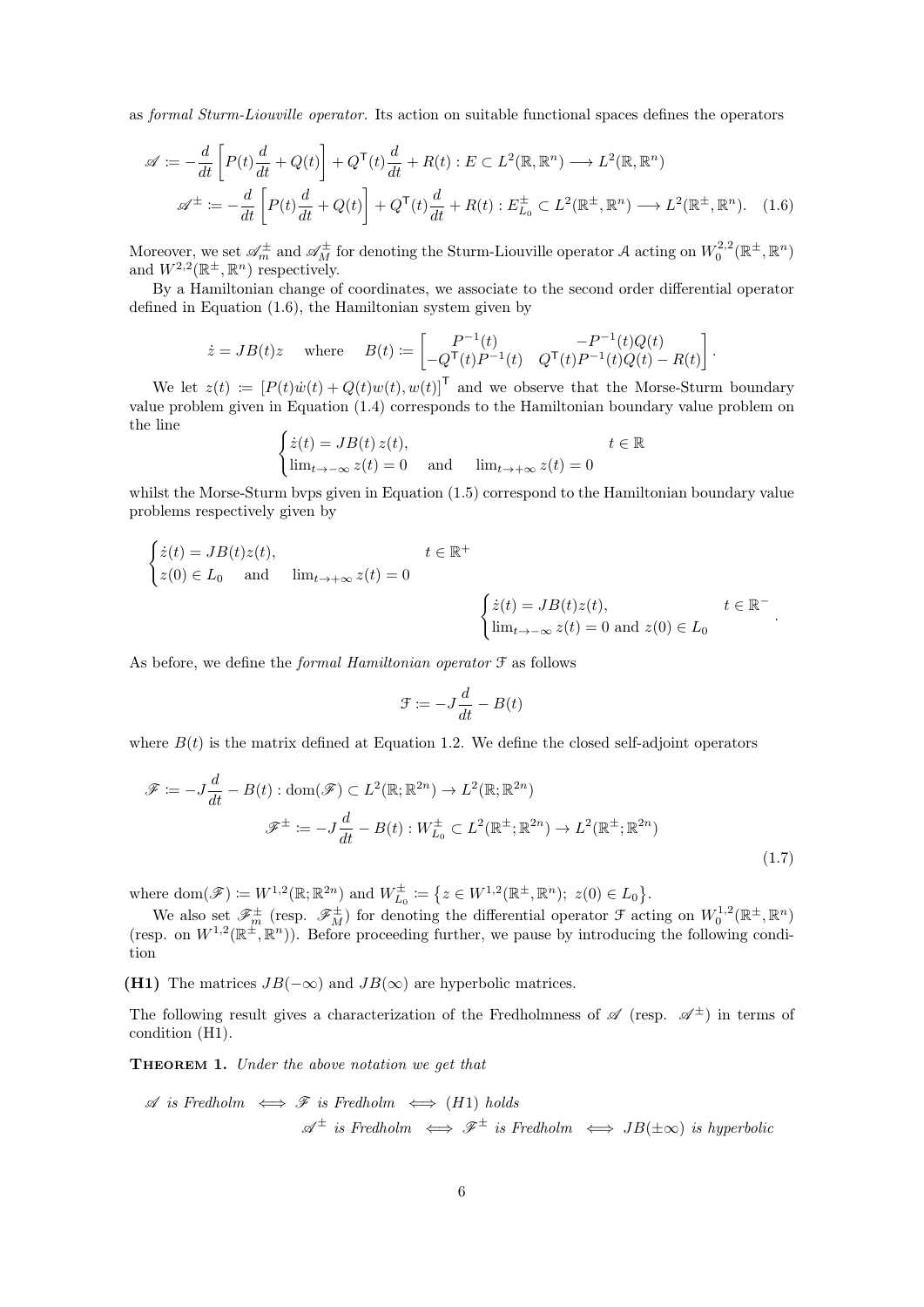Proof. The proof of Theorem [1](#page-5-0) is a direct consequence of Theorem [3.1,](#page-16-3) Theorem [3.2](#page-16-4) and finally Theorem [3.3.](#page-16-5)  $\Box$ 

Remark 1.5. Some comments on Theorem [1](#page-5-0) are in order. First of all, it is well-known that the operator  $\mathscr F$  is Fredholm iff the Hamiltonian matrices  $JB(\pm \infty)$  are hyperbolic. (Cf. [\[RS95\]](#page-29-0) and references therein, for further details). The same characterization holds also for the operators  $\mathscr{F}^{\pm}$ . (Cf. [\[RS05a,](#page-28-14) [RS05b\]](#page-29-1) for further details).

For  $\lambda \in [a, b]$ , we consider the continuous path  $\lambda \mapsto R_\lambda(t)$  and we define the  $\lambda$ -dependent family of Hamiltonian systems given by

$$
\dot{z} = JB_{\lambda}(t)z \quad \text{where} \quad B_{\lambda}(t) := \begin{bmatrix} P^{-1}(t) & -P^{-1}(t)Q(t) \\ -Q^{\mathsf{T}}(t)P^{-1}(t) & Q^{\mathsf{T}}(t)P^{-1}(t)Q(t) - R_{\lambda}(t) \end{bmatrix}
$$

and we set  $H_{\lambda}(t) := JB_{\lambda}(t)$ . Let us introduce the following condition

(H1') there exist two continuous paths of hyperbolic Hamiltonian matrices, namely  $\lambda \mapsto H_{\lambda}(+\infty)$ and  $\lambda \mapsto H_{\lambda}(-\infty)$  such that

$$
H_{\lambda}(+\infty) = \lim_{t \to +\infty} J B_{\lambda}(t) \quad \text{and} \quad H_{\lambda}(-\infty) = \lim_{t \to -\infty} J B_{\lambda}(t)
$$

uniformly with respect to  $\lambda$ .

*Notation* 1.6. We denote by  $\mathscr{A}_{\lambda}$ ,  $\mathscr{A}_{\lambda}^{\pm}$ ,  $\mathscr{F}_{\lambda}$ ,  $\mathscr{F}_{\lambda}^{\pm}$  the operators defined above by replacing R with  $R_{\lambda}$ .

As by-product of condition (H1') and Theorem [1,](#page-5-0) we get all of these operators are Fredholm. It is a classical result that for each  $\lambda \in [a, b]$ , the operators  $\mathscr{A}_{\lambda}, \mathscr{A}_{\lambda}^{\pm}, \mathscr{F}_{\lambda}, \mathscr{F}_{\lambda}^{\pm}$  are also closed and self-adjoint with dense domain in  $L^2$  and in particular it is possible to associate to each of the paths

$$
\lambda \mapsto \mathscr{A}_{\lambda}, \qquad \lambda \mapsto \mathscr{A}_{\lambda}^{\pm}, \qquad \lambda \mapsto \mathscr{F}_{\lambda}, \qquad \lambda \mapsto \mathscr{F}_{\lambda}^{\pm}
$$

a topological invariant in terms of the spectral flow. This invariant was introduced by Atiyah, Patodi and Singer in their study of index theory on manifold with with boundary [\[APS76\]](#page-27-5). Loosely speaking, if  $t \mapsto L_t$  is a continuous path of self-adjoint Fredholm operators on a Hilbert space  $\mathcal{H}$ , The spectral flow Sf  $(L_t, t \in [0, 1])$  of this path counts with sign the total number of intersections of the spectral lines of  $\mathscr{A}_t$  with the line  $t = -\epsilon$  for some small positive number  $\epsilon$ . Our next main result provides a quantitative relation between all of these spectral flows.

<span id="page-6-0"></span>**THEOREM 2.** Under the previous notation and assuming condition  $(H1')$ , we get the following equalities

$$
\begin{aligned} \text{Sf} \left( \mathscr{A}_{\lambda}; \lambda \in [0, 1] \right) &= \text{Sf} \left( \mathscr{F}_{\lambda}; \lambda \in [0, 1] \right) \\ & \text{Sf} \left( \mathscr{A}_{\lambda}^+; \lambda \in [0, 1] \right) &= \text{Sf} \left( \mathscr{F}_{\lambda}^+; \lambda \in [0, 1] \right) \\ & \text{Sf} \left( \mathscr{A}_{\lambda}^-; \lambda \in [0, 1] \right) &= \text{Sf} \left( \mathscr{F}_{\lambda}^-; \lambda \in [0, 1] \right). \end{aligned} \tag{1.8}
$$

Borrowing the notation from [\[HP17\]](#page-28-13), for  $\lambda \in [0,1]$ , we denote by  $\gamma_{(\tau,\lambda)}$  be the (matrix) solution of the following (linear) Hamiltonian system

<span id="page-6-1"></span>
$$
\begin{cases} \dot{\gamma}(t) = JB_{\lambda}(t)\,\gamma(t), & t \in \mathbb{R} \\ \gamma(\tau) = I. \end{cases}
$$

We define respectively the stable and unstable subspaces as follows

$$
E_{\lambda}^{s}(\tau) := \left\{ v \in \mathbb{R}^{2n} \mid \lim_{t \to +\infty} \gamma_{(\tau,\lambda)}(t) \, v = 0 \right\} \text{ and } E_{\lambda}^{u}(\tau) := \left\{ v \in \mathbb{R}^{2n} \mid \lim_{t \to -\infty} \gamma_{(\tau,\lambda)}(t) \, v = 0 \right\}
$$

and we observe that, for every  $(\lambda, \tau) \in [0,1] \times \mathbb{R}$ ,  $E_{\lambda}^{s}(\tau), E_{\lambda}^{u}(\tau) \in L(n)$ . (For further details, we refer the interested reader to [\[CH07,](#page-27-3) [HP17\]](#page-28-13) and references therein). By setting

$$
E_{\lambda}^{s}(+\infty) := \left\{ v \in \mathbb{R}^{2n} \mid \lim_{t \to +\infty} \exp(tB_{\lambda}(+\infty))v = 0 \right\} \text{ and}
$$

$$
E_{\lambda}^{s}(-\infty) := \left\{ v \in \mathbb{R}^{2n} \mid \lim_{t \to -\infty} \exp(tB_{\lambda}(-\infty))v = 0 \right\}
$$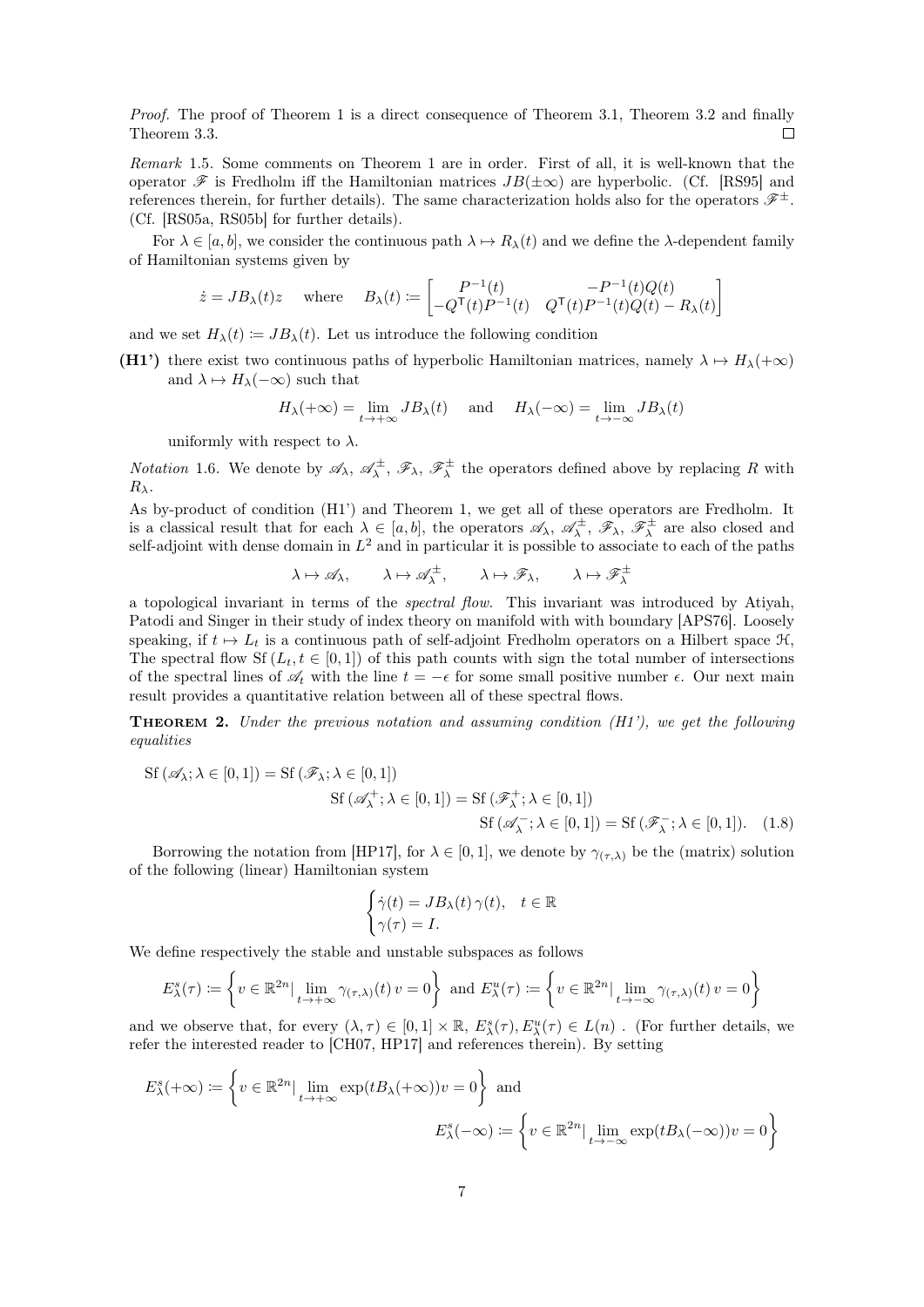and assuming that condition (H1) holds, then we get that

$$
\lim_{\tau \to +\infty} E_{\lambda}^{s}(\tau) = E_{\lambda}^{s}(+\infty) \quad \text{ and } \quad \lim_{\tau \to -\infty} E_{\lambda}^{u}(\tau) = E_{\lambda}^{u}(-\infty)
$$

where the convergence is meant in the gap (norm) topology of the Lagrangian Grassmannian. (Cf. [\[AM03\]](#page-27-6) for further details). It is well-known (cf. [\[HP17\]](#page-28-13) and references therein) that the path  $\tau \mapsto E^s(\tau)$  and  $\tau \mapsto E^u(\tau)$  are both Lagrangian subspaces and to each ordered pair of Lagrangian paths we can assign an integer known in literature as *Maslov index of the pair* and denoted by  $\iota^{\text{CLM}}$ . (We refer the interested reader to [\[CLM94,](#page-27-7) [HP17\]](#page-28-13) and references therein).

<span id="page-7-3"></span>Remark 1.7. Let  $\gamma$  be the fundamental matrix of equation  $\dot{z} = JB(t)z$ . Assume that condition (H1) holds. Then each solution x of  $\mathscr{F}_{M}^{+}x=0$  decay exponentially fast as  $t \to +\infty$ . This can be seen by observing that x is determined by  $x(0)$  through the equation  $x(t) = \gamma(t)x(0)$ . So, if  $v \in \mathbb{R}^{2n}$ , then  $t \mapsto \gamma(t)v$  is a solution of the system  $\mathscr{F}_{M}^{+}x = 0$  if and only if  $v \in E^{s}(0)$ .

A similar argument holds for each solution x of the system  $\mathscr{F}_{M}^{-}x = 0$ ,  $x(0) \in E^{u}(0)$  and each  $v \in E^u(0)$  determines the solution through  $X(0)$ . In particular, we get also that ker  $\mathscr{F}^+$  and ker  $\mathscr{F}^$ are determined by  $E^s(0) \cap L_0$  and  $E^u(0) \cap L_0$  respectively.

Following authors in [\[HP17\]](#page-28-13) we now associate to each h-clinic orbit, an integer named geometrical index .

<span id="page-7-0"></span>Definition 1.8. [\[HP17\]](#page-28-13) We define the geometrical index of

• the (heteroclinic) solution u of the Equation  $(1.1)$  as the integer given by

$$
\iota(u) = -\iota^{\mathrm{CLM}}\left(E^s(\tau), E^u(-\tau); \tau \in \mathbb{R}^+\right)
$$

• the (future half-clinic) solution  $u$  of the Equation [\(1.1\)](#page-3-1) as the integer given by

$$
\iota_{L_0}^+(u)=-\,\iota^{\scriptscriptstyle{\mathrm{CLM}}}\left(E^s(\tau),L_0;\tau\in\mathbb{R}^+\right)
$$

• the (past half-clinic) solution u of the Equation  $(1.1)$  as the integer given by

<span id="page-7-4"></span><span id="page-7-2"></span><span id="page-7-1"></span>
$$
\iota_{L_0}^-(u) = -\iota^{\mathrm{CLM}}\left(L_0, E^u(-\tau); \tau \in \mathbb{R}^+\right).
$$

From [\[HP17,](#page-28-13) Theorem 1], we get

$$
\begin{split} \mathrm{Sf}\left(\mathscr{F}_{\lambda};\lambda\in[0,1]\right) &= \iota^{\mathrm{CLM}}\left(E_1^s(\tau),E_1^u(-\tau);\tau\in\mathbb{R}^+\right) - \iota^{\mathrm{CLM}}\left(E_0^s(\tau),E_0^u(-\tau);\tau\in\mathbb{R}^+\right) \\ &- \iota^{\mathrm{CLM}}\left(E_\lambda^s(+\infty),E_\lambda^u(-\infty);\lambda\in[0,1]\right) \end{split} \tag{1.9}
$$

and finally

$$
\begin{split} \mathrm{Sf}\left(\mathscr{F}_{\lambda}^{+};\lambda\in[0,1]\right) &= \iota^{\mathrm{CLM}}\left(E_{1}^{s}(\tau),L_{0};\tau\in\mathbb{R}^{+}\right) - \iota^{\mathrm{CLM}}\left(E_{0}^{s}(\tau),L_{0};\tau\in\mathbb{R}^{+}\right) \\ &- \iota^{\mathrm{CLM}}\left(E_{\lambda}^{s}(+\infty),L_{0};\lambda\in[0,1]\right) \\ \mathrm{Sf}\left(\mathscr{F}_{\lambda}^{-};\lambda\in[0,1]\right) &= \iota^{\mathrm{CLM}}\left(L_{0},E_{1}^{u}(-\tau);\tau\in\mathbb{R}^{+}\right) - \iota^{\mathrm{CLM}}\left(L_{0},E_{0}^{u}(-\tau);\tau\in\mathbb{R}^{+}\right) \\ &- \iota^{\mathrm{CLM}}\left(L_{0},E_{\lambda}^{u}(-\infty);\lambda\in[0,1]\right). \end{split} \tag{1.10}
$$

A direct consequence of Equation [\(1.9\)](#page-7-1), Equation [\(1.10\)](#page-7-2) and finally Theorem [2,](#page-6-0) we get the following result.

Corollary 1.9. Under the previous notation the following equalities hold:

$$
\mathrm{Sf}\left(\mathscr{A}_{\lambda};\lambda\in[0,1]\right)=\iota^{\mathrm{CLM}}\left(E_{1}^{s}(\tau),E_{1}^{u}(-\tau);\tau\in\mathbb{R}^{+}\right)-\iota^{\mathrm{CLM}}\left(E_{0}^{s}(\tau),E_{0}^{u}(-\tau);\tau\in\mathbb{R}^{+}\right)
$$

$$
-\iota^{\mathrm{CLM}}\left(E_{\lambda}^{s}(+\infty),E_{\lambda}^{u}(-\infty);\lambda\in[0,1]\right) \tag{1.11}
$$

and finally

<span id="page-7-5"></span>
$$
\begin{split} \mathrm{Sf}\left(\mathscr{A}_{\lambda}^{+};\lambda\in[0,1]\right) &= \iota^{\mathrm{CLM}}\left(E_{1}^{s}(\tau),L_{0};\tau\in\mathbb{R}^{+}\right) - \iota^{\mathrm{CLM}}\left(E_{0}^{s}(\tau),L_{0};\tau\in\mathbb{R}^{+}\right) \\ &- \iota^{\mathrm{CLM}}\left(E_{\lambda}^{s}(+\infty),L_{0};\lambda\in[0,1]\right) \\ \mathrm{Sf}\left(\mathscr{A}_{\lambda}^{-};\lambda\in[0,1]\right) &= \iota^{\mathrm{CLM}}\left(L_{0},E_{1}^{u}(-\tau);\tau\in\mathbb{R}^{+}\right) - \iota^{\mathrm{CLM}}\left(L_{0},E_{0}^{u}(-\tau);\tau\in\mathbb{R}^{+}\right) \\ &- \iota^{\mathrm{CLM}}\left(L_{0},E_{\lambda}^{u}(-\infty);\lambda\in[0,1]\right). \end{split} \tag{1.12}
$$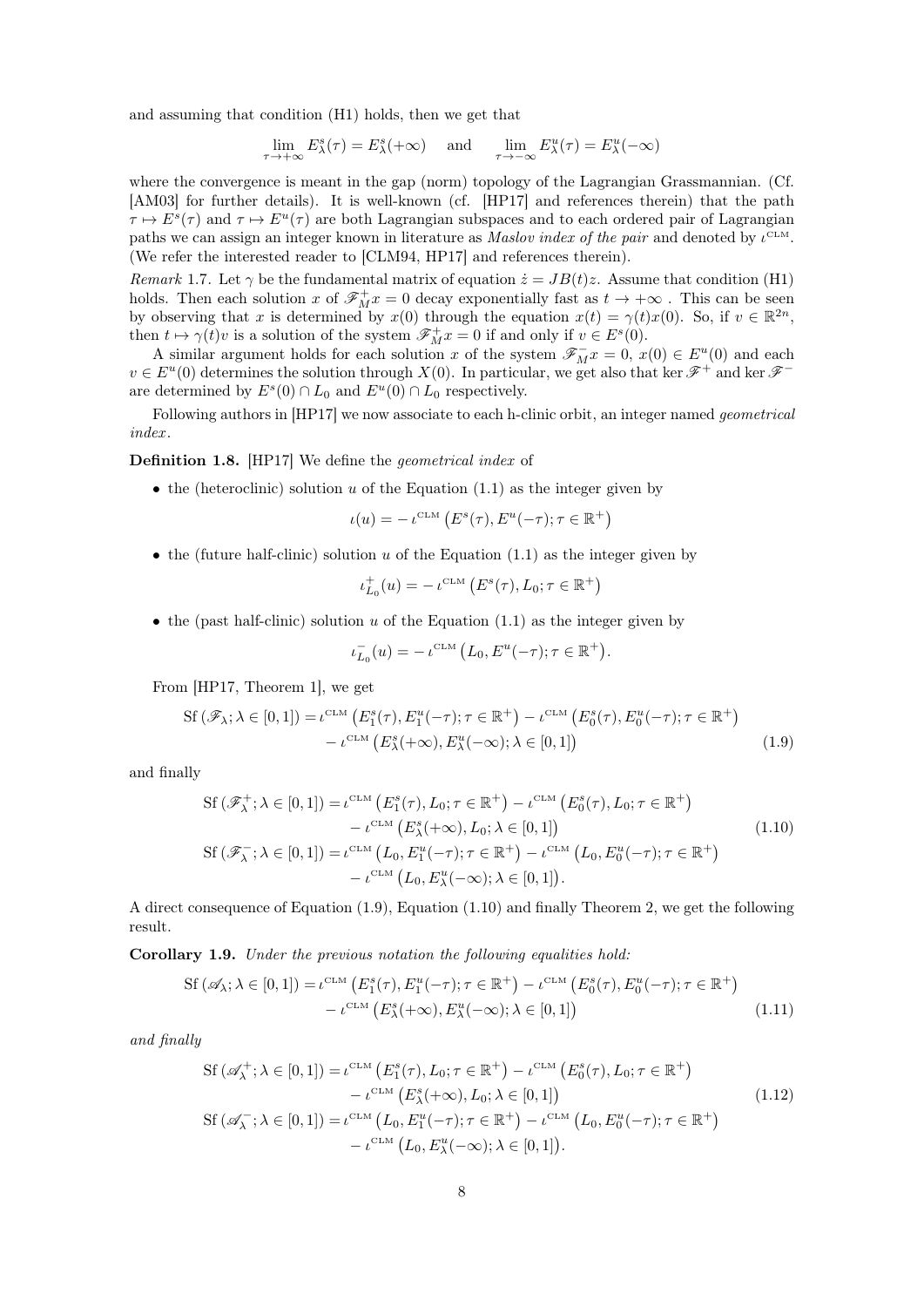We now assume that L satisfied the Legendre condition  $(L1')$ . So, we assume that  $P, Q, R$ satisfy conditions (F2) & (H1) and let us consider the path  $\lambda \mapsto \mathscr{A}_{\lambda} := \mathscr{A} + \lambda I$ . As proved in Section  $2 \lambda \mapsto \mathscr{A}_{\lambda}$  $2 \lambda \mapsto \mathscr{A}_{\lambda}$  is a positive path of self-adjoint Fredholm operators. Moreover there exists  $\widehat{\lambda} \in \mathbb{R}^+$  such that ker  $\mathscr{A}_{\lambda} = 0$  for  $\lambda \geq \widehat{\lambda}$ . For positive paths is well-known that the spectral flow measure the difference of the Morse indices of the operators at the ends, namely  $\mathscr{A}_0$  and  $\mathscr{A}_3$ , namely the dimension of the negative spectral space of the operators at the ends and being  $\mathscr{A}_{\hat{\lambda}}$  positive definite, we get that

$$
\mathbf{m}^-(\mathscr{A}) = \mathrm{Sf}\,(\mathscr{A}_\lambda, \lambda \in [0, \widehat{\lambda}]), \quad \text{and } \mathbf{m}^-(\mathscr{A}_\lambda^\pm) = \mathrm{Sf}\,(\mathscr{A}_\lambda^\pm, \lambda \in [0, \widehat{\lambda}]).
$$

Now, we introduce a symplectic invariant called triple index (see for Definition [A.2\)](#page-25-2) which can be used to compute the Maslov index, we denote by  $\iota(L_1, L_2, L_3)$  the triple index for any  $L_1, L_2, L_3 \in L(n)$ .

<span id="page-8-0"></span>**THEOREM 3.** Let u be a (heteroclinic) solution of the Equation  $(1.1)$  and we assume that conditions  $(F2)$  &  $(H1)$  are fulfilled. Then we get

$$
m^{-}(u) = \iota(u) + \iota\left(E^u(-\infty), E^s(+\infty); L_D\right)
$$

where  $m^-(u)$  stands for the Morse index of the Sturm-Liouville operator  $\mathscr A$ .

The last condition we need throughout the paper is the following.

(H2) The block matrices 
$$
\begin{bmatrix} P_- & Q_- \\ Q_-^T & R_- \end{bmatrix}
$$
 and  $\begin{bmatrix} P_+ & Q_+ \\ Q_+^T & R_+ \end{bmatrix}$  are both positive definite.

A direct consequence of Theorem [3](#page-8-0) is the following result.

Corollary 1.10. Let u be a (heteroclinic) solution of the Equation [\(1.1\)](#page-3-1) and we assume that conditions  $(F2)$  &  $(H2)$  are fulfilled. Then we get

$$
m^-(u) = \iota(u).
$$

Proof. The proof of this result is a direct consequence of Theorem [3](#page-8-0) and Corollary [4.4](#page-22-0) which insures that, under these assumptions the term

$$
\iota\left(E^u(-\infty), E^s(+\infty); L_D\right) = 0
$$

 $\Box$ 

**Example 1.11.** (The scalar case) We consider the Sturm-Liouville operator  $\mathscr{A}_{\lambda}$  defined in Equa-tion [\(1.6\)](#page-5-1) by replacing R with  $R_{\lambda} = R + \lambda$  and we assume that the dimension  $n = 1$ . As direct consequence of the results proved in Section [2,](#page-10-0) we infer that  $\mathscr{A}_{\lambda}$  is Fredholm if and only the matrices  $JB_{\lambda}(\pm\infty)$  (in this case  $2\times2$ ) are both hyperbolic. By a direct calculation we get that the matrices  $JB_{\lambda}(\pm\infty)$  are hyperbolic iff  $R_{\pm} > 0$ . By observing that  $P_{\pm}, Q_{\pm}$  and  $R_{\pm}$  are scalar functions and by performing this computation at  $\infty$ , we get

$$
\det(\mu - JB_{\lambda}(+\infty)) = \det\begin{bmatrix} \mu - Q_+ P_+^{-1} & Q_+^2 P_+^{-1} - R_+ \\ -P_+^{-1} + \mu + P_+^{-1} Q_+ \end{bmatrix} = \mu^2 - P_+^{-1}(R_+ + \lambda).
$$

Thus, we get that  $\pm \sqrt{P_+^{-1}(R_+ + \lambda)}$  are the eigenvalues of  $JB_\lambda(+\infty)$ , and it is easy to check that

$$
JB_{\lambda}(+\infty)\begin{bmatrix} Q_+ \pm \sqrt{P_+(R_+ + \lambda)} \\ 1 \end{bmatrix} = \pm \sqrt{P_+^{-1}(R_+ + \lambda)} \begin{bmatrix} Q_+ \pm \sqrt{P_+(R_+ + \lambda)} \\ 1 \end{bmatrix}.
$$

So, we get that

$$
E_{\lambda}^{s}(+\infty) = V^{-}(JB_{\lambda}(+\infty)) = \text{span}\left\{ \begin{bmatrix} Q_{+} - \sqrt{P_{+}(R_{+}+\lambda)} \\ 1 \end{bmatrix} \right\}
$$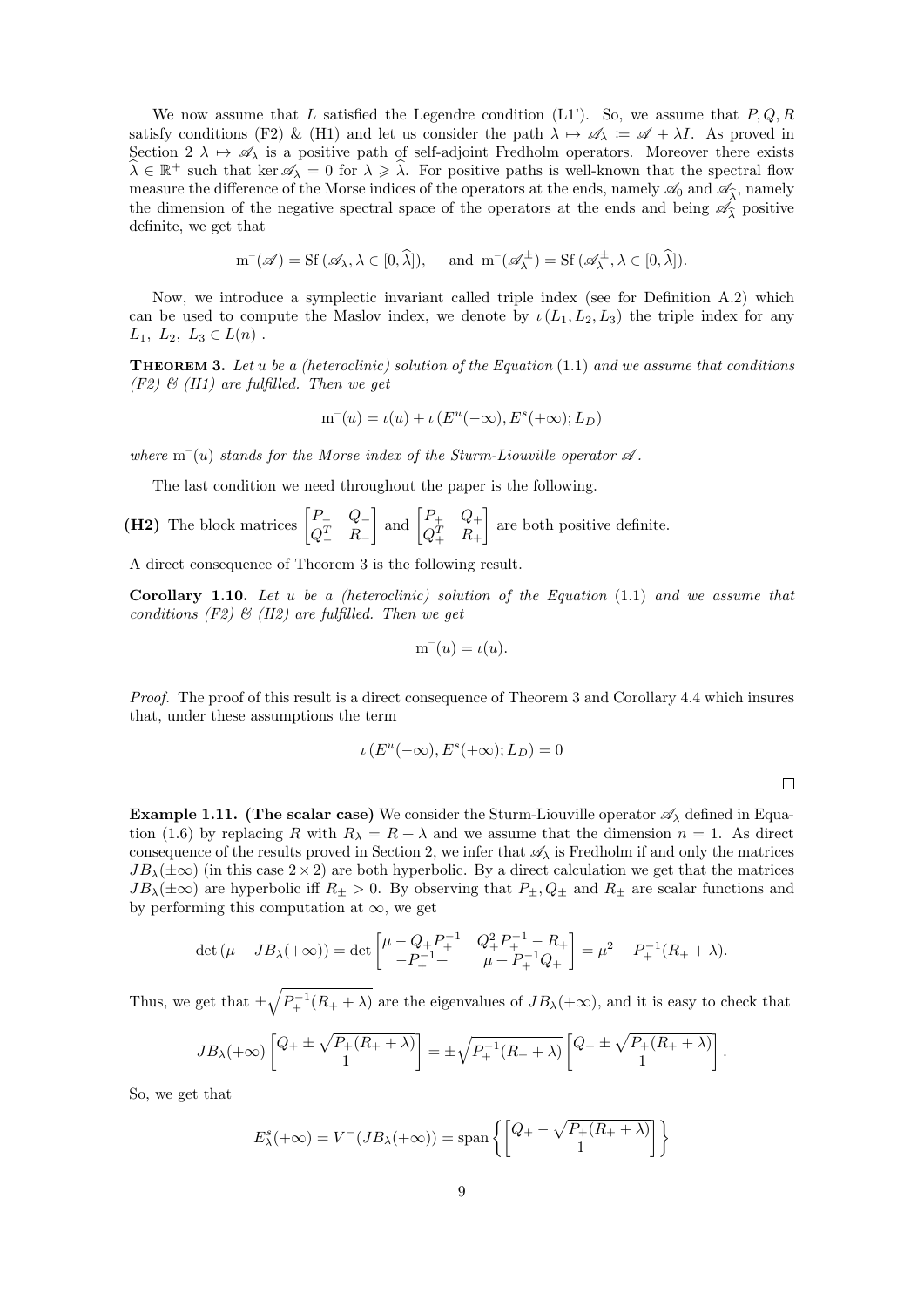<span id="page-9-2"></span>



(a) In this case  $\lambda \mapsto L^+_{\lambda}$  is approaching the *x*-axis in the counter-clockwise direction whilst  $\lambda \mapsto L_{\lambda}^{-}$ is approaching the x-axis clockwise direction and so, no coincidence times on  $[0, \lambda]$ .

(b) In this case  $\lambda \mapsto L^+_{\lambda}$  is approaching the *x*-axis in the counter-clockwise direction whilst  $\lambda \mapsto L_{\lambda}^{-}$ is approaching the x-axis clockwise direction and so, only one coincidence time on  $[0, \lambda]$ .

Similarly, we have that

$$
E_{\lambda}^{u}(-\infty) = \text{span}\left\{ \begin{bmatrix} Q_{-} + \sqrt{P_{-}(R_{-} + \lambda)} \\ 1 \end{bmatrix} \right\}.
$$

Then  $E_{\lambda}^{s}(+\infty)$  represents the straight line  $L_{\lambda}^{+}$  through the origin with a slope (with respect to the y axis) of  $Q_+ - \sqrt{P_+(R_+ + \lambda)}$  and  $E^u_\lambda(-\infty)$  represents the straight line  $L_\lambda^-$  through the origin with slope (with respect to the y axis) of  $Q_{-} + \sqrt{P_{-}(R_{-} + \lambda)}$ . It is immediate to observe that  $L^+_{\lambda}$  (resp.  $L^-_{\lambda}$ ) approaches the x -axis in the counterclockwise (resp. clockwise) direction as  $\lambda$  increases to  $\infty$  respectively. So  $\iota^{\text{CLM}}\left(E_{\lambda}^{s}(+\infty), E_{\lambda}^{u}(-\infty), \lambda \in [0, \widehat{\lambda}]\right)$  equal to the total number of counting the coincidence times (overlapping times) between  $L^+_{\lambda}$  and  $L^-_{\lambda}$  as  $\lambda$  increases from 0 up to  $\hat{\lambda}$ . We consider the following two cases.

- Case 1 (depicted in Figure [1a\)](#page-9-2). If condition (H2) holds, then we get that  $\sqrt{P_{\pm}R_{\pm}} \mp Q_{\pm} > 0$ and so the line  $L_0^+$  (resp.  $L_0^-$ ) lies on the left (resp. right) half-plane bounded by the yaxis. By the above discussion we get that the coincidence times between  $L^+_\lambda$  and  $L^-_\lambda$  is 0, and then  $\iota^{\text{CLM}}\left(E_{\lambda}^{s}(+\infty), E_{\lambda}^{u}(-\infty), \lambda \in [0, \widehat{\lambda}]\right) = 0$ . So, by the Morse index formula, we get  $m^-(u) = \iota(u).$
- Case 2 (depicted in Figure [1b\)](#page-9-2). If  $\sqrt{P_{\pm}R_{\pm}} \mp Q_{\pm} < 0$ ,  $Q_{+} > 0$  and  $Q_{-} < 0$ , it is easy to see that the line  $L_0^+$  (resp.  $L_0^-$ ) lies on the right (resp. left) half-plane bounded by the y-axis. By the above discussion we get that the coincidence times between  $L^+_\lambda$  and  $L^-_\lambda$  is 1 since  $L^+_\lambda$  and  $L_\lambda^-$  will overlap just once as  $\lambda \to +\infty$ . Thus, we get  $\iota^{\text{CLM}}\left(E_\lambda^s(+\infty), E_\lambda^u(-\infty), \lambda \in [0, \widehat{\lambda}] \right) = -1$ and  $m^-(u) = \iota(u) + 1$ .

<span id="page-9-1"></span>*Notation* 1.12. We let  $L_0 \in L(n)$  be a Lagrangian subspace and we denote by  $m^-(u)$ ,  $m^-(u, L_0, +)$ and m<sup>-</sup>(u, L<sub>0</sub>, -) the Morse indices of the operators  $\mathscr{A}, \mathscr{A}^-$  and  $\mathscr{A}^+$ respectively on their domains  $E, E_{L_0}^-$  and  $E_{L_0}^+$ . The next result provides some spectral flow formulas in the case of future and past half-clinic orbits of Legendre convex systems under very general self-adjoint boundary condition.

The following result of this paper provides a spectral flow formula for half-clinic orbits in the case of Legendre convex Lagrangian functions, with respect to a general self-adjoint boundary condition.

<span id="page-9-0"></span>**THEOREM 4.** Let L be the Lagrangian and let u be a solution either of Equation [\(1.2\)](#page-3-2) or Equa-tion [\(1.3\)](#page-4-0). If condition  $(F2)$   $\mathcal{B}$  (H1) are fulfilled, then we get

(future half-clinic case)

<span id="page-9-3"></span>
$$
m^{-}(u, L_0, +) = \iota_{L_0}^{+}(u) + \iota(L_D, L_0; E^s(+\infty)).
$$
\n(1.13)

(past half-clinic case)

m–

<span id="page-9-4"></span>
$$
\mathbf{n}^-(u, L_0, -) = \iota_{L_0}^-(u) + \iota\left(E^u(-\infty), L_0; L_D\right). \tag{1.14}
$$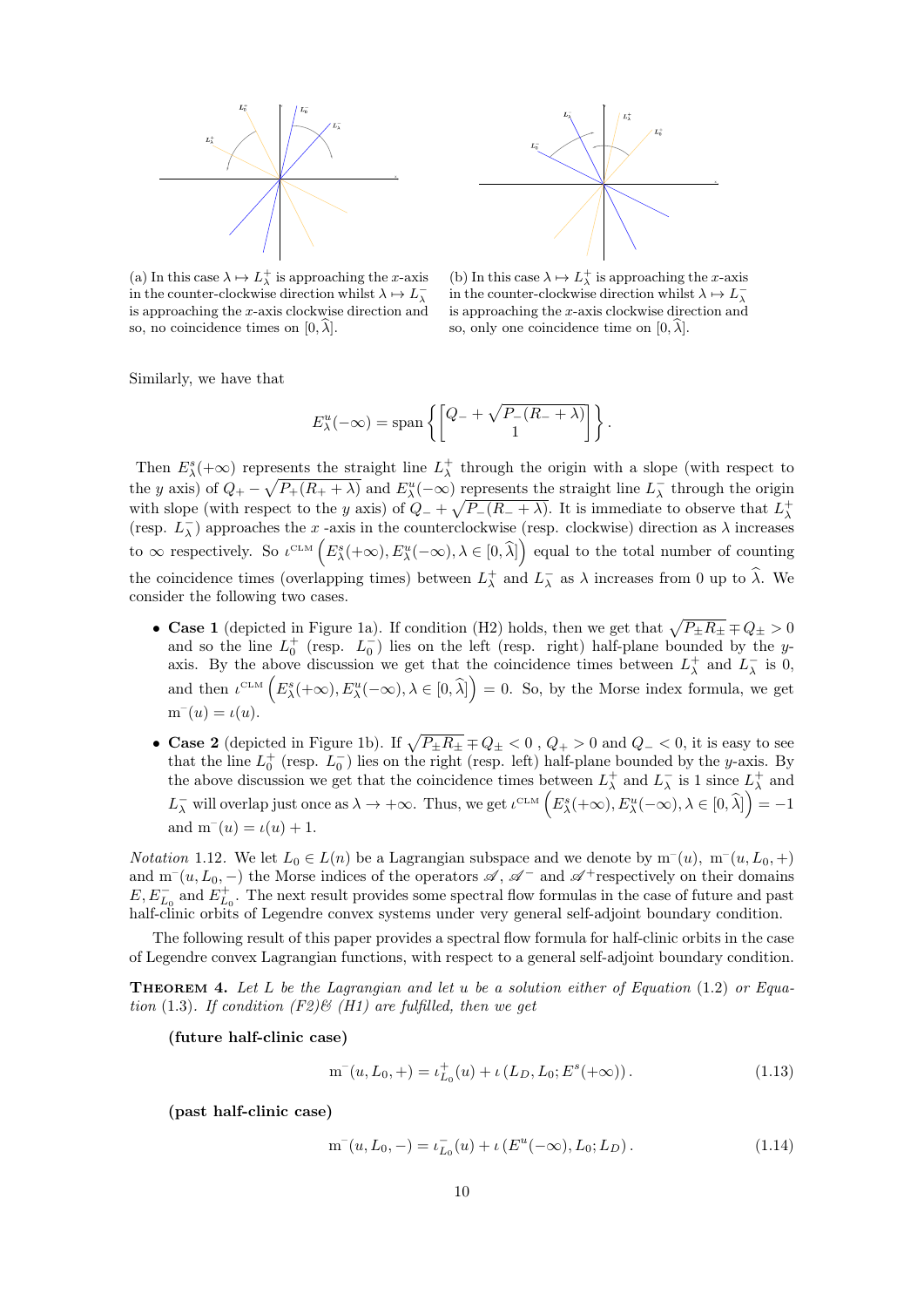As direct consequence of Theorem [4,](#page-9-0) we provide a characterization of the difference of the Morse indices of a half-clinic orbit for a Legendre convex Lagrangian system, in terms of the triple index and of the relative position of the Lagrangian subspaces  $L_0, L_D$  and finally  $E<sup>s</sup>(0)$  or  $E<sup>u</sup>(0)$ .

<span id="page-10-2"></span>**Corollary 1.13.** Let u be a solution of the boundary value problem given in Equation  $(1.2)$  or in Equation [\(1.3\)](#page-4-0). If condition (F2)  $\mathcal{B}$  (H1) are fulfilled, then we get

(future half-clinic orbit)

<span id="page-10-5"></span>
$$
m^{-}(u, L_0, +) - m^{-}(u, L_D, +) = \iota(L_D, L_0, E^{s}(0))
$$
\n(1.15)

(past half-clinic orbit)

.

<span id="page-10-6"></span>
$$
m^{-}(u, L_0, -) - m^{-}(u, L_D, -) = \iota(E^u(0), L_0; L_D)
$$
\n(1.16)

### <span id="page-10-0"></span>2 Fredholmness and hyperbolicity

The aim of this section is twofold. In Subsection [2.1,](#page-10-1) we provide some sufficient condition on the hyperbolicity of the limiting Hamiltonian systems which is a crucial property for establishing the Fredholmness of the Sturm-Liouville operators defined both on the line and on the half-line. All of these conditions directly involve either the coefficients appearing in the Sturm-Liouville operator or the bounds given in condition  $(F1)$ ,  $(F2)$ ,  $(H1)$  and  $(H2)$ . Subsection [2.2](#page-12-0) is functional analytic oriented and we provide the full details about the Fredholmness of the Sturm-Liouville operators both on the line and on the half-line as well as for the (first order) Hamiltonian differential operators induced. In order to consider all boundary conditions at once the maximal and minimal operators play a crucial role throughout this subsection.

#### <span id="page-10-1"></span>2.1 About the hyperbolicity of the limiting matrices

The aim of this section is to prove some useful hyperbolicity condition for the limiting matrices in terms of the coefficients of the Sturm-Liouville operators  $\mathscr A$  and  $\mathscr A^{\pm}$  as well as in terms of the bounds appearing in condition (F1).

The first useful result is a characterization of the hyperbolicity of the matrix JB for

<span id="page-10-4"></span>
$$
B = \begin{bmatrix} P^{-1} & -P^{-1}Q \\ -Q^{\mathsf{T}}P^{-1} & Q^{\mathsf{T}}P^{-1}Q - R \end{bmatrix}
$$
 (2.1)

in terms of a non-vanishing determinant of a suitable matrix.

<span id="page-10-3"></span>**Lemma 2.1.** Assume that  $P$  invertible, then  $JB$  is hyperbolic if and only if

$$
\det\left[a^2P + ia(Q^{\mathsf{T}} - Q) + R\right] \neq 0 \quad \text{for } a \in \mathbb{R}.
$$

*Proof.* JB is hyperbolic if and only if  $det(JB + iaI) \neq 0$  for all  $a \in \mathbb{R}$ . By a strightforward calculation, we get

$$
\det(JB + iaI) = \det(B - iaJ) = \det\begin{bmatrix} P^{-1} & -P^{-1}Q + iaI \\ -Q^TP^{-1} - iaI & Q^TP^{-1}Q - R \end{bmatrix}
$$

$$
= \det\begin{bmatrix} I & 0 \\ \left[Q^TP^{-1} + iaI\right]P & I \end{bmatrix} \begin{bmatrix} P^{-1} & -P^{-1}Q + iaI \\ -Q^TP^{-1} - iaI & Q^TP^{-1}Q - R \end{bmatrix}
$$

$$
= \det\begin{bmatrix} P^{-1} & -P^{-1}Q + iaI \\ 0 & -iaQ + iaQ^T - a^2P - R \end{bmatrix}
$$

$$
= \det P^{-1} \det\begin{bmatrix} -a^2P - R - ia[Q - Q^T] \end{bmatrix}.
$$

Thus we get that  $\det(JB + iaI) \neq 0$  iff  $\det \left[ -a^2P - R - ia[Q - Q^{\mathsf{T}}] \right]$  and this concludes the proof.  $\Box$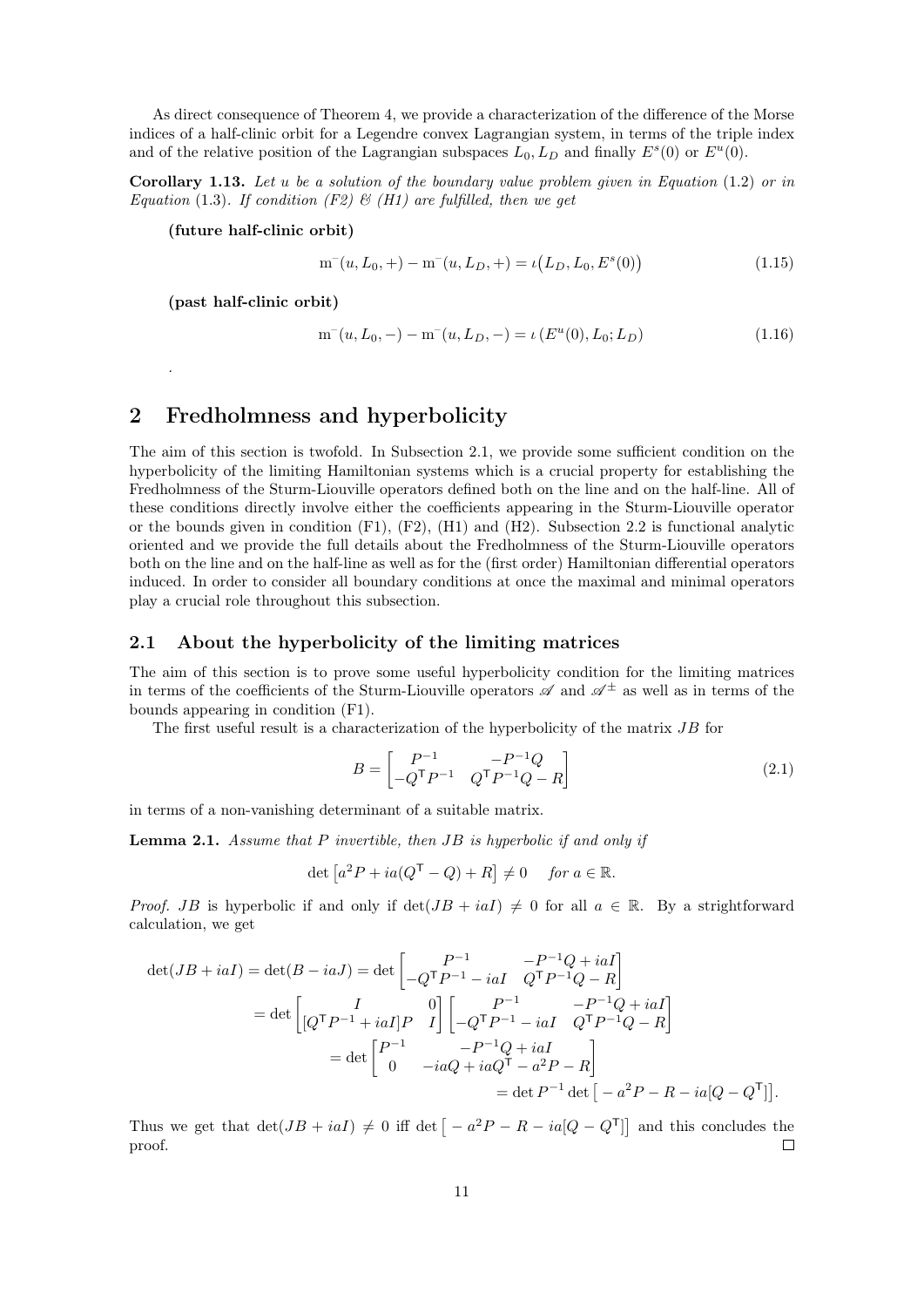The following result will be useful later and gives a sufficient condition on the hyperbolicity of JB in terms of a symmetric matrix constructed through the coefficient matrices of the Sturm-Liouville operators.

<span id="page-11-0"></span>Corollary 2.2. If 
$$
\begin{bmatrix} P & Q \\ Q^T & R \end{bmatrix}
$$
 are positive definite then  $JB$  is hyperbolic.

*Proof.* We start by observing that  $a^2P + ia(Q^T - Q) + R = \begin{bmatrix} iaI & I \end{bmatrix} \begin{bmatrix} P & Q \\ O & R \end{bmatrix}$  $\lceil -iaI \rceil$  . Since, by  $Q^{\mathsf{T}}$  R I assumption, the matrix  $\begin{bmatrix} P & Q \\ O \end{bmatrix}$ is positive definite, then the matrix  $a^2P + ia(Q^{\mathsf{T}} - Q) + R$  is  $Q^{\mathsf{T}}$  R positive definite, too and in particular its determinant is non vanishing. Then the corollary follows direct by Lemma [2.1.](#page-10-3)  $\Box$ 

The following result gives a sufficient condition about the hyperbolicity of a special path of Hamiltonian matrices if the starting point matrix is hyperbolic.

<span id="page-11-2"></span>**Lemma 2.3.** Let  $R_{\lambda} = R + \lambda I$  and let  $JB_{\lambda}$  where  $B_{\lambda}$  is obtained by replacing R with  $R_{\lambda}$  in Equation [\(2.1\)](#page-10-4). We assume condition (F2) holds and that  $JB_{\lambda}$  is hyperbolic for  $\lambda = 0$ . Then we get that  $JB_{\lambda}$  is hyperbolic for all  $\lambda \in \mathbb{R}^+$ .

Proof. We start by introducing the following one parameter family of functions defined as following  $f_{\lambda}(a) \coloneqq a^2 P + ia(Q^{\mathsf{T}} - Q) + R + \lambda I$ . By assumption and by taking into account Lemma [2.1](#page-10-3) we infer that  $f_0(a) \neq 0$  for all  $a \in \mathbb{R}$ . If a is sufficiently large, then  $f_0(a)$  is positive definite, so without leading in generalities, we can assume that  $f_0(a)$  is positive definite for all  $a \in \mathbb{R}$ .

Therefore, for every  $\lambda > 0$ , we have that  $f_{\lambda}(a) = f_0(a) + \lambda I > f_0(a)$  or which is the same tha the matrix  $f_{\lambda}(a)$  is positive definite for all  $(\lambda, a) \in \mathbb{R}^+ \times \mathbb{R}$ . By using once again Lemma [2.1,](#page-10-3) the thesis directly follows.  $\Box$ 

Let  $R_{\lambda} = R + \lambda I$  and we observe that, as direct consequence of the bounds given in condition (F1), that the following result holds.

Corollary 2.4. Assume that P, Q, R satisfy condition (F2) and let  $R_{\lambda} = R + \lambda I$ . Then, for  $\lambda > C_2^2/C_1 + C_3$ , the associated matrix  $JB_\lambda$  is hyperbolic.

*Proof.* By invoking Corollary [2.2,](#page-11-0) we need to prove that the matrix  $\begin{bmatrix} P & Q \\ O \end{bmatrix}$  $Q^{\mathsf{T}}$   $R_{\lambda}$  is positive definite. So, it is enough to observe that

$$
\begin{aligned} \begin{bmatrix} x^T & y^T \end{bmatrix} \begin{bmatrix} P & Q \\ Q^T & R_\lambda \end{bmatrix} \begin{bmatrix} x \\ y \end{bmatrix} &= (Px, x) + (Qy, x) + (Q^T x, y) + (R_\lambda y, y) \\ &\geq C_1 |x|^2 - 2C_2 |x||y| - C_3 |y|^2 + \lambda |y|^2 \geq C_1 (|x| - C_2/C_1 |y|)^2 + (-C_3 - C_2^2/C_1 + \lambda) |y|^2. \end{aligned}
$$

This inequality implies that  $\begin{bmatrix} P & Q \\ O \end{bmatrix}$ is positive definite for every  $\lambda > C_2^2/C_1 + C_3$ .  $\Box$  $Q^{\mathsf{T}}$   $R_{\lambda}$ 

A similar result holds by replacing the path  $\lambda \mapsto R + \lambda I$  with the following one  $\lambda \mapsto R_{\lambda} := \lambda P$ which is very useful in very many situations.

<span id="page-11-1"></span>**Corollary 2.5.** Assume that P invertible and let  $R_{\lambda} = \lambda P$ . Then, there exists  $\hat{\lambda} > 0$  such that, for every  $\lambda > \widehat{\lambda}$  the matrix  $JB_{\lambda}$  is hyperbolic.

Proof. We start by observing that

$$
a^2P + ia[Q^{\mathsf{T}} - Q] + R_{\lambda} = [a^2 + \lambda]P + ia[Q^{\mathsf{T}} - Q] = P[a^2 + \lambda] \left[ I + \frac{ia}{a^2 + \lambda} P^{-1} [Q^{\mathsf{T}} - Q] \right].
$$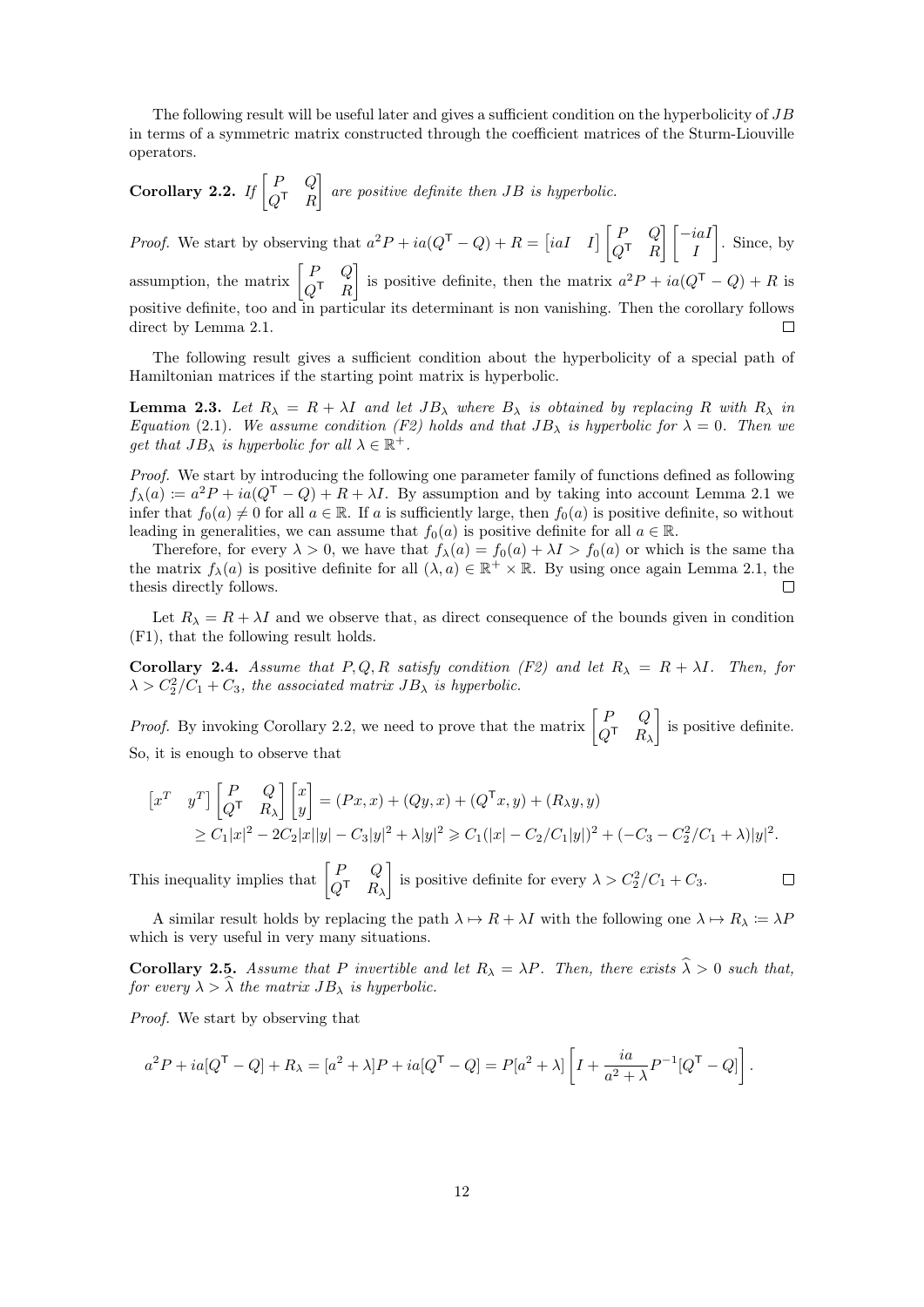For positive  $\lambda$  we get  $\Big|$ a  $a^2 + \lambda$   $\leq$ 1 2 √ λ . So, there exists  $\widehat{\lambda} > 0$  such that for each  $\lambda > \widehat{\lambda}$ , we get

$$
\left\| \frac{ia}{a^2 + \lambda} P^{-1} (Q^{\mathsf{T}} - Q) \right\| < 1.
$$

This inequality directly implies that the matrix  $a^2P + ia(Q^T - Q) + R_\lambda$  is invertible for every  $\lambda > \lambda$ . By invoking Lemma [2.1,](#page-10-3) we get the thesis.

#### <span id="page-12-0"></span>2.2 Results from functional analysis

We start by recalling a classical abstract result (consequence of the closed graph theorem) useful for comparing operators Sturm-Liouville and Hamiltonian operators on different domains.

<span id="page-12-1"></span>**Lemma 2.6.** [\[Kat80,](#page-28-15) Chapter IV, Theorem 5.2  $\&$  Problem 5.7] Let X, Y be two Banach spaces and consider a closed linear operator  $L : dom L \subset X \to Y$  with a dense domain dom L. Assume that codim  $L < +\infty$ , then we have that rge L is closed in Y.

<span id="page-12-3"></span>Remark 2.7. Before proceeding further we pause by observing that all of the results of this paragraph involving the operators on the positive half-line holds for the differential operators defined on the negative half-line, as well.

By using Lemma [2.6](#page-12-1) the following characterization fore the Fredholmness of the operator  $\mathscr{A}^+$ (and  $\mathcal{A}^-$  as already observed).

<span id="page-12-2"></span>**Lemma 2.8.** Under the above notation, we get that the operator  $\mathscr{A}^+$  is Fredholm if and only if the operator  $\mathcal{A}_m^+$  is Fredholm.

*Proof.* We start to consider the (maximal) Sturm-Liouville operator  $\mathscr{A}_{M}^{+}$  on  $W^{2,2}$ ; i.e.

$$
\mathscr{A}_M^+ := -\frac{d}{dt}\left(P(t)\frac{d}{dt} + Q(t)\right) + Q^{\mathsf{T}}(t)\frac{d}{dt} + R(t): W^{2,2}(\mathbb{R}^+, \mathbb{R}^n) \subset L^2(\mathbb{R}^+; \mathbb{R}^n) \to L^2(\mathbb{R}^+; \mathbb{R}^n).
$$

Since  $\mathscr{A}_M$  and  $\mathscr{A}_m$  are conjugated with respect to the  $L^2$  scalar product, so  $\mathscr{A}_m$  is a Fredholm operator if and only if  $\mathscr{A}_M$  is a Fredholm operator. Moreover the following inclusion holds

$$
\ker\left(\mathscr{A}_m^+\right) \subset \ker\left(\mathscr{A}^+\right) \subset \ker\left(\mathscr{A}_M^+\right) \text{ and rge } \left(\mathscr{A}_m^+\right) \subset \mathrm{rge}\left(\mathscr{A}^+\right) \subset \mathrm{rge}\left(\mathscr{A}_M^+\right).
$$

( $\Leftarrow$ ) We assume that  $\mathscr{A}_m^+$  is Fredholm and we want to prove that  $\mathscr{A}^+$  is Fredholm too. For, we start by observing that  $\operatorname{codim}(\mathscr{A}^+) \leq \operatorname{codim}(\mathscr{A}_m^+) < +\infty$ . Being  $\mathscr{A}^+$  a closed operator and by using Lemma [2.6](#page-12-1) and since  $\text{codim}(\mathscr{A}^+) < +\infty$ , we get that rge  $(\mathscr{A}^+)$  is closed. So we have that  $\mathscr{A}^+$  is a Fredholm operator.

 $(\Rightarrow)$ . The converse implication goes through the same arguments and is left to the reader. This concludes the proof.  $\Box$ 

By using the same arguments, the following result holds.

**Lemma 2.9.** The operator  $\mathscr{F}^+$  is Fredholm if and only if the operator  $\mathscr{F}^+_{m}$  is Fredholm.

A couple of technical lemmas for getting the characterization of the Fredhomness of the Sturm-Liouville operators in terms of the Fredholmness of the Hamiltonian operators, are in order.

- The first one is about the non-degeneracy in  $W_0^{1,2}(\mathbb{R}^+,\mathbb{R}^{2n})$  of a one parameter family of Hamiltonian operators on the half-line
- The second is about the hyperbolicity of the limiting Hamiltonian systems

Remark 2.10. Both these results are useful for proving the closedness of the image of the minimal Hamiltonian differential operator assuming the closedness of the image of the minimal Sturm-Liouville operator. The other way around is almost straightforward.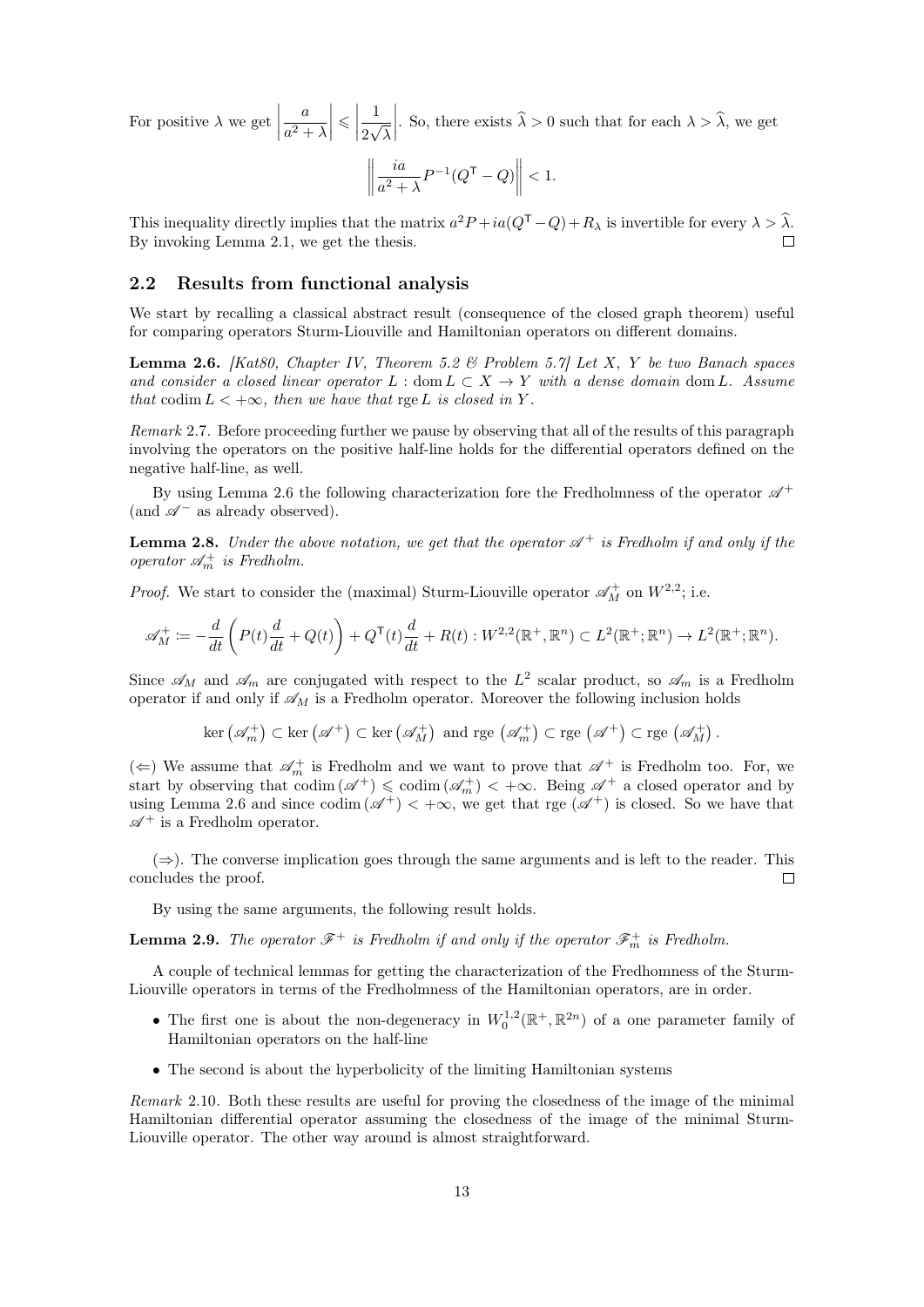So, for each  $s \in \mathbb{R}$ , we let  $\mathscr{F}_{0,s}^+ : L^2(\mathbb{R}^+, \mathbb{R}^{2n}) \to L^2(\mathbb{R}^+, \mathbb{R}^{2n})$  be the operator defined by

$$
\mathscr{F}_{0,s}^+ \coloneqq -J\frac{d}{dt} - B_s(t)
$$

where dom  $\mathscr{F}_{0,s}^+ = \left\{ z \in W^{1,2}(\mathbb{R}^+,\mathbb{R}^{2n}) | z(0) = 0 \right\} = W_0^{1,2}(\mathbb{R}^+,\mathbb{R}^{2n})$  and

$$
B_s(t) = \begin{bmatrix} P^{-1}(t) & -P^{-1}(t)Q(t) \\ -Q^{\mathsf{T}}(t)P^{-1} & Q^{\mathsf{T}}(t)P^{-1}(t)Q(t) - sP(t) \end{bmatrix}.
$$

We let  $B_s^+ = \lim_{t \to +\infty} B_s(t)$  uniformly with respect to s.

<span id="page-13-3"></span>**Lemma 2.11.** The operator  $\mathscr{F}_{0,s}^+$  is non-degenerate for every  $s \in \mathbb{R}$ .

Proof. We consider the following Hamiltonian system:

$$
\begin{cases}\n\dot{z}(t) = JB_s(t)z(t) & t \in \mathbb{R}^+ \\
z(0) = 0\n\end{cases}
$$
\n(2.2)

and we observe that that ker  $\mathscr{F}^+_{0,s}$  consists of all solutions of Equation [\(2.2\)](#page-13-0). By the uniqueness theorem for odes, the Hamiltonian system given in quation [\(2.2\)](#page-13-0) has only the trivial solution. This implies that  $\mathscr{F}_{0,s}^+$  is non-degenerate for all  $s \in \mathbb{R}$ .  $\Box$ 

<span id="page-13-2"></span>**Lemma 2.12.** There exists  $\hat{s}$  such that  $JB_s^+$  is hyperbolic for every  $s \geqslant \hat{s}$ .

Proof. This result is a direct consequence of Corollary [2.5.](#page-11-1)

Remark 2.13. The idea for introducing the one parameter s-dependent family of Hamiltonian operators  $\mathscr{F}^+_{0,s}$  is in order to get a Fredholm operator on  $W_0^{1,2}$  only by modifying the zero order term and to help in the proof of Proposition [2.14.](#page-13-1)

The following result gives a characterization of the Fredholmness of the operator  $\mathscr{A}_m$  (resp.  $\mathscr{A}_m^{\pm}$ ) in terms of  $\mathscr{F}_m$  (resp.  $\mathscr{F}_m^{\pm}$ ).

<span id="page-13-1"></span>**Proposition 2.14.** The operator  $\mathscr{A}_m^+ : W_0^{2,2} \subset L^2(\mathbb{R}^+;\mathbb{R}^n) \to L^2(\mathbb{R}^+;\mathbb{R}^n)$  is Fredholm if and only if the operator

$$
\mathscr{F}_m^+ := -J\frac{d}{dt} - B(t) : W_0^{1,2}(\mathbb{R}^+; \mathbb{R}^{2n}) \subset L^2(\mathbb{R}^+; \mathbb{R}^{2n}) \to L^2(\mathbb{R}^+; \mathbb{R}^{2n})
$$

is Fredholm. Furthermore their Fredholm indices both coincide.

*Proof.* We start by observing that  $\mathscr{F}_m^+$  and  $\mathscr{A}_m^+$  are both symmetric operators whose adjoint are respectively  $\mathscr{F}_{M}^{+}$  and  $\mathscr{A}_{M}^{+}$ . Thus, we get ker $(\mathscr{F}_{M}^{+}) =$  rge  $(\mathscr{F}_{m}^{+})^{\perp}$  and ker $(\mathscr{A}_{M}^{+})$  = rge  $(\mathscr{A}_{m}^{+})^{\perp}$ . Moreover, it is well-known that  $\dim \ker(\mathscr{A}_M^+) = \dim \ker(\mathscr{F}_M^+) \leq 2n$  and  $\dim \ker(\mathscr{A}_m^+) = \dim \ker(\mathscr{F}_m^+) =$ 0. So, in order to conclude the proof of the first claim, we only need to prove that

 $\bullet\ \operatorname{rge}\left(\mathscr{A}_m^+\right)$  is closed if and only if  $\operatorname{rge}\left(\mathscr{F}_m^+\right)$  is closed.

Let us consider the closed subspaces

$$
H_1 := \left\{ (v, 0)^{\top} \mid v \in L^2(\mathbb{R}^+, \mathbb{R}^n) \right\} \text{ and } H_2 := \left\{ (0, u)^{\top} \mid u \in L^2(\mathbb{R}^+, \mathbb{R}^n) \right\}
$$

and we observe that  $L^2 = H_1 \oplus H_2$ .

<span id="page-13-0"></span> $\Box$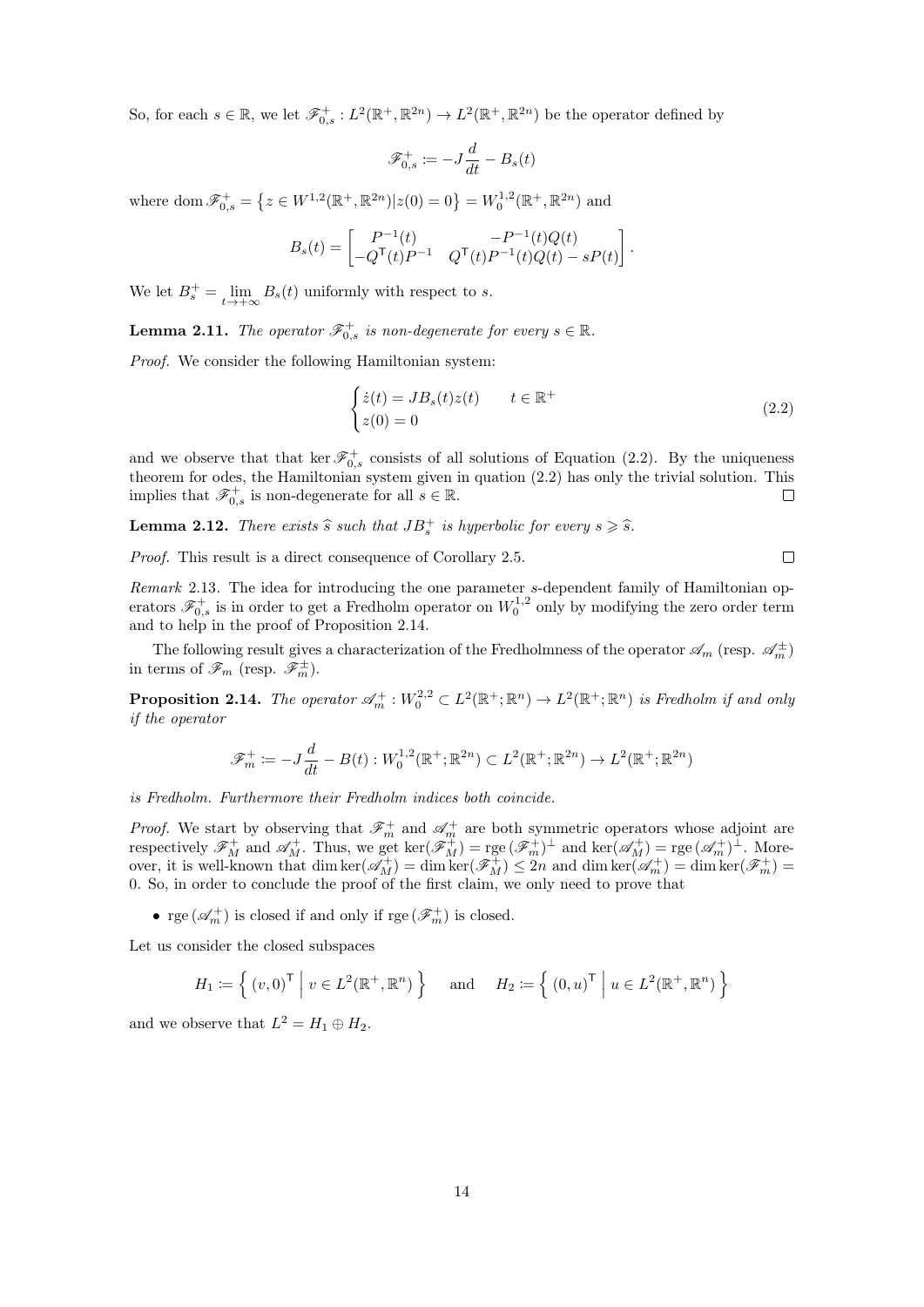First claim. The following implication holds

 $rge(\mathscr{F}_m^+)$  is closed  $\Rightarrow$   $rge(\mathscr{A}_m^+)$  is closed

A straightforward computation shows that

$$
\mathscr{F}_m^+\begin{bmatrix} y \\ x \end{bmatrix} = \begin{bmatrix} 0 \\ h \end{bmatrix} \Longleftrightarrow y = P\dot{x} + Qx \text{ and } \mathscr{A}_m^+ x = h. \tag{2.3}
$$

Equation [\(2.3\)](#page-14-0) implies that

<span id="page-14-0"></span>
$$
h \in \text{rge} \left( \mathscr{A}_m^+ \right) \Longleftrightarrow \begin{bmatrix} 0 \\ h \end{bmatrix} \in \text{rge} \left( \mathscr{F}_m^+ \right).
$$

It follows that  $H_2 \cap \text{rge}(\mathscr{F}_m^+)$  is isomorphic to  $\text{rge}(\mathscr{A}_m^+)$ . So, if  $\text{rge}(\mathscr{F}_m^+)$  is closed, then  $\text{rge}(\mathscr{A}_m^+)$ is closed as well.

Second claim. We now show that

$$
\mathrm{rge}\left(\mathscr{A}_m^+\right) \mathrm{\ is\ closed}\quad \Rightarrow\quad \mathrm{rge}\left(\mathscr{F}_m^+\right) \mathrm{\ is\ closed}
$$

We assume that  $\text{rge}(\mathscr{A}_m^+)$  is closed. To conclude, it is enough to show that  $H_2 \cap \text{rge} \mathscr{F}_m^+$  is closed in  $L^2(\mathbb{R}, \mathbb{R}^{2n})$ . Let now  $s > \hat{s}$  (where  $\hat{s}$  is given in Lemma [2.12\)](#page-13-2). By Lemma [2.11](#page-13-3) and Lemma [2.12,](#page-13-2)<br>we get that  $\mathscr{F}^+$  is a Fredholm operator (being invertible on its domain) and  $\ker(\mathscr{F}^+) = 0$ ), as we get that  $\mathscr{F}^+_{0,s}$  is a Fredholm operator (being invertible on its domain) and ker  $(\mathscr{F}^+_{0,s}) = \{0\}$ , as well. By the closed graph theorem we conclude that  $\mathscr{F}^+_{0,s}$  has a bounded inverse on rge  $\mathscr{F}^+_{0,s}$ . Let  $f \in \text{rge } \mathscr{F}_{0,s}^+$ . Then, we have

$$
f - \mathscr{F}_m^+ \left( \mathscr{F}_{0,s}^+ \right)^{-1} f = \left( \mathscr{F}_{0,s}^+ - \mathscr{F}_m^+ \right) \left( \mathscr{F}_{0,s}^+ \right)^{-1} f = \begin{bmatrix} 0 & 0 \\ 0 & R_+ - sP_+ \end{bmatrix} \left( \mathscr{F}_{0,s}^+ \right)^{-1} f \in H_2.
$$

Let  $T = I - \mathscr{F}_m^+ \left( \mathscr{F}_{0,s}^+ \right)^{-1}$ . Then T is a continuous operator from rge  $\mathscr{F}_{0,s}^+$  to  $H_2$  and  $Tf \in \text{rge } \mathscr{F}_m^+$ <br>if and only if  $f \in \text{rge } \mathscr{F}_m^+$ . It follows that

$$
\operatorname{rge}\mathscr{F}_{0,s}^+\cap \operatorname{rge}\mathscr{F}_m^+=T^{-1}(H_2\cap \operatorname{rge}\mathscr{F}_m^+).
$$

So rge  $\mathscr{F}_{0,s}^+ \cap$  rge  $\mathscr{F}_m^+$  is closed. Let  $X = L^2(\mathbb{R}, \mathbb{R}^{2n})$ . We have

$$
\mathrm{rge}\, \mathscr{F}_m^+ / (\mathrm{rge}\, \mathscr{F}_{0,s}^+ \cap \mathrm{rge}\, \mathscr{F}_m^+) \cong (\mathrm{rge}\, \mathscr{F}_{0,s}^+ + \mathrm{rge}\, \mathscr{F}_m^+) / \mathrm{rge}\, \mathscr{F}_{0,s}^+
$$

Note that  $\dim(\mathrm{rge}\mathscr{F}_{0,s}^++\mathrm{rge}\mathscr{F}_m^+) / \mathrm{rge}\mathscr{F}_{0,s}^+ \leq \mathrm{codim}\mathscr{F}_{0,s}^+$ . So  $\dim(\mathrm{rge}\mathscr{F}_m^+ / (\mathrm{rge}\mathscr{F}_{0,s}^+ \cap \mathrm{rge}\mathscr{F}_m^+)) < \infty$ . Then rge  $\mathscr{F}_m^+$  is a direct sum of rge  $\mathscr{F}_{0,s}^+ \cap$  rge  $\mathscr{F}_m^+$  with a finite dimensional space. So rge  $\mathscr{F}_m^+$  is closed since  $\text{rge }\mathscr{F}_{0,s}^+\cap\text{rge }\mathscr{F}_m^+$  is closed.

The second claim is a straightforward consequence of the previous equalities. By these the result follows.  $\Box$ 

We let  $B_+ := \begin{bmatrix} P_+^{-1} & -P_+^{-1}Q_+ \ \sqrt{P_+}P_-^{-1} & \sqrt{P_-}P_-^{-1}Q_+ \end{bmatrix}$  $-Q^{\mathsf{T}}P_+^{-1} \quad Q_+^{\mathsf{T}}P_+^{-1}Q_+ - R_+$ where  $P_+, Q_+, R_+$  are the matrices appearing in condition  $(H2)$  and we define the following

$$
\widehat{\mathcal{F}}^{+} := -J\frac{d}{dt} - B_{+} : W_{L_{0}}^{+}(\mathbb{R}^{+}, \mathbb{R}^{2n}) \subset L^{2}(\mathbb{R}^{+}, \mathbb{R}^{2n}) \to L^{2}(\mathbb{R}^{+}, \mathbb{R}^{2n})
$$
  

$$
\widehat{\mathcal{F}}_{m}^{+} := -J\frac{d}{dt} - B_{+} : W_{0}^{1,2}(\mathbb{R}^{+}, \mathbb{R}^{2n}) \subset L^{2}(\mathbb{R}^{+}, \mathbb{R}^{2n}) \to L^{2}(\mathbb{R}^{+}, \mathbb{R}^{2n})
$$
  

$$
\widehat{\mathcal{F}}_{M}^{+} := -J\frac{d}{dt} - B_{+} : W^{1,2}(\mathbb{R}^{+}, \mathbb{R}^{2n}) \subset L^{2}(\mathbb{R}^{+}, \mathbb{R}^{2n}) \to L^{2}(\mathbb{R}^{+}, \mathbb{R}^{2n})
$$
(2.4)

<span id="page-14-2"></span>**Lemma 2.15.** The operator  $\mathscr{F}^+$  defined in Equation [\(1.7\)](#page-5-2), namely

<span id="page-14-1"></span>
$$
\mathscr{F}^+ = -J\frac{\mathrm{d}}{\mathrm{d}t} - B(t) : W^+_{L_0}(\mathbb{R}^+, \mathbb{R}^{2n}) \subset L^2(\mathbb{R}^+, \mathbb{R}^{2n}) \to L^2(\mathbb{R}^+, \mathbb{R}^{2n})
$$

is a relatively compact perturbation of the operator  $\widehat{\mathcal{F}^+}$  given in Equation [\(2.4\)](#page-14-1).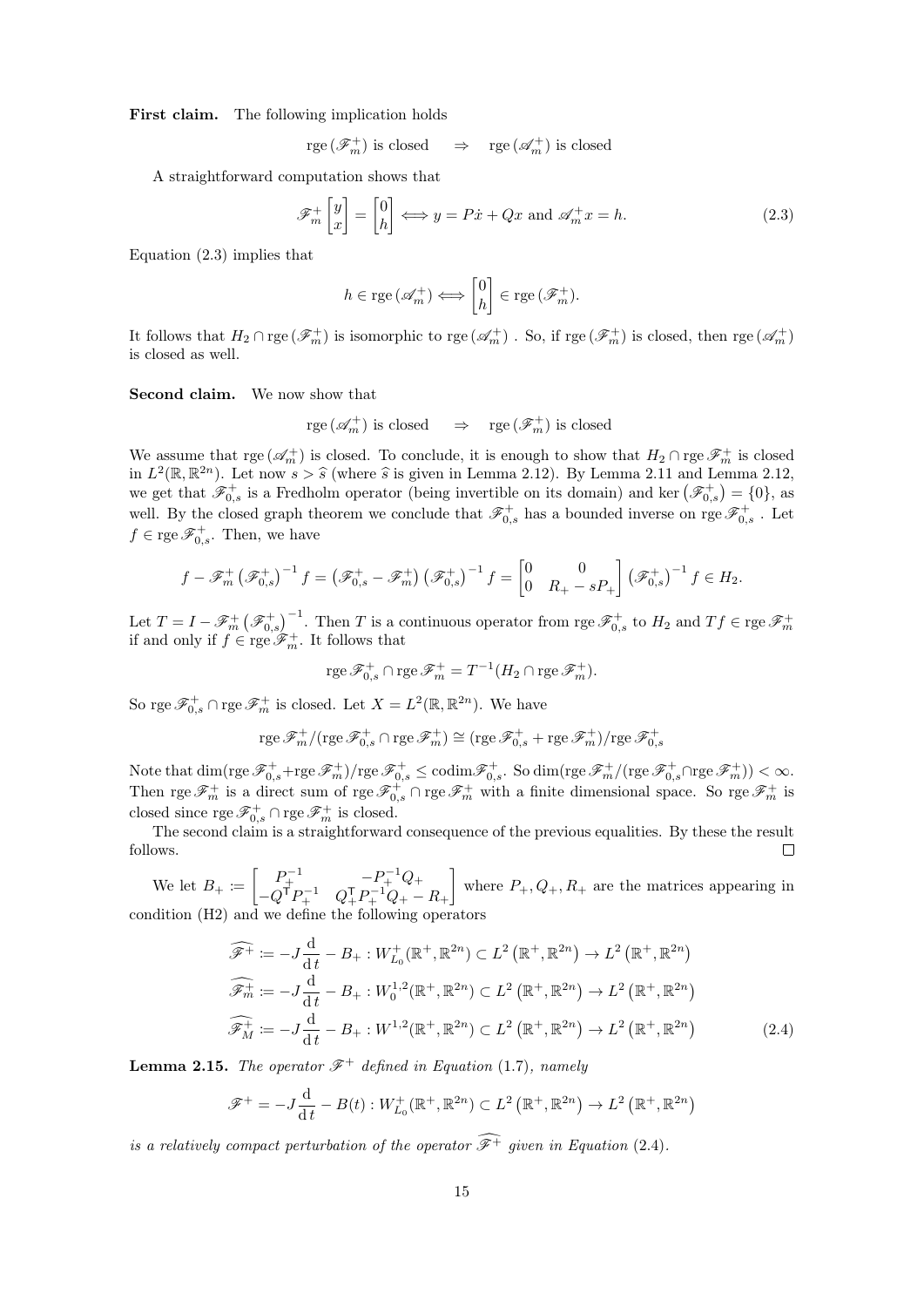*Proof.* To prove that  $\mathscr{F}^+ = -J\frac{d}{dt} - B(t)$  is a relatively compact perturbation of the operator  $\mathscr{F}$ , we fix  $\lambda$  in the resolvent set of  $\mathscr{F}^+$ , and we need to prove that the operator

$$
L_{\lambda} = \left(\mathscr{F}^+ - \widehat{\mathscr{F}^+}\right) \circ \left(\widehat{\mathscr{F}^+} - \lambda I\right)^{-1} : L^2\left(\mathbb{R}^+, \mathbb{R}^{2n}\right) \to L^2\left(\mathbb{R}^+, \mathbb{R}^{2n}\right)
$$

is compact.

Define a sequence  $\{\chi_k\}$  of  $C^{\infty}$  function on  $\mathbb{R}^+$  which satisfy sup  $t \in \mathbb{R}^+$  $|\chi(t)| \leq 1$ , sup t∈R<sup>+</sup>  $|\chi'(t)| \leq 1$  and

$$
\chi_k(t) = \begin{cases} 1, & \text{if } t \in [0, k-1], \\ 0, & \text{if } t \in [k, +\infty). \end{cases}
$$

We define a bounded multiplication operator through the action of  $\chi_k$ 

 $\alpha_k : L^2(\mathbb{R}^+,\mathbb{R}^{2n}) \ni x \longmapsto \chi_k x \in L^2(\mathbb{R}^+,\mathbb{R}^{2n})$ 

and let us consider the following operators defined by

$$
L_{k,\lambda} = \left(\mathscr{F}^+ - \widehat{\mathscr{F}^+}\right) \circ \alpha_k \circ \left(\widehat{\mathscr{F}^+} - \lambda I\right)^{-1} : L^2\left(\mathbb{R}^+, \mathbb{R}^{2n}\right) \to L^2\left(\mathbb{R}^+, \mathbb{R}^{2n}\right).
$$

We observe that

$$
(\mathscr{F}^+ - \widehat{\mathscr{F}^+}) (\alpha_k - I)x = (B_+ - B(t))(\chi_k(t) - 1)x(t)
$$

and  $\lim_{k\to\infty} (B_+ - B(t))(\chi_k(t) - 1) = 0$  uniformly with respect to t.

So, we get that  $(\mathscr{F}^+ - \widehat{\mathscr{F}^+}) (\alpha_k - I)$  converge to 0 in the operator norm topology and this, in particular, implies that the operator  $L_{k,\lambda} \to L_{\lambda}$  in the operator norm. Thus, in order to conclude, we need to prove that the operator  $L_{k,\lambda}$  is compact for all k (being, in this case, the set of compact operators, a closed ideal of the linear bounded operators onto  $L^2$ ). We observe that the operator

$$
\left(\widehat{\mathscr{F}^+} - \lambda I\right)^{-1} : L^2\left(\mathbb{R}^+, \mathbb{R}^{2n}\right) \to W^{1,2}(\mathbb{R}^+, \mathbb{R}^{2n})
$$

is bounded. Since  $\chi_k(t) = 0$  for all  $t \geq k$  and  $\sup_{t \in \mathbb{R}^+} |\chi(t)| \leq 1$ ,  $\alpha_k : x \to \chi_k x$  is a bounded operator from  $W^{1,2}(\mathbb{R}^+,\mathbb{R}^{2n})$  to  $W^{1,2}([0,k],\mathbb{R}^{2n})$ . By the Sobolev embedding theorem, we get that  $W^{1,2}([0,k], \mathbb{R}^{2n})$  into  $L^2([0,k], \mathbb{R}^{2n})$  is compact. So  $\alpha_k \circ (\widehat{\mathscr{F}^+} - \lambda I)^{-1}$  is a compact operator from  $L^2(\mathbb{R}^+,\mathbb{R}^{2n})$  to  $L^2(\mathbb{R}^+,\mathbb{R}^{2n})$ . Since  $\mathscr{F}^+$  –  $\widehat{\mathscr{F}^+}$  is bounded, then the operator  $L_{\lambda,k}$  is compact. This concludes the proof.

<span id="page-15-0"></span>**Lemma 2.16.** The operator  $\mathscr{F}_{M}^{+}$  defined by Equation [\(2.4\)](#page-14-1) is Fredholm if and only if the matrix  $JB_+$  is hyperbolic. If the operator  $\mathscr{F}^+_M$  is Fredholm, then its Fredholm index is equal to the dimension of the negative spectral space of the matrix  $JB_+$ , e.g.  $\text{ind } \mathscr{F}^+_{M} = \dim V^-(JB_+)$ .

Proof. By [\[RS05b,](#page-29-1) Theorem 2.3] we get that the constant coefficients differential operator given by

$$
\mathscr{B} \coloneqq \frac{\mathrm{d}}{\mathrm{d}\,t} - JB_+,
$$

where dom  $\mathscr{B} = W^{1,2} (\mathbb{R}^+, \mathbb{R}^{2n})$  is Fredholm if and only if the matrix  $JB_+$  is hyperbolic. Moreover, if the operator  $\mathscr B$  is Fredholm, then the following equality holds, ind  $\mathscr B = \dim V^-(JB_+)$ .

It is straightforward to check that rge  $\left(\widehat{\mathscr{F}}_M^+\right) = -J$ rge  $(\mathscr{B})$ , which implies that codim  $\left(\widehat{\mathscr{F}}_M^+\right) =$  $\text{codim}(\mathscr{B})$  and ker  $\left(\widehat{\mathscr{F}^+_{M}}\right) = \text{ker}(\mathscr{B})$ . The thesis readily follows by Lemma [2.6](#page-12-1) and [\[RS05b,](#page-29-1) Lemma 2.1].  $\Box$ 

<span id="page-15-1"></span>**Corollary 2.17.** The operator  $\mathcal{F}_m^+$  defined in Equation [\(2.4\)](#page-14-1) is Fredholm if and only if the matrix  $JB_+$  is hyperbolic.

*Proof.* We recall that  $\mathscr{F}_m^+$  and  $\mathscr{F}_M^+$  are conjugated. The thesis follows by this remark and by using Lemma [2.16.](#page-15-0)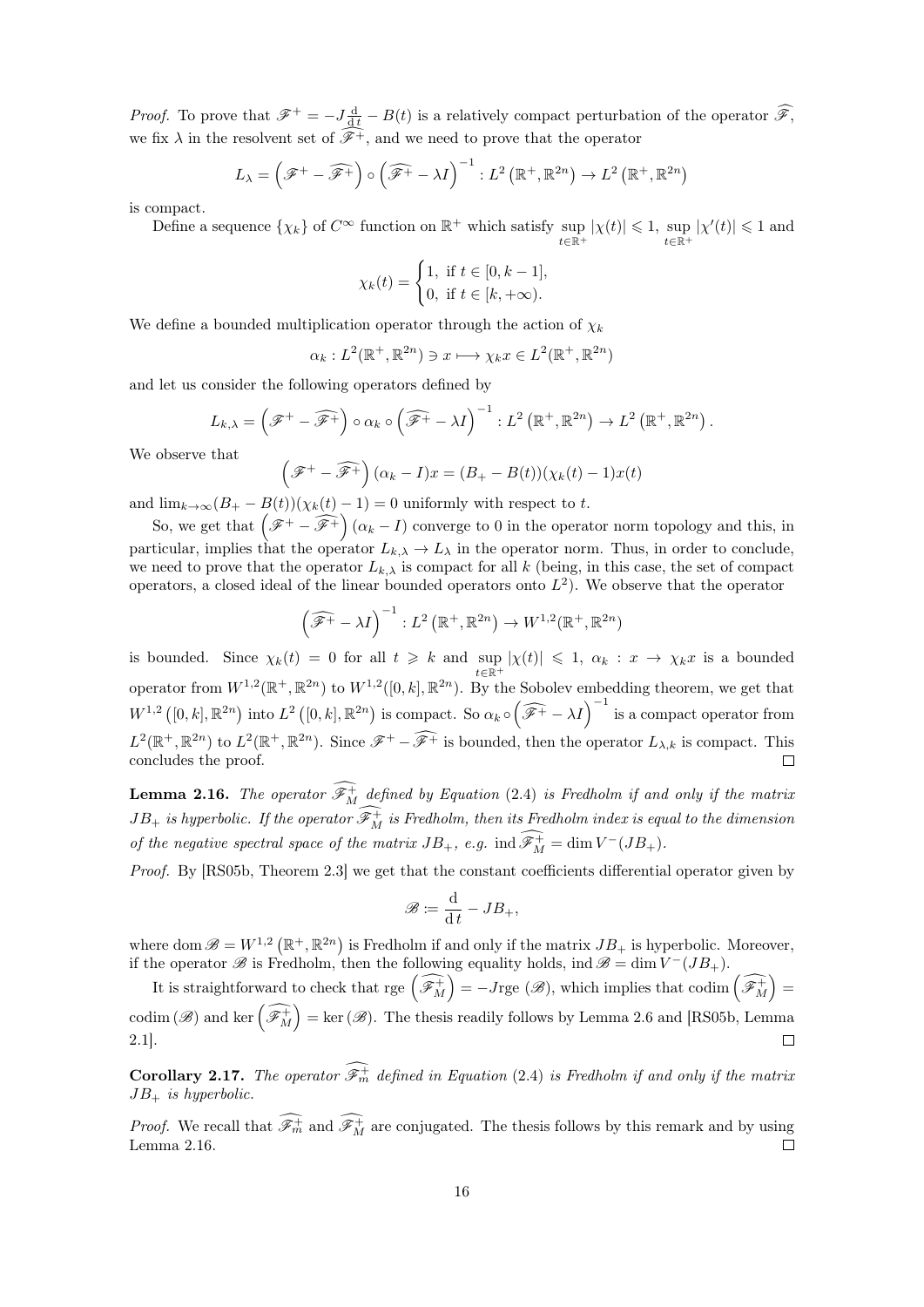### <span id="page-16-0"></span>3 Proofs of Theorem [1](#page-5-0) and Theorem [2](#page-6-0)

As direct consequence of the results proved in Subsection [2.2,](#page-12-0) we are in position to prove Theorem [1.](#page-5-0)

#### <span id="page-16-1"></span>3.1 Proof of Theorem [1](#page-5-0)

Let us start with the proof of the Fredholmness of  $\mathscr{A}^+$ .

<span id="page-16-3"></span>**Theorem 3.1.** The operator  $\mathscr{A}^+$  defined in Equation [\(1.6\)](#page-5-1) is Fredholm if and only if  $JB_+$  is hyperbolic.

*Proof.* From [\[Kat80,](#page-28-15) Chapter IV, Theorem 5.35], Lemma [2.15](#page-14-2) and Corollary [2.17,](#page-15-1) we get that  $\mathscr{F}_m^+$ is Fredholm if and only if the matrix  $JB_{+}$  is hyperbolic. The conclusion now follows by invoking Lemma [2.14](#page-13-1) and Lemma [2.8.](#page-12-2) This concludes the proof П

A completely analogous argument leads to the same conclusion for the operator  $\mathscr{A}^-$  defined by Equation [\(1.6\)](#page-5-1). (Cfr. Remark [2.7\)](#page-12-3).

<span id="page-16-4"></span>**Theorem 3.2.** The operator  $\mathscr{A}^-$  defined in Equation [\(1.6\)](#page-5-1) is Fredholm if and only if  $JB$  is hyperbolic.

We define the following operator  $\widetilde{\mathscr{A}}_M = (\mathscr{A}_M^-, \mathscr{A}_M^+)$  as follows

$$
\widetilde{\mathscr{A}}_M: \mathrm{dom}\, \mathscr{A}_M^- \oplus \mathrm{dom}\, \mathscr{A}_M^+ \subset L^2\left(\mathbb{R}^-, \mathbb{R}^n\right) \oplus L^2\left(\mathbb{R}^+, \mathbb{R}^n\right) \to L^2\left(\mathbb{R}^-, \mathbb{R}^n\right) \oplus L^2\left(\mathbb{R}^+, \mathbb{R}^n\right)
$$

where  $\mathscr{A}_{M}^{\pm}$  represent the restrictions to  $W^{2,2}(\mathbb{R}^{\pm}, \mathbb{R}^{n})$  of the operator  $\mathscr{A}$  defined by Equation [\(1.6\)](#page-5-1).

Let  $E = \left\{ (u, v) \in W^{2,2}(\mathbb{R}^-, \mathbb{R}^n) \oplus W^{2,2}(\mathbb{R}^+, \mathbb{R}^n) ; \begin{bmatrix} \dot{u}(0) \\ u(0) \end{bmatrix} = \begin{bmatrix} \dot{v}(0) \\ v(0) \end{bmatrix} \right\}$ . Then  $\mathscr A$  is the restric-

tion of  $\mathscr{A}_M$  on E.

<span id="page-16-5"></span>**Theorem 3.3.** The operator  $\mathscr A$  defined in Equation [\(1.6\)](#page-5-1) is Fredholm if and only if  $JB_{\pm}$  are both hyperbolic.

*Proof.* First, assume that the operator  $\mathscr A$  is Fredholm. Since  $\mathscr A = \widetilde{\mathscr A}_M|_E$ , we have

$$
\mathrm{codim}\left(\mathscr{A}_{M}^{+}\right)+\mathrm{codim}\left(\mathscr{A}_{M}^{-}\right)=\mathrm{codim}\left(\widetilde{\mathscr{A}_{M}}\right)\leq\mathrm{codim}\left(\mathscr{A}\right)<+\infty,
$$

Then codim $(\mathscr{A}_{M}^+)$  and codim $(\mathscr{A}_{M}^-)$  are finite. By taking into account Lemma [2.6,](#page-12-1) rge  $\mathscr{A}_{M}^{\pm}$  are closed, so  $\mathscr{A}_{M}^{\pm}$  are Fredholm operators. By taking into account Theorem [3.1,](#page-16-3) we get that  $J\ddot{B_{\pm}}$  are hyperbolic.

Conversely, if  $JB_{\pm}$  are hyperbolic, then from [\[RS95\]](#page-29-0), we get that  $\mathscr A$  is a Fredholm operator.  $\Box$ 

Let  $R_{\lambda} = R + \lambda I$ ,  $\mathscr{A}_{\lambda}$ ,  $\mathscr{A}_{\lambda}^{\pm}$ ,  $\mathscr{F}_{\lambda}$ ,  $\mathscr{F}_{\lambda}^{\pm}$  defined as before. By invoking Theorem [1](#page-5-0) and Lemma [2.3,](#page-11-2) the following result holds.

**Corollary 3.4.** Suppose P, Q, R satisfied (F2) and (H1), then  $\mathscr{A}_{\lambda}, \mathscr{A}_{\lambda}^{\pm}, \mathscr{F}_{\lambda}, \mathscr{F}_{\lambda}^{\pm}$  are Fredholm operators for every  $\lambda \in \mathbb{R}^+$ .

#### <span id="page-16-2"></span>3.2 Proof of Theorem [1](#page-5-0)

We only prove the first equality in Equation [\(1.8\)](#page-6-1), being the proof of the remaining two, completely analogous. We start by introducing the continuous map

$$
f: \mathscr{CF}^{sa}\left(L^2\left(\mathbb{R}, \mathbb{R}^n\right)\right) \to \mathscr{CF}^{sa}\left(L^2\left(\mathbb{R}, \mathbb{R}^{2n}\right)\right) \text{ defined by } f(\mathscr{A}_\lambda) := \mathscr{F}_\lambda.
$$

Let  $h(\lambda, s) = f(\mathscr{A}_{\lambda} + sI)$  for  $(\lambda, s) \in [0, 1] \times [0, \delta]$ . Then for every  $\lambda \in [0, 1]$ ,  $h(\lambda, s)$  is a positive curve (cfr. Definition [B.2\)](#page-27-8). Let  $\lambda_0 \in [0,1]$  be a crossing instant for the path  $\lambda \mapsto \mathscr{A}_{\lambda}$  meaning that  $\ker \mathscr{A}_{\lambda_0} \neq \{0\}$  and let us consider the positive path  $s \mapsto \mathscr{A}_{\lambda_0} + sI$ . Thus, there exists  $\delta > 0$  such that ker  $(\mathscr{A}_{\lambda_0} + \delta I) = \{0\}$  or which is equivalent to ker  $h(\lambda_0, \delta) = \{0\}$ . Since  $\mathscr{A}_{\lambda_0} + \delta I$  is a Fredholm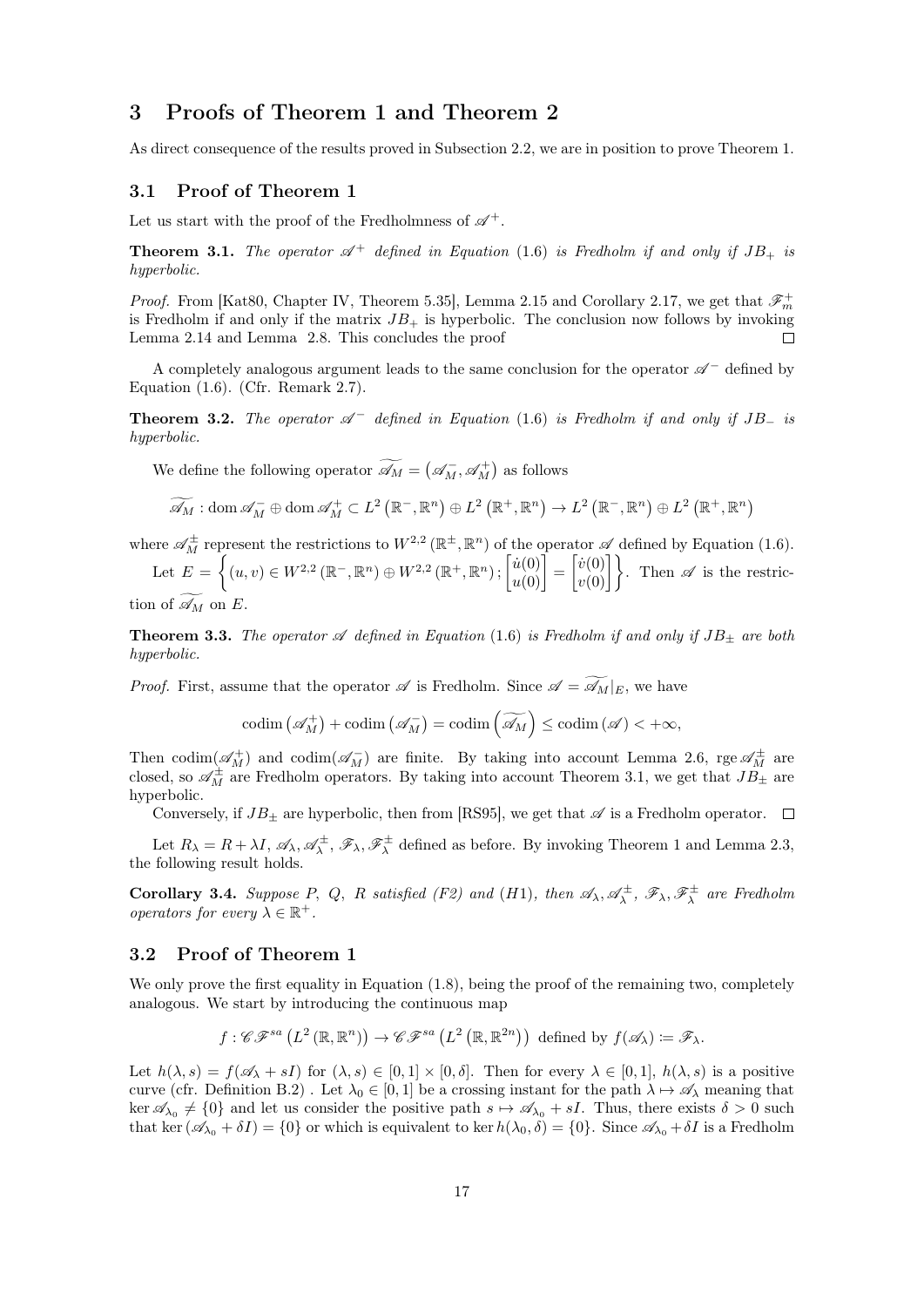operator, then there exists  $\delta_1 > 0$  such that ker $(\mathscr{A}_\lambda + \delta I) = \{0\}$  for every  $\lambda \in [\lambda_0 - \delta_1, \lambda_0 + \delta_1]$ . By this argument, we get that ker  $h(\lambda, \delta) = \{0\}$  for every  $\lambda \in [\lambda_0 - \delta_1, \lambda_0 + \delta_1]$ . Then, we get that

$$
\text{Sf}(\mathscr{A}_\lambda + \delta I, \lambda \in [\lambda_0 - \delta_1, \lambda_0 + \delta_1]) = 0 \quad \Rightarrow \quad \text{Sf}(h(\lambda, \delta), \lambda \in [\lambda_0 - \delta_1, \lambda_0 + \delta_1]) = 0.
$$

By the homotopy invariance of the spectral flow, we have

$$
\mathrm{Sf}\left(\mathscr{A}_{\lambda},\lambda\in\left[\lambda_0-\delta_1,\lambda_0+\delta_1\right]\right)=\mathrm{Sf}\left(\mathscr{A}_{\lambda_0-\delta_1}+sI,s\in\left[0,\delta\right]\right)-\mathrm{Sf}\left(\mathscr{A}_{\lambda_0+\delta_1}+sI,s\in\left[0,\delta\right]\right)\tag{3.1}
$$

and so, we get

$$
\text{Sf}(h(\lambda,0),\lambda \in [\lambda_0 - \delta_1, \lambda_0 + \delta_1]) = \text{Sf}(h(\lambda_0 - \delta_1, s), s \in [0, \delta]) - \text{Sf}(h(\lambda_0 - \delta_1, s), s \in [0, \delta]) \tag{3.2}
$$

We now observe that  $s \mapsto \mathscr{A}_{\lambda_0 \pm \delta_1} + sI$  and  $s \mapsto h(\lambda_0 \pm \delta_1, s)$  are both positive curves. Thus, we get

<span id="page-17-4"></span><span id="page-17-3"></span><span id="page-17-2"></span><span id="page-17-1"></span>
$$
\begin{aligned} \text{Sf} \left( \mathscr{A}_{\lambda_0 \pm \delta_1} + sI, s \in [0, \delta] \right) &= \sum_{0 < s \leqslant \delta} \dim \ker \left( \mathscr{A}_{\lambda_0 \pm \delta_1} + sI \right) \\ &= \sum_{0 < s \leqslant \delta} \dim \ker h(\lambda_0 \pm \delta_1, s) \\ &= \text{Sf} \left( h(\lambda_0 \pm \delta_1, s), s \in [0, \delta] \right) \end{aligned} \tag{3.3}
$$

By using Equation [\(3.1\)](#page-17-1), [\(3.2\)](#page-17-2) and [\(3.3\)](#page-17-3), we finally conclude that

$$
\begin{aligned} \text{Sf} \left( \mathscr{A}_{\lambda}, \lambda \in [\lambda_0 - \delta_1, \lambda_0 + \delta_1] \right) &= \text{Sf} \left( h(\lambda, 0), \lambda \in [\lambda_0 - \delta_1, \lambda_0 + \delta_1] \right) \\ &= \text{Sf} \left( \mathscr{F}_{\lambda}, \lambda \in [\lambda_0 - \delta_1, \lambda_0 + \delta_1] \right). \end{aligned} \tag{3.4}
$$

Equation [\(3.4\)](#page-17-4) together with the path additivity property of the spectral flow conclude the proof.

#### <span id="page-17-0"></span>3.3 Non-degeneracy results and well-posedness of the indices

Th aim of this paragraph is to give some sufficient conditions on the coefficients of the Sturm-Liouville operators in order the get the non-degeneracy of the corresponding differential operators. This condition is important, among others, in proving the well-posedness of the indices defined through the spectral flow of paths of self-adjoint Fredholm operators parameterized by an unbounded interval (as in the cases we are dealing with in which the parameter space is the half-line or the whole real line).

<span id="page-17-5"></span>Lemma 3.5. Let

$$
\mathscr{A}_{1,M}^+ := -\frac{d}{dt} \left[ P_1(t) \frac{d}{dt} + Q_1(t) \right] + Q_1{}^{\mathsf{T}}(t) \frac{d}{dt} + R_1(t) : W^{2,2}(\mathbb{R}^+, \mathbb{R}^n) \subset L^2(\mathbb{R}^+, \mathbb{R}^n) \longrightarrow L^2(\mathbb{R}^+, \mathbb{R}^n)
$$
  

$$
\mathscr{A}_{2,M}^- := -\frac{d}{dt} \left[ P_2(t) \frac{d}{dt} + Q_2(t) \right] + Q_2{}^{\mathsf{T}}(t) \frac{d}{dt} + R_2(t) : W^{2,2}(\mathbb{R}^-, \mathbb{R}^n) \subset L^2(\mathbb{R}^-, \mathbb{R}^n) \longrightarrow L^2(\mathbb{R}^-, \mathbb{R}^n).
$$

Assume that they both satisfy conditions (F2) and for each  $i = 1, 2$  the matrices

$$
K_i(t) := \begin{bmatrix} P_i(t) & Q_i(t) \\ Q_i(t)^T & R_i(t) \end{bmatrix}
$$

are positive definite. Then the system

$$
\begin{cases} \mathscr{A}_{1,M}^+ x_1 = 0, \mathscr{A}_{2,M}^- x_2 = 0\\ x_1(0) = x_2(0), \quad P_1(0)\dot{x}_1(0) + Q_1(0)x_1(0) = P_2(0)\dot{x}_2(0) + Q_2(0)x_2(0) \end{cases}
$$

.

has only zero solution.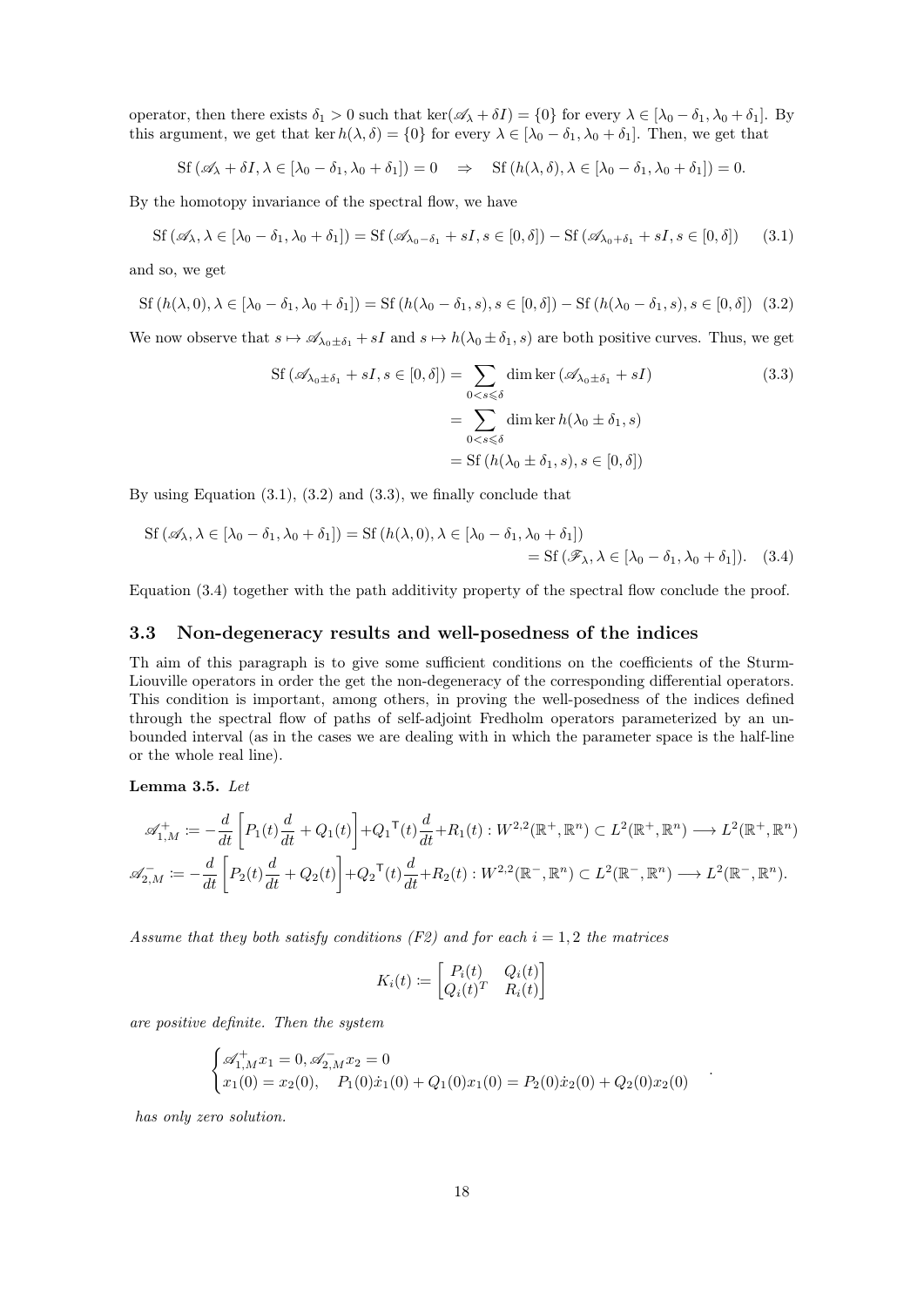*Proof.* Assume that the system has solution  $(x_1, x_2)$ . Then, we have

$$
\langle \mathscr{A}_{1,M}^+ x_1, x_1 \rangle_{L^2} + \langle \mathscr{A}_{2,M}^- x_2, x_2 \rangle_{L^2} = 0.
$$

Integrating by part, we get

$$
\langle \mathscr{A}_{1,M}^+ x_1, x_1 \rangle_{L^2} = \langle P_1 \dot{x}_1, \dot{x}_1 \rangle_{L^2} + \langle Q_1 x_1, \dot{x}_1 \rangle_{L^2} + \langle Q_1^{\mathsf{T}} \dot{x}_1, x_1 \rangle_{L^2} + \langle R_1 x_1, x_1 \rangle_{L^2} + (P_1(0)\dot{x}_1(0) + Q_1(0)x_1(0), x_1(0)) \n\langle \mathscr{A}_{2,M}^- x_2, x_2 \rangle_{L^2} = \langle P_2 \dot{x}_2, \dot{x}_2 \rangle_{L^2} + \langle Q_2 x_2, \dot{x}_2 \rangle_{L^2} + \langle Q_2^{\mathsf{T}} \dot{x}_2, x_2 \rangle_{L^2} + \langle R_2 x_2, x_2 \rangle_{L^2} - (P_2(0)\dot{x}_2(0) + Q_2(0)x_2(0), x_2(0)).
$$

Let  $I_1 = \langle P_1 \dot{x}_1, \dot{x}_1 \rangle_{L^2} + \langle Q_1 x_1, \dot{x}_1 \rangle_{L^2} + \langle Q_1^{\mathsf{T}} \dot{x}_1, x_1 \rangle_{L^2} + \langle R_1 x_1, x_1 \rangle_{L^2}$  and  $I_2 = \langle P_2 \dot{x}_2, \dot{x}_2 \rangle_{L^2} +$  $\langle Q_2x_2, \dot{x}_2\rangle_{L^2} + \langle Q_2^{\dagger}\dot{x}_2, x_2\rangle_{L^2} + \langle R_2x_2, x_2\rangle_{L^2}$ . Then, by using the second condition in the above boundary value problem, we get

$$
I_1+I_2=0.
$$

By assumption, the matrices  $K_i(t)$  are both positive definite and since for  $i = 1, 2$  it holds that

$$
I_i = \int_0^{+\infty} \left[ \dot{x}_i(t)^\mathsf{T} \quad x_i(t)^\mathsf{T} \right] K_i \left[ \dot{x}_i(t) \right] dt
$$

then we infer that  $I_1 + I_2 = 0$  iff  $\dot{x}_i = x_i = 0$ . This concludes the proof.

Let us now consider the associated first order differential operators  $\mathscr{F}^+_{1,M}$ ,  $\mathscr{F}^-_{2,M}$  of  $\mathscr{A}^+_{1,M}$ ,  $\mathscr{A}^-_{2,M}$ . A similar result holds.

<span id="page-18-1"></span>**Lemma 3.6.** Under condition (F2) and if the matrices  $K_i(t)$  defined in Lemma [3.5](#page-17-5) are positive definite, then the initial value problem

$$
\begin{cases} \mathcal{F}_{1,M}^{+} x_1 = 0\\ \mathcal{F}_{2,M}^{-} x_2 = 0\\ x_1(0) = x_2(0) \end{cases}
$$

admits only zero solution.

We are now in position to prove some non-degeneracy results for the operators  $\mathscr{A}_{\lambda}$ .

<span id="page-18-2"></span>**Lemma 3.7.** If condition (F2) holds, then  $K_{\lambda}(t) := \begin{bmatrix} P(t) & Q(t) \\ Q(t) & P(t) \end{bmatrix}$  $\begin{bmatrix} P(t) & Q(t)\ Q(t)^T & R(t)+\lambda I \end{bmatrix}$  is positive definite for all  $(t, \lambda) \in \mathbb{R} \times \left[ \frac{2C_2^2}{C_1} + C_3, +\infty \right).$ 

*Proof.* Let  $\begin{bmatrix} u \\ v \end{bmatrix}$  $\overline{v}$  $\mathcal{E} \in \mathbb{R}^{2n}$ . As direct consequence of condition (F2) and the Cauchy-Schwarz inequality, we get that

$$
\begin{bmatrix} u \\ v \end{bmatrix}^T \begin{bmatrix} P(t) & Q(t) \\ Q(t)^T & R(t) + \lambda I \end{bmatrix} \begin{bmatrix} u \\ v \end{bmatrix} = (P(t)u, u) + 2(Q(t)v, u) + (R(t)v, v) + \lambda |v|^2
$$
(3.5)  

$$
\geq C_1 |u|^2 - C_2 \left( \epsilon |v|^2 + \frac{1}{\epsilon} |u|^2 \right) - C_3 |v|^2 + \lambda |v|^2
$$
  

$$
= (C_1 - \epsilon C_2) |u|^2 + \left( \lambda - C_3 - \frac{1}{\epsilon} C_2 \right) |v|^2
$$

<span id="page-18-0"></span>.

We let  $\epsilon = \frac{C_1}{2C_1}$  $\frac{C_1}{2C_2}$  and we observe that if  $\lambda \geqslant \frac{2C_2^2}{C_1}$  $\frac{1}{C_1}$  +  $C_3$ , by using the inequality obtained in Equation  $(3.5)$ , that

$$
\begin{bmatrix} u \\ v \end{bmatrix}^T \begin{bmatrix} P(t) & Q(t) \\ Q(t)^T & R(t) + \lambda I \end{bmatrix} \begin{bmatrix} u \\ v \end{bmatrix} > 0 \text{ for all } 0 \neq \begin{bmatrix} u \\ v \end{bmatrix} \in \mathbb{R}^{2n}
$$

The result is proved.

 $\Box$ 

 $\Box$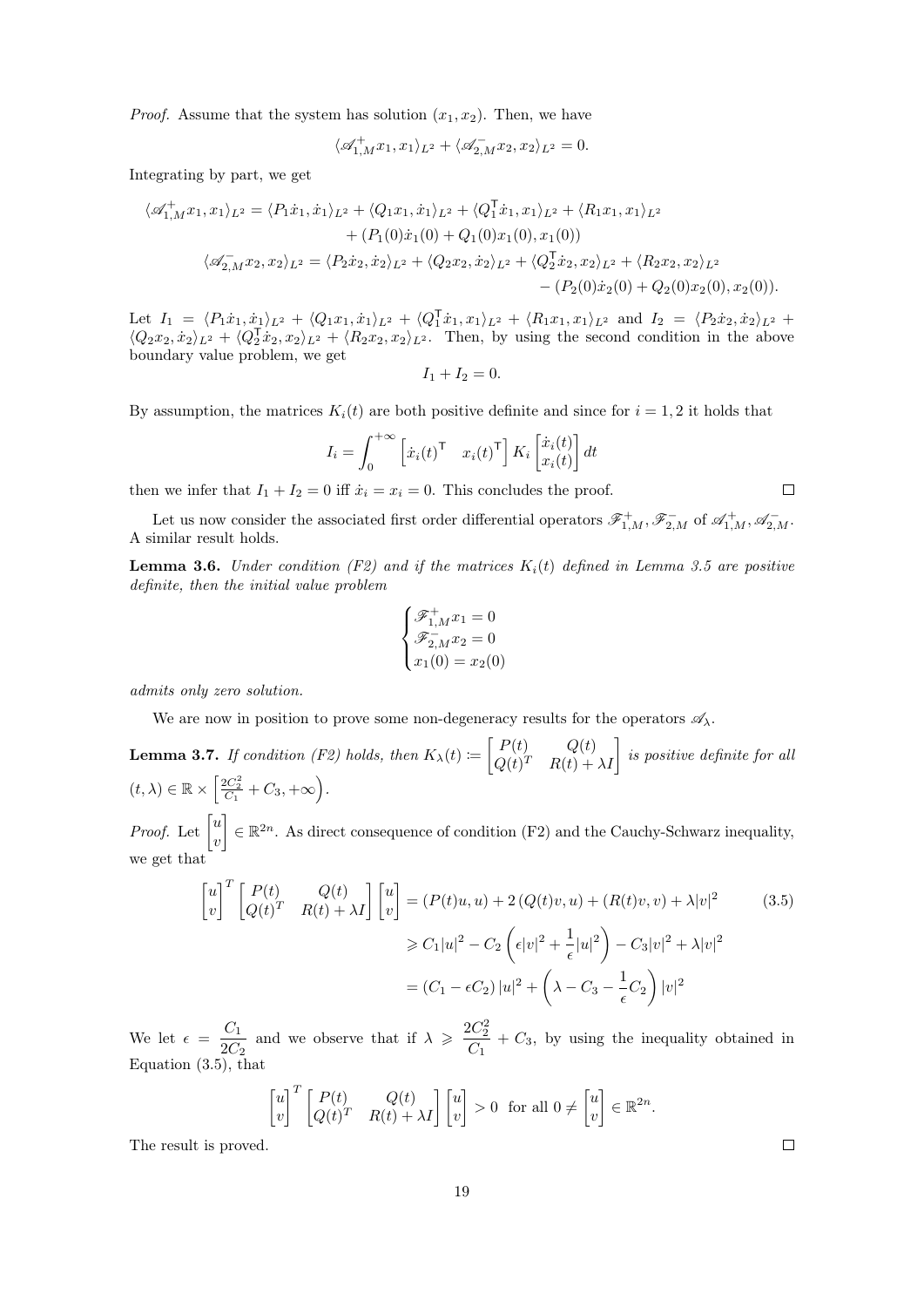<span id="page-19-3"></span>**Lemma 3.8.** Under condition  $(F2)$ , we get

$$
E_{\lambda}^{u}(-\tau) \cap E_{\lambda}^{s}(+\tau) = 0 \text{ for all } (\tau, \lambda) \in \mathbb{R}^{+} \times \left[\frac{2C_{2}^{2}}{C_{1}} + C_{3}, +\infty\right).
$$

Proof. Let  $P_1(t) := P(t+\tau)$ ,  $Q_1(t) := Q(t+\tau)$ ,  $R_1(t) := R(t+\tau) + \lambda I$  with  $t \in [0,+\infty)$  and let  $P_2(t) \coloneqq P(t-\tau), Q_2(t) \coloneqq Q(t-\tau), R_2(t) \coloneqq R(t-\tau) + \lambda I$  with  $t \in (-\infty, 0]$ . Then the stable subspace of the equation  $\mathscr{F}_{1,M}^+$  at 0 is  $E_{\lambda}^s(\tau)$  and the unstable subspace of the equation  $\mathscr{F}_{2,M}^-$  at 0 is  $E_{\lambda}^u(\tau)$ . As already observed in Remark [1.7,](#page-7-3) there exists a linear bijection from the set of solutions of the system

$$
\begin{cases} \mathcal{F}_{1,M}^{+} x_1 = 0 = \mathcal{F}_{2,M}^{-} x_2 \\ x_1(0) = x_2(0) \end{cases}
$$

with the subspace  $E_{\lambda}^u(-\tau) \cap E_{\lambda}^s(\tau)$ . By invoking once again Lemma [3.6](#page-18-1) and Lemma [3.7,](#page-18-2) we conclude that the initial value problem only admits the trivial solution for every  $\lambda \geqslant \frac{2C_2^2}{\alpha}$  $\frac{C_2}{C_1}$  +  $C_3$ . So  $E_{\lambda}^{u}(-\tau) \cap E_{\lambda}^{s}(+\tau) = 0$ . This concludes the proof.

By setting  $P_1(t) := P(t)$  for every  $t \ge 0$  and  $P_2(t) := P(t)$  for every  $t \le 0$ , the following result holds.

<span id="page-19-5"></span>**Proposition 3.9.** If condition (F2) is fulfilled, then the operator  $\mathscr{A}_{\lambda}$  is non-degenerate for every  $\lambda \geqslant \frac{2C_2^2}{C_1} + C_3.$ 

Let now consider boundary value problems on the half-line with self-adjoint boundary condition. Let  $(y, x)^{\mathsf{T}} \in L_0$  and we define the subspace of  $L_N$  by

$$
V(L_0) \coloneqq (L_0 + L_D) \cap L_N.
$$

Thus  $(0, x) \in V(L_0)$ . We denote by k the dimension of  $V(L_0)$  i.e.  $k := \dim V(L_0)$ . By using the decomposition  $\mathbb{R}^n \cong L_N = V(L_0) \oplus V^{\perp}(L_0)$ , then we have  $y = y_1 + y_2$ , where  $y_1 \in V(L_0)$  and  $y_2 \in V^{\perp}(L_0)$ . By choosing a basis in  $V(L_0)$ , we define the matrix A acting on vectors of  $V(L_0)$ such that  $y_1 = Ax$ , since  $L_0$  is a Lagrangian subspace, it is easy to see that A is symmetric. Then we have

$$
(y, x) = (y_1, x) = (Ax, x) \quad \forall (y, x) \in L_0
$$

We observe that there exists  $C_0 > 0$  such that

$$
|(Av, v)| \leq C_0 |v|^2 \quad \text{for all} \quad v \in V(L_0). \tag{3.6}
$$

Then

<span id="page-19-1"></span><span id="page-19-0"></span>
$$
|(y,x)| = |(Ax,x)| \le C_0(x,x). \tag{3.7}
$$

The following result gives a sufficient condition on the matrix  $K_{\lambda}(t)$  to be positive definite. Since the proof is analogous to the proof of Lemma [3.7,](#page-18-2) we left to the reader.

<span id="page-19-2"></span>**Lemma 3.10.** Under condition (F2), the matrix  $\begin{bmatrix} P(t) & Q(t) + C_0 \ Q(t) + C_0 & P(t) + N \end{bmatrix}$  $\left[ \begin{array}{cc} P(t) & Q(t)+C_0 \ Q(t)^T+C_0 & R(t)+\lambda I \end{array} \right]$  is positive definite for every  $(t, \lambda) \in \mathbb{R} \times \left[ \frac{2(C_2 + C_0)^2}{C} \right]$  $\frac{+ C_0)^2}{C_1} + C_3, +\infty$ .

<span id="page-19-4"></span>**Lemma 3.11.** Under condition (F2) holds, the matrix  $\mathscr{A}_{\lambda}^{\pm}$  is non-degenerate for every  $\lambda \geqslant$  $2(C_2 + C_0)^2$  $\frac{1-\epsilon_0}{C_1}$  +  $C_3$  where  $C_0 > 0$  is the constant defined in Equation [\(3.6\)](#page-19-0) (which only depends upon the choice of  $L_0$ ).

Proof. The proof of this result is very much the same as the proof of Lemma [3.5.](#page-17-5) We only prove the claim for the operator  $\mathscr{A}_{\lambda}^+$  leaving the proof of the claim for  $\mathscr{A}_{\lambda}^-$  to the interested reader. We start by observing that  $\mathscr{A}_{\lambda}^+ \mathscr{L} = 0$  iff x is solution of the boundary value problem

$$
\begin{cases} \mathscr{A}_{M,\lambda}^+ x = 0\\ (P(0)\dot{x}(0) + Q(0)x(0), x(0)) \in L_0 \end{cases}
$$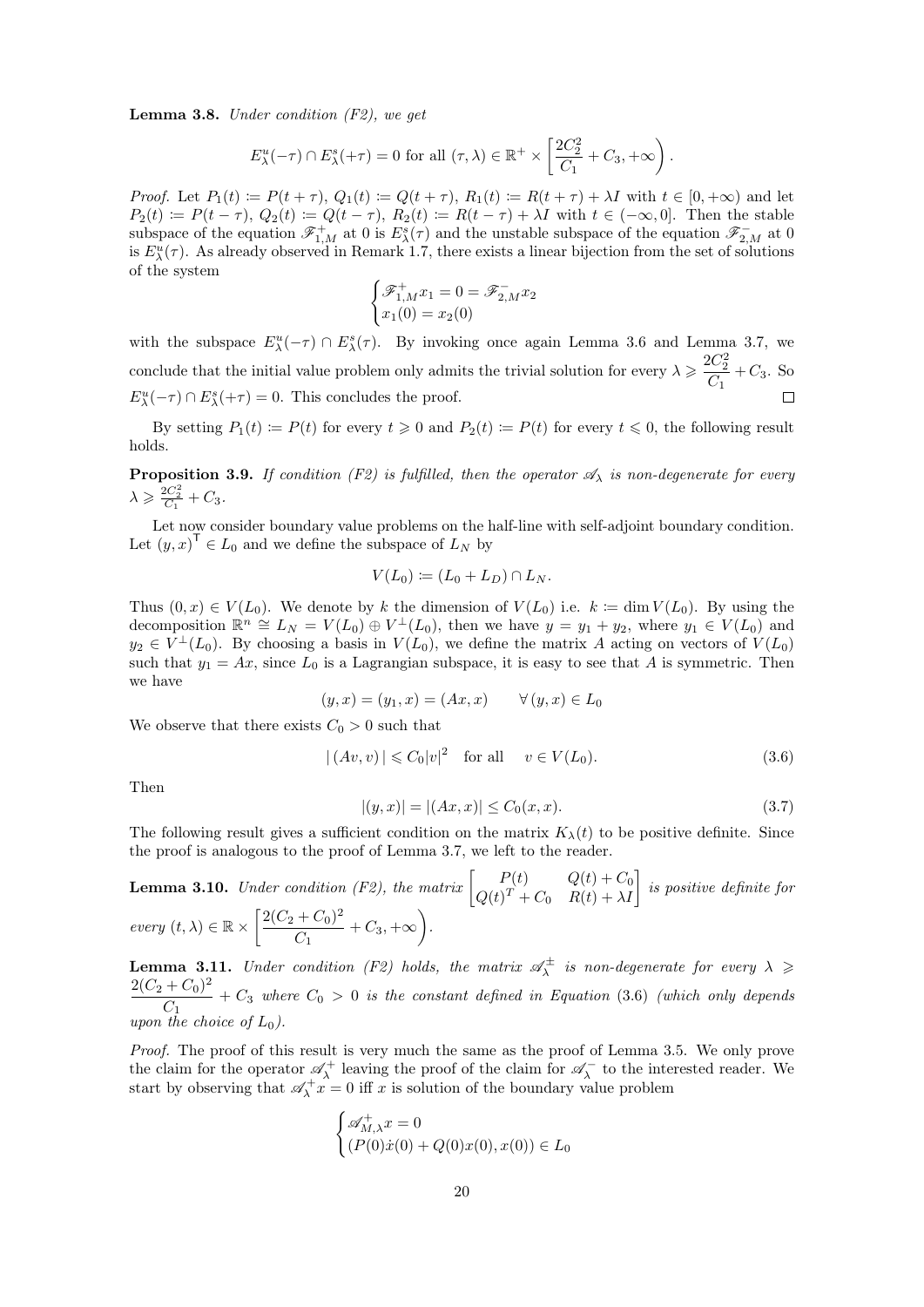By a direct integration by parts, by using condition  $(F2)$  and inequality given in Equation [\(3.7\)](#page-19-1), we get

$$
0 = \langle \mathscr{A}_{M}^{+}x, x \rangle_{L^{2}} = \langle P\dot{x}, \dot{x} \rangle_{L^{2}} + \langle Qx, \dot{x} \rangle_{L^{2}} + \langle Q^{\mathsf{T}}\dot{x}, x \rangle_{L^{2}} + \langle Rx, x \rangle_{L^{2}} + (P(0)\dot{x}(0) + Q(0)x(0), x(0)) \ge \langle Px, \dot{x} \rangle_{L^{2}} + \langle Qx, \dot{x} \rangle_{L^{2}} + \langle Q^{\mathsf{T}}\dot{x}, x \rangle_{L^{2}} + \langle Rx, x \rangle_{L^{2}} - C_{0}(x(0), x(0)).
$$

Since  $x \in \text{dom}(\mathscr{A}_{M,\lambda}^+)$ , we infer also that

$$
|x(0)|^2 = -\int_0^{+\infty} \frac{d}{dt} |x|^2 dt = -2 \langle \dot{x}, x \rangle_{L^2}.
$$

Moreover, we have

$$
0 = \langle \mathscr{A}_M^+ x, x \rangle_{L^2} \ge \langle P\dot{x}, \dot{x} \rangle_{L^2} + \langle (Q + C_0 I)x, \dot{x} \rangle_{L^2} + \langle (Q^{\mathsf{T}} + C_0 I)\dot{x}, x \rangle_{L^2} + \langle Rx, x \rangle_{L^2}
$$

$$
= \int_0^{+\infty} \left( \begin{bmatrix} \dot{x} \\ x \end{bmatrix}^T \begin{bmatrix} P(t) & Q(t) + C_0 \\ Q(t)^T + C_0 & R(t) + \lambda I \end{bmatrix}, \begin{bmatrix} \dot{x} \\ x \end{bmatrix} \right) > 0
$$

where the last inequality directly follows by Lemma [3.10.](#page-19-2) This conlcude the proof.

By arguing precisely as in Lemma [3.8](#page-19-3) and as a direct consequence of Lemma [3.11,](#page-19-4) the following result holds.

<span id="page-20-1"></span>**Lemma 3.12.** We assume condition  $(F2)$  holds. Then we have

$$
E_{\lambda}^{s}(-\tau) \cap L_0 = \{0\} \quad \text{and} \quad E_{\lambda}^{s}(\tau) \cap L_0 = \{0\} \qquad \forall (\tau, \lambda) \in \mathbb{R}^+ \times \left[\frac{2(C_2 + C_0)^2}{C_1} + C_3, +\infty\right)
$$

**Proposition 3.13.** Under conditions (F2) and (H1), the Morse index  $m^-(\mathscr{A})$ ,  $m^-(\mathscr{A}^{\pm})$  are all finite.

Proof. We observe that

$$
m^{-}(\mathscr{A}) = Sf(\mathscr{A} + \lambda I; \lambda \in \mathbb{R}^{+}) = Sf(\mathscr{A} + \lambda I; \lambda \in [0, \widehat{\lambda}])
$$

for  $\widehat{\lambda} > \frac{2C_2^2}{C_1}$  $\frac{C_2}{C_1} + C_3$ . Since  $\lambda \mapsto \mathscr{A} + \lambda I$  is a positive path, the crossing instants are isolated and on on a compact interval (as a direct consequence of Proposition [3.9\)](#page-19-5) are in a finite number. Since, for positive paths the spectral flow measure the difference between the Morse indices at the starting point minus the difference at the end point (which vanishes identically), we get that  $m^{-}(\mathscr{A})$  is finite. The proof of the finitness of the Morse indices for the operators  $\mathscr{A}^{\pm}$  is pretty much the same and we left to the interested reader.  $\Box$ 

### <span id="page-20-0"></span>4 Transversality conditions and proof of Theorem [3](#page-8-0)

The aim of this paragraph is to provide the complete proof of the **Morse index theorem**, namely Theorem [3.](#page-8-0)

So, we start by providing some transversality properties between invariant subspaces that will be useful in the proof. Let us consider the symmetric matrix

$$
B_{\lambda} \coloneqq \begin{bmatrix} P^{-1} & -P^{-1}Q \\ -Q^{\mathsf{T}}P^{-1} & Q^{\mathsf{T}}P^{-1}Q - R - \lambda I \end{bmatrix} \qquad \lambda \in [0,+\infty)
$$

where  $P$  is a positive definite and symmetric matrix and  $R$  is a symmetric matrix.

 $\Box$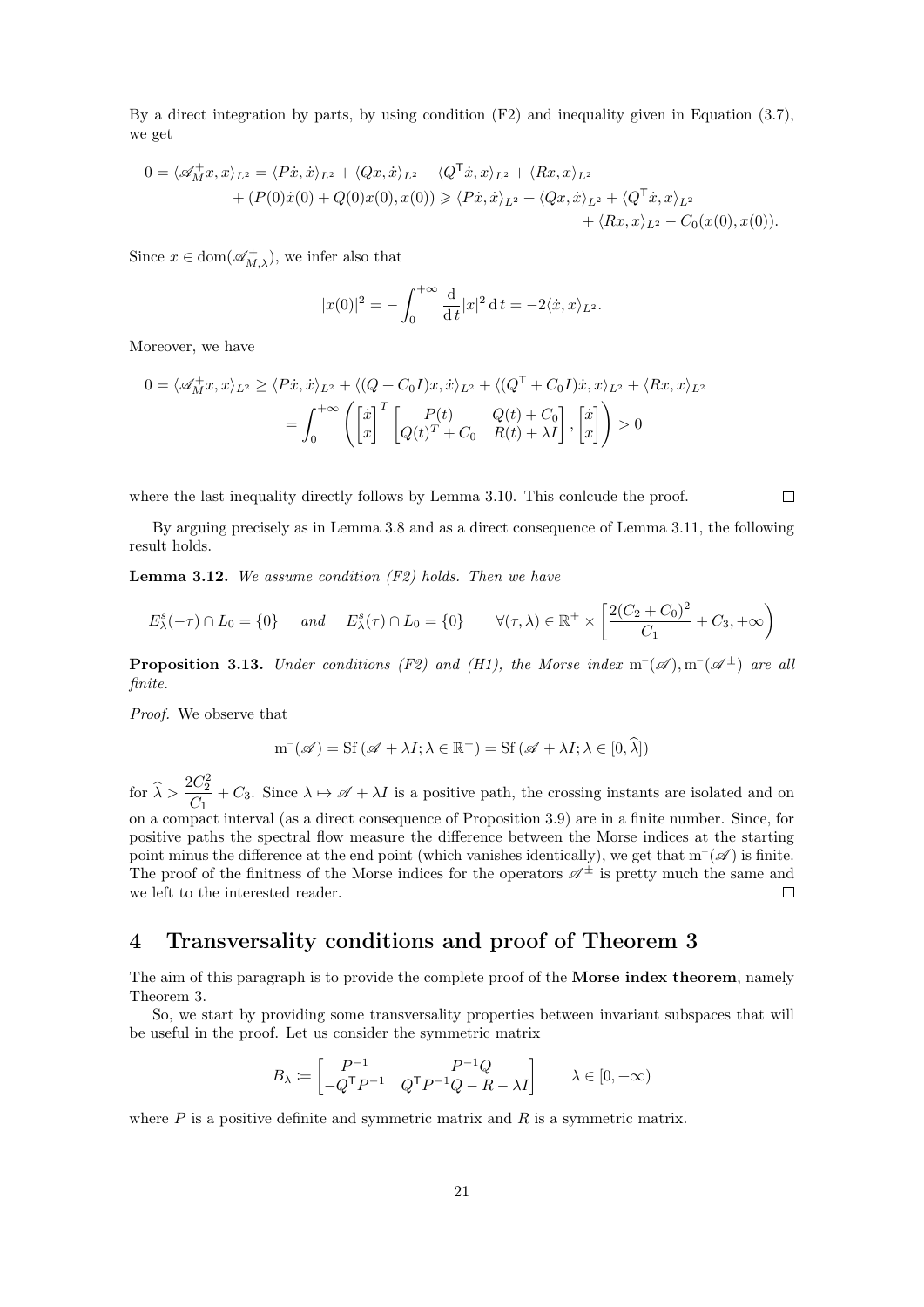<span id="page-21-3"></span>**Lemma 4.1.** We assume that  $JB_0$  is hyperbolic and P. Then the spectral subspaces (corresponding to eigenvalues having positive and negative real part) of  $JB_{\lambda}$  are both transversal to the horizontal (Dirichlet) Lagrangian, namely

$$
V^{\pm}(JB_{\lambda}) \pitchfork L_D
$$
, for all  $\lambda \in \mathbb{R}^+$ .

*Proof.* We provide the proof of  $V^+(JB_\lambda) \pitchfork L_D$  being the other completely similar. First of all we start by observing that as a direct consequence of Lemma [2.3,](#page-11-2) the matrix  $JB_{\lambda}$  is hyperbolic for all  $\lambda \in \mathbb{R}^+$ . It is well-know fact that being  $JB_{\lambda}$  hyperbolic, this implies tht  $V^{\pm}(JB_{\lambda})$  are Lagrangian subspaces. (Cf. [\[HP17\]](#page-28-13) and references therein). We let  $(u,0)^{\mathsf{T}} \in V^+(JB_\lambda) \cap L_D$  and we observe that, since  $V^+(JB_\lambda)$  is invariant under  $JB_\lambda$ , then  $JB_\lambda$   $\begin{bmatrix} u \\ v \end{bmatrix}$ 0  $\Big[\in V^+(JB_\lambda).$  A direct computation yields

<span id="page-21-2"></span>
$$
0 = \omega \left( J B_{\lambda} \begin{bmatrix} u \\ 0 \end{bmatrix}, \begin{bmatrix} u \\ 0 \end{bmatrix} \right) = - (P u, u)
$$

and by recalling that P is positive definite, we infer  $u = 0$  or equivalently that  $V^+(JB_\lambda) \pitchfork L_D$ . This concludes the proof.

Since  $E_{\lambda}^{s}(+\infty) = V^{-}(JB_{\lambda}(+\infty))$  and  $E_{\lambda}^{u}(-\infty) = V^{+}(JB_{\lambda}(-\infty))$  are both transversal to  $L_{D}$ , then the subspaces  $V^-(JB_\lambda)$  and  $V^+(JB_\lambda)$  have Lagrangian frames given by  $\begin{bmatrix} M_\lambda \\ I \end{bmatrix}$ I and  $\begin{bmatrix} N_{\lambda} \\ I \end{bmatrix}$ I 1 respectively, where  $M_{\lambda}, N_{\lambda} \in \text{Sym}(n, \mathbb{R})$ . Moreover, being  $E_{\lambda}^{s}(+\infty)$  transversal to  $L_D$ , then  $E_{\lambda}^{u}(-\infty) \cap (E_{\lambda}^{s}(+\infty) \oplus L_{D}) = E_{\lambda}^{u}(-\infty)$ . We now assume that  $\begin{bmatrix} N_{\lambda}u \\ u \end{bmatrix}$ u  $\left\{ \begin{array}{l} \in E_{\lambda}^{u}(-\infty). \end{array} \right.$  Then we get  $\left[\begin{matrix} N_{\lambda}u \\ u \end{matrix}\right]$ u  $\Big] = \Big[ \begin{matrix} M_{\lambda} u \\ u \end{matrix} \Big]$ u  $\bigg] + \bigg[ N_\lambda u - M_\lambda u \bigg]$  $\boldsymbol{0}$ and by a simple calculation and Equation [\(A.2\)](#page-25-3), we conclude that

$$
\mathfrak{Q}\left(E_{\lambda}^{u}(-\infty), E_{\lambda}^{s}(+\infty), L_{D}\right) = \left(\begin{bmatrix} 0 & -I \\ I & 0 \end{bmatrix} \begin{bmatrix} M_{\lambda}u \\ u \end{bmatrix}, \begin{bmatrix} (N_{\lambda} - M_{\lambda})u \\ 0 \end{bmatrix}\right)
$$
\n
$$
= \left(\begin{bmatrix} -u \\ M_{\lambda}u \end{bmatrix}, \begin{bmatrix} (N_{\lambda} - M_{\lambda})u \\ 0 \end{bmatrix}\right) = ((M_{\lambda} - N_{\lambda})u, u).
$$
\n(4.1)

We now consider the operator  $\mathscr{F}^+_\lambda = -J\frac{d}{dt} - B_\lambda(+\infty)$  and the associated second order operator  $\mathscr{A}_{\lambda}^+$  and let x be a solution of  $\mathscr{A}_{\lambda,M}^+$  where,  $\mathscr{A}_{\lambda,M}^+$  denotes the operator  $A_{\lambda,M}^+$  defined on the maximal domain  $W^{2,2}(\mathbb{R}^+,\mathbb{R}^n)$ . Then the map  $x \mapsto (Px(0) + Qx(0),x(0))$  provides a linear bijection from ker  $\mathscr{A}_{\lambda,M}^+$  to  $E_{\lambda}^s(0) = V^-(JB_{\lambda}(+\infty))$ . By a direct calculation, we get

$$
0 = \langle \mathscr{A}^+_{\lambda,M} x, x \rangle_{L^2} = \langle P_+ \dot{x}, \dot{x} \rangle_{L^2} + \langle Q_+ x, \dot{x} \rangle_{L^2} + \langle Q_+^{\mathsf{T}} \dot{x}, x \rangle_{L^2} + \langle (R_+ + \lambda I) x, x \rangle_{L^2} + (P_+ \dot{x}(0) + Q_+ x(0), x(0)) = \langle P_+ \dot{x}, \dot{x} \rangle_{L^2} + \langle Q_+ x, \dot{x} \rangle_{L^2} + \langle Q_+^{\mathsf{T}} \dot{x}, x \rangle_{L^2} + \langle (R_+ + \lambda I) x, x \rangle_{L^2} + (M_\lambda x(0), x(0)).
$$

Let  $\widetilde{v} \in \ker \mathscr{A}_{\lambda,M}$  be the solution with  $\widetilde{v}(0) = v$ . Then, we get

<span id="page-21-0"></span>
$$
(M_{\lambda}v,v) = -\int_0^{+\infty} \left\langle K_{\lambda} \begin{bmatrix} \dot{\tilde{v}}(t) \\ \tilde{v}(t) \end{bmatrix}, \begin{bmatrix} \dot{\tilde{v}}(t) \\ \tilde{v}(t) \end{bmatrix} \right\rangle dt \quad \text{with } K_{\lambda} = \begin{bmatrix} P_+ & Q \\ Q_+^{\mathsf{T}} & R_+ + \lambda I \end{bmatrix}.
$$
 (4.2)

So, if  $K_\lambda$  is positive definite then,  $(M_\lambda v, v) < 0$  for each nonzero  $v \in \mathbb{R}^n$ . Similarly  $(N_\lambda v, v) > 0$  for each nonzero  $v \in \mathbb{R}^n$ . As by-product of this argument and Lemma [3.7,](#page-18-2) the following result holds.

<span id="page-21-1"></span>**Lemma 4.2.** If the condition (H2) holds, then  $M_0$  and  $N_0$  are respectively negative and positive definite. If the condition (F2) holds, then  $M_{\lambda}$  and  $N_{\lambda}$  are respectively negative and positive definite for all  $\lambda \geqslant \frac{2C_2^2}{C_1} + C_3$ .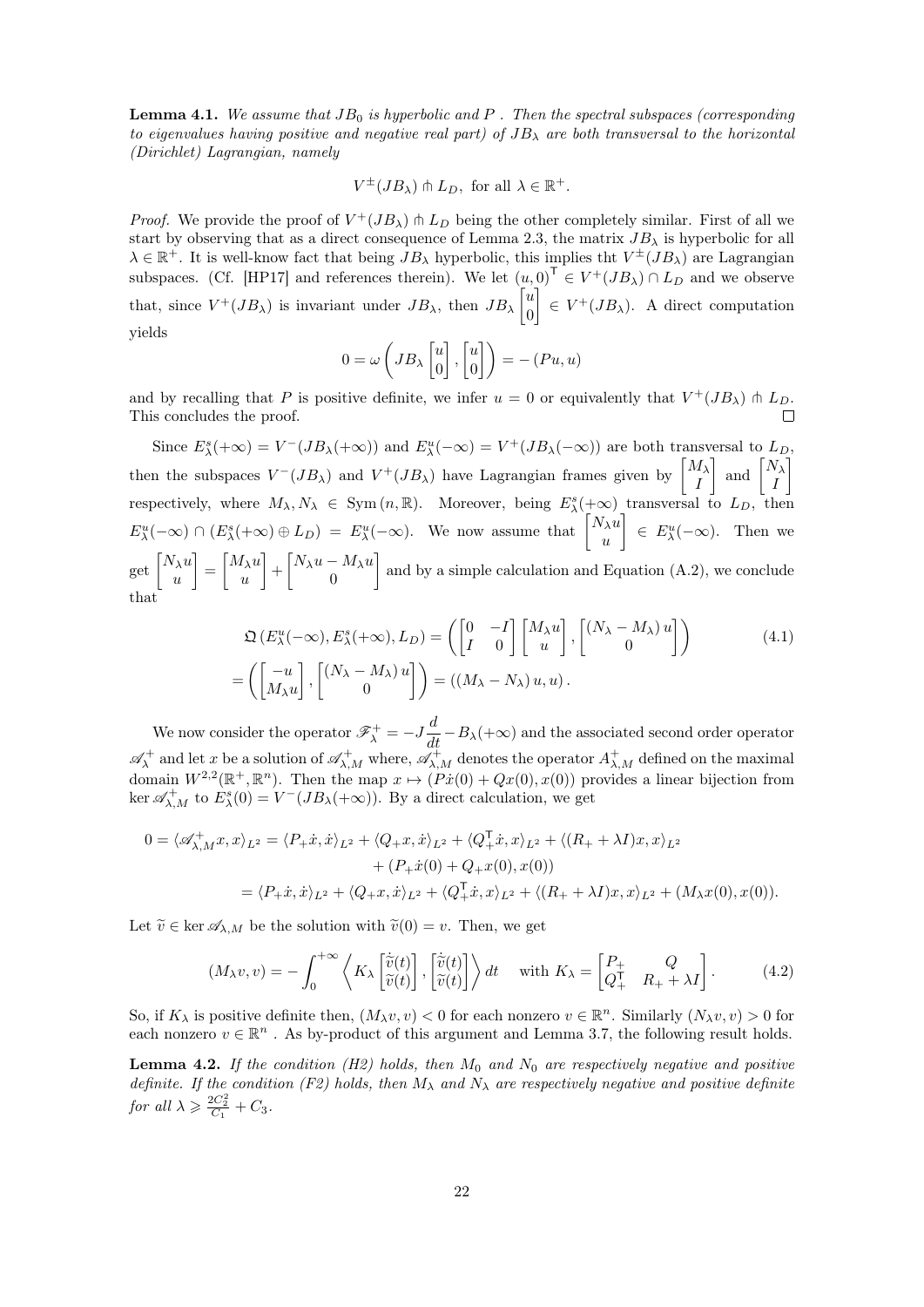Let now fix  $\lambda \in \mathbb{R}^+$ ,  $L_0$  be a Lagrangian subspace and we assume that  $(u^{\mathsf{T}}, v^{\mathsf{T}})^{\mathsf{T}} \in L_0, v \neq 0$ and  $\tilde{v} \in \ker \mathscr{A}_{\lambda,M}^+$  is the solution with  $\tilde{v}(0) = v$ . Then from Equation [\(3.6\)](#page-19-0) and Equation [\(4.2\)](#page-21-0), we get

$$
(M_{\lambda}v, v) - (u, v) \leq -\int_0^{+\infty} \langle K_{\lambda} \left[ \tilde{\tilde{v}}(t) \right], \left[ \tilde{\tilde{v}}(t) \right] \rangle dt + C_0 |v|^2
$$
(4.3)  

$$
= -\int_0^{+\infty} \langle K_{\lambda} \left[ \tilde{\tilde{v}}(t) \right], \left[ \tilde{\tilde{v}}(t) \right] \rangle dt - C_0 \int_0^{+\infty} \frac{d}{dt} \langle \tilde{v}, \tilde{v} \rangle dt
$$

$$
= -\int_0^{+\infty} \langle \left( K_{\lambda} + C_0 \left[ \begin{matrix} 0 & I \end{matrix} \right] \right) \left[ \tilde{\tilde{v}}(t) \right], \left[ \tilde{\tilde{v}}(t) \right] \rangle \left[ \tilde{\tilde{v}}(t) \right] \rangle dt
$$

As by-product of the calculation performed in Equation [\(4.3\)](#page-22-1) and Lemma [3.10,](#page-19-2) the following result holds.

<span id="page-22-2"></span>**Lemma 4.3.** If the condition (F2) holds and  $(u, v) \in L_0$  then we have  $(M_\lambda v, v) - (u, v) \leq 0$  for all  $\lambda \geqslant \frac{2(C_2+C_0)^2}{C_1}$  $\frac{C_2 + C_0}{C_1} + C_3.$ 

*Proof.* In fact, by arguing as in Lemma [3.10,](#page-19-2) we get that  $K_{\lambda} + C_0 \begin{bmatrix} 0 & I \\ I & 0 \end{bmatrix}$ is positive for all  $\lambda \geqslant$ I 0  $2(C_2+C_0)^2$  $\Box$  $\frac{C_1+C_0}{C_1}+C_3$ . This completes the proof.

<span id="page-22-0"></span>Corollary 4.4. Under condition  $(H2)$ , we get

<span id="page-22-1"></span>
$$
\iota\left(E^u(-\infty), E^s(+\infty); L_D\right) = 0.
$$

*Proof.* Since condition  $(H2)$  holds, then from Lemma [4.2](#page-21-1) and Equation  $(4.1)$ , we get that

$$
m^{+}(\mathfrak{Q}\left(E_{0}^{u}(-\infty),E_{0}^{s}(+\infty);L_{D}\right))=m^{+}(M_{0}-N_{0})=0.
$$

By this last relation together with the fact that Equation [\(A.2\)](#page-25-3) and the transversality condition  $E_0^u(-\infty) \pitchfork L_D$  we infer that

$$
\iota(E_0^u(-\infty),E_0^s(+\infty);L_D)=0.
$$

 $\Box$ 

<span id="page-22-3"></span>*Remark* 4.5. We assume that  $\lambda \geqslant \frac{2(C_2+C_0)^2}{C_1}$  $\frac{C_2+C_0)^2}{C_1}+C_3$ . Let  $\begin{bmatrix} u \\ 0 \end{bmatrix}$ 0  $\left[\right] \in L_D \cap (L_0 + E_{\lambda}^s(+\infty))$ , then we can decompose  $\begin{bmatrix} u \\ 0 \end{bmatrix}$  $\boldsymbol{0}$  $\Big\{\begin{array}{c} -M_\lambda v + u \end{array}\Big\}$  $-v$  $\Big] + \Big[ M_\lambda v$  $\overline{v}$  $\Big\},\,\text{with}\,\,\Big[\begin{matrix} -M_\lambda v + u \end{matrix}\Big]$  $-v$  $\left[\right] \in L_0$ . Then we have  $\mathfrak{Q}\left(L_{D},L_{0},E_{\lambda}^{s}(+\infty)\right)\Big(\begin{bmatrix} u \ 0 \end{bmatrix}$  $\Big]$ ,  $\Big[ \begin{matrix} u \\ 0 \end{matrix} \Big]$  $\begin{pmatrix} u \ 0 \end{pmatrix} = \omega \left( \begin{bmatrix} -M_\lambda v + u \ -v \end{bmatrix} \right)$  $-v$  $\Big]$ ,  $\Big[ M_\lambda v$  $\begin{pmatrix} I_\lambda v \ v \end{pmatrix} = (u,v) = (M_\lambda v, v) - (M_\lambda v - u, v).$ 

By Lemma [4.3,](#page-22-2)  $(M_\lambda v, v) - (M_\lambda v - u, v) \leq 0$ , so  $\mathfrak{Q}(L_D, L_0, E_\lambda^s(+\infty))$  is non-negative definite and then

$$
m^+(\mathfrak{Q}(L_D, L_0, E^s_\lambda(+\infty))) = 0.
$$

Since  $L_D \pitchfork E_\lambda^s(+\infty)$ , we have

$$
m^{+}\left(\mathfrak{Q}\left(L_{D},L_{0},E_{\lambda}^{s}(+\infty)\right)\right)=0.
$$

Similarly we have we have that

$$
m^{+}\left(\mathfrak{Q}\left(E_{\lambda}^{u}(-\infty), L_{0}, L_{D}\right)\right) = 0.
$$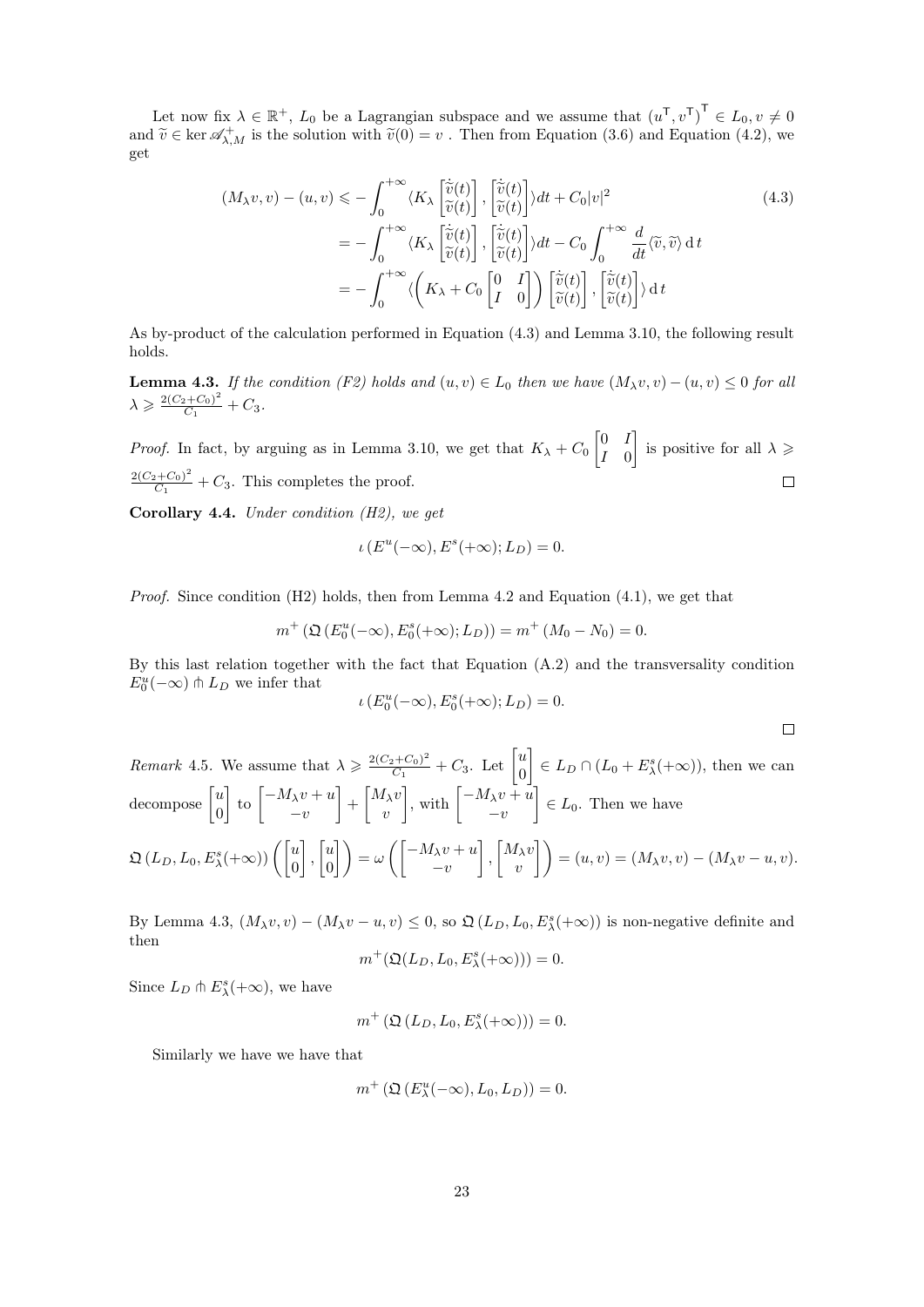### <span id="page-23-0"></span>4.1 Proof of Theorem [3](#page-8-0)

We start by letting  $R_{\lambda} = R + \lambda I$  and choosing  $\hat{\lambda} = \frac{2C_2^2}{C_1}$  $\frac{C_2}{C_1}$  +  $C_3$ . Then  $\mathscr{A}_{\widehat{\lambda}}$  satisfies (H2) and in this case, we get  $m^-(u) = Sf(\mathscr{A}_\lambda; \lambda \in [0, \hat{\lambda}])$ . As direct consequence of this argument and Equation [\(1.11\)](#page-7-4), we have that

$$
m^{-}(u) = \iota^{\text{CLM}}\left(E_{\hat{\lambda}}^{s}(\tau), E_{\hat{\lambda}}^{u}(-\tau); \tau \in \mathbb{R}^{+}\right) - \iota^{\text{CLM}}\left(E_{0}^{s}(\tau), E_{0}^{u}(-\tau); \tau \in \mathbb{R}^{+}\right) \tag{4.4}
$$

$$
-\iota^{\text{CLM}}\left(E_{\lambda}^{s}(+\infty), E_{\lambda}^{u}(-\infty); \lambda \in [0, \hat{\lambda}]\right)
$$

By using Lemma [A.6,](#page-26-1) the third term in the (RHS) of Equation [\(4.4\)](#page-23-2), can be written as follows

$$
\iota^{\mathrm{CLM}}\left(E_{\lambda}^{s}(+\infty), E_{\lambda}^{u}(-\infty); \lambda \in [0, \widehat{\lambda}] \right) = \iota\left(E_{\widehat{\lambda}}^{u}(-\infty), E_{\widehat{\lambda}}^{s}(+\infty); L_D\right) - \iota\left(E_0^{u}(-\infty), E_0^{s}(+\infty); L_D\right).
$$

By taking into account Corollary [4.4,](#page-22-0) we have

<span id="page-23-2"></span>
$$
\iota\left(E_{\widehat{\lambda}}^u(-\infty), E_{\widehat{\lambda}}^s(+\infty); L_D\right) = 0
$$

and so

$$
\iota^{\mathrm{CLM}}\left(E_{\lambda}^{s}(+\infty), E_{\lambda}^{u}(-\infty); \lambda \in [0, \widehat{\lambda}]\right) = -\iota\left(E_{0}^{u}(-\infty), E_{0}^{s}(+\infty); L_{D}\right)
$$

Moreover, directly by using Lemma [3.8,](#page-19-3) we conclude that the first term in the (RHS) of Equation [\(4.4\)](#page-23-2) vanishes

$$
\iota^{\scriptscriptstyle{\mathrm{CLM}}}\left(E^s_{\widehat{\lambda}}(\tau),E^u_{\widehat{\lambda}}(-\tau);\tau\in\mathbb{R}^+\right)=0
$$

Thus, Equation [\(4.4\)](#page-23-2) reduces to

$$
m^{-}(u) = -\iota^{\text{CLM}}\left(E_0^s(\tau), E_0^u(-\tau); \tau \in \mathbb{R}^+\right) + \iota\left(E_0^u(-\infty), E_0^s(+\infty); L_D\right) = \iota(u) + \iota\left(E_0^u(-\infty), E_0^s(+\infty); L_D\right)
$$

<span id="page-23-3"></span> $\Box$ 

where the last equality follows by Definition [1.8.](#page-7-0) This concludes the proof.

#### <span id="page-23-1"></span>4.2 Proof of Theorem [4](#page-9-0)

We start by proving Equation [\(1.13\)](#page-9-3) corresponding to the future half-clinic orbit. First of all, under the conditions (F2) & (H1), we get that  $Sf$  ( $\mathscr{A}_{\lambda}^{+}$ ,  $\lambda \in [0, \hat{\lambda}]$ ) = m<sup>-</sup>(u, L<sub>0</sub>, +). Moreover, by using Equation [\(1.12\)](#page-7-5), we get the following relation

$$
\mathbf{m}^-(u, L_0, +) = \iota^{\mathrm{CLM}} \left( E^s_{\widehat{\lambda}}(\tau), L_0; \tau \in \mathbb{R}^+ \right) - \iota^{\mathrm{CLM}} \left( E^s_0(\tau), L_0; \tau \in \mathbb{R}^+ \right) - \iota^{\mathrm{CLM}} \left( E^s_{\lambda}(+\infty), L_0; \lambda \in [0, \widehat{\lambda}] \right). \tag{4.5}
$$

By choosing  $\widehat{\lambda} := \frac{2(C_2 + C_0)^2}{C_1}$  $\frac{+60}{C_1}$  + C<sub>3</sub>, then we get that the operator  $\mathscr{A}_{\widehat{\lambda}}^+$  $\chi^+$  satisfies (H2) and

$$
\begin{bmatrix} P_+ & Q_+ + C_0 I \\ Q_+^T + C_0 I & R_+ + \widehat{\lambda} I \end{bmatrix}
$$

is positive definite. By Lemma [3.12,](#page-20-1) we get

$$
\iota^{\scriptscriptstyle{\mathrm{CLM}}}\left(E_{\widehat{\lambda}}^s(\tau),L_0;\tau\in\mathbb{R}^+\right)=0
$$

and by Lemma [4.1](#page-21-3) we have that  $E_{\lambda}^{s}(+\infty) \cap L_D$  for all  $\lambda \geq 0$ , this implies that

$$
\iota^{\scriptscriptstyle{\mathrm{CLM}}}\left(E^s_\lambda(+\infty),L_D;\lambda\in[0,\hat\lambda]\right)=0.
$$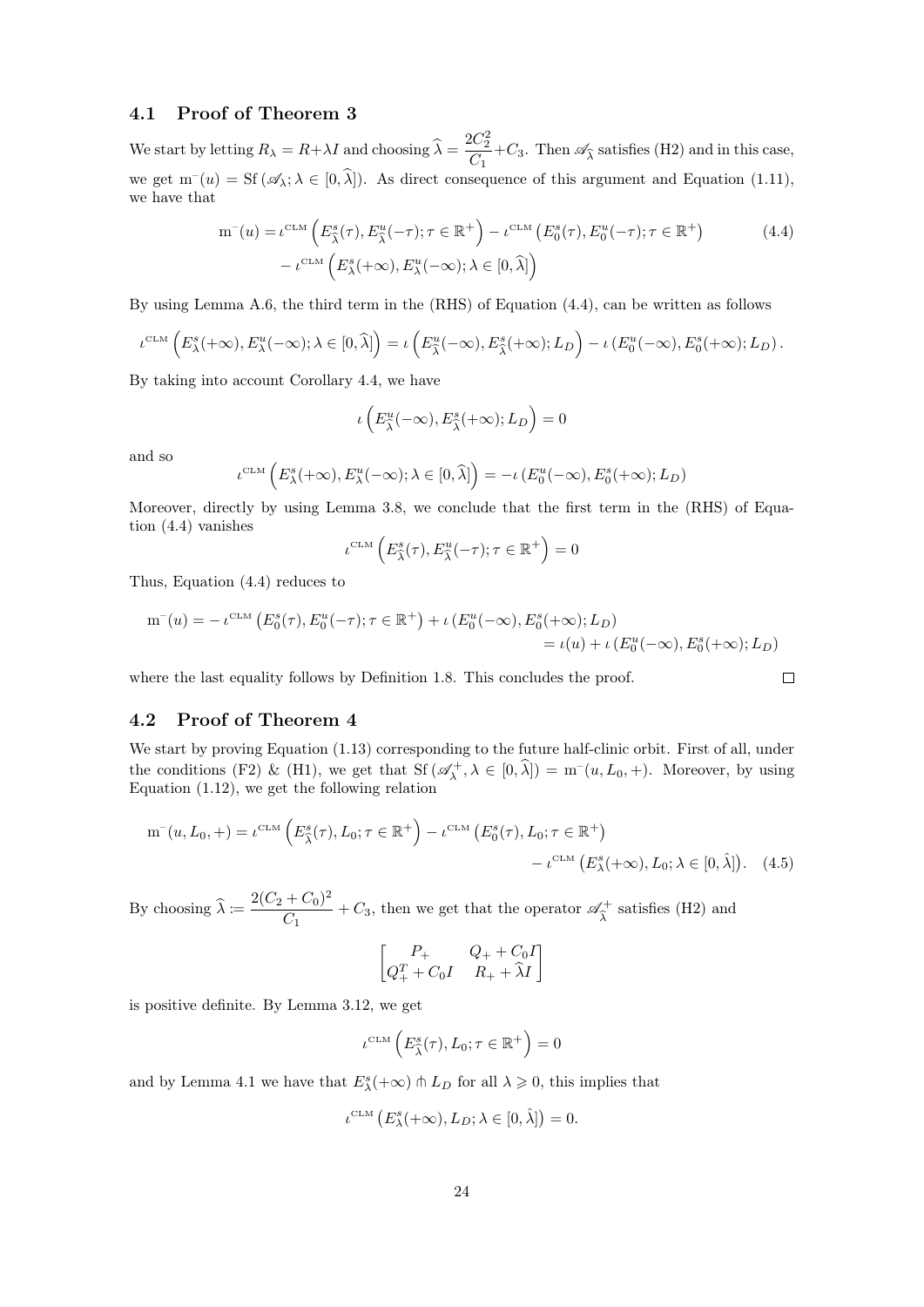By taking into account Remark [4.5](#page-22-3) we get that

$$
m^+\left(\mathfrak{Q}(L_D, L_0, E_{\lambda}^u(+\infty))\right) = 0
$$
 for all  $\lambda \geq \frac{2(C_2 + C_0)^2}{C_1} + C_3$ ,

and so by Equation [\(4.5\)](#page-23-3), Definition [A.3,](#page-26-2) Equation [\(A.3\)](#page-26-3) and finally Equation [\(A.2\)](#page-25-3), we have

$$
m^{-}(u, L_{0}, +) = \iota_{L_{0}}^{+}(u) - \iota^{\text{CLM}} (E_{\lambda}^{s}(+\infty), L_{0}; \lambda \in [0, \hat{\lambda}])
$$
  
\n
$$
= \iota_{L_{0}}^{+}(u) - (\iota^{\text{CLM}} (E_{\lambda}^{s}(+\infty), L_{0}; \lambda \in [0, \hat{\lambda}]) - \iota^{\text{CLM}} (E_{\lambda}^{s}(+\infty), L_{D}; \lambda \in [0, \hat{\lambda}])
$$
  
\n
$$
= \iota_{L_{0}}^{+}(u) - s(L_{D}, L_{0}; E_{0}^{s}(+\infty), E_{\lambda}^{s}(+\infty))
$$
  
\n
$$
= \iota_{L_{0}}^{+}(u) - \iota(L_{D}, L_{0}, E_{\lambda}^{s}(+\infty)) + \iota(L_{D}, L_{0}, E_{0}^{s}(+\infty))
$$
  
\n
$$
= \iota_{L_{0}}^{+}(u) - m^{+} \left( \mathfrak{Q} (L_{D}, L_{0}, E_{\lambda}^{u}(+\infty)) \right) - \dim (L_{D} \cap E_{\lambda}^{s}(+\infty))
$$
  
\n
$$
+ \dim (L_{D} \cap L_{0} \cap E_{\lambda}^{s}(+\infty)) + \iota(L_{D}, L_{0}, E_{0}^{s}(+\infty))
$$
  
\n
$$
= \iota_{L_{0}}^{+}(u) + \iota(L_{D}, L_{0}, E_{0}^{s}(+\infty))
$$

Arguing as before and by using once again Equation [\(1.11\)](#page-7-4) and Remark [4.5,](#page-22-3) we have

$$
m^-(u, L_0, -) = \iota_{L_0}^-(u) - \iota^{\text{CLM}} (L_0, E^u_\lambda(-\infty); \lambda \in [0, \hat{\lambda}])
$$
  
\n
$$
= \iota_{L_0}^-(u) - \iota \left( E^u_{\hat{\lambda}}(-\infty), L_0; L_D \right) + \iota \left( E^u_0(-\infty), L_0; L_D \right)
$$
  
\n
$$
= \iota_{L_0}^-(u) - m^+ \left( \mathfrak{Q} \left( E^u_{\hat{\lambda}}(-\infty), L_0, L_D \right) \right) + \iota \left( E^u_0(-\infty), L_0; L_D \right)
$$
  
\n
$$
= \iota_{L_0}^-(u) + \iota \left( E^u_0(-\infty), L_0; L_D \right).
$$

 $\Box$ 

 $\Box$ 

This concludes the proof.

#### <span id="page-24-0"></span>4.3 Proof of Corollary [1.13](#page-10-2)

We start by proving Equation [\(1.15\)](#page-10-5). By invoking Equation [\(1.13\)](#page-9-3), Definition [A.3](#page-26-2) and Equation [\(A.3\)](#page-26-3), we get that

$$
m^-(u, L_0, +) - m^-(u, L_D, +) = \iota_{L_0}^+(u) + \iota(L_D, L_0, E_0^s(+\infty)) - \iota_{L_D}^+(u)
$$
  
= -(\iota^{CLM} (E^s(t), L\_0; t \in \mathbb{R}^+) - \iota^{CLM} (E^s(t), L\_D; t \in \mathbb{R}^+) + \iota(L\_D, L\_0, E\_0^s(+\infty))  
= -s(L\_D, L\_0, E\_0^s(0), E\_0^s(+\infty)) + \iota(L\_D, L\_0, E\_0^s(+\infty))  
= -\iota(L\_D, L\_0, E\_0^s(+\infty)) + \iota(L\_D, L\_0, E\_0^s(0)) + \iota(L\_D, L\_0, E\_0^s(+\infty))  
= \iota(L\_D, L\_0, E\_0^s(0))

We finally prove Equation [\(1.16\)](#page-10-6). Once again, by invoking Equation [\(1.14\)](#page-9-4), Definition [A.3](#page-26-2) and Equation [\(A.3\)](#page-26-3), we get

$$
m^-(u, L_0, -) - m^-(u, L_D, -) = \iota_{L_0}^-(u) + \iota(E_0^u(-\infty), L_0; L_D) - \iota_{L_D}^-(u)
$$
  
\n
$$
= \iota^{CLM} (L_D, E^u(-t); t \in \mathbb{R}^+) - \iota^{CLM} (L_0, E^u(-t); t \in \mathbb{R}^+) + \iota(E_0^u(-\infty), L_0; L_D)
$$
  
\n
$$
= s (E^u(0), E^u(-\infty); L_0, L_D) + \iota(E_0^u(-\infty), L_0; L_D)
$$
  
\n
$$
= \iota(E^u(0), L_0, L_D) - \iota(E^u(-\infty), L_0; L_D) + \iota(E^u(-\infty), L_0; L_D)
$$
  
\n
$$
= \iota(E^u(0), L_0, L_D).
$$

This concludes the proof.

## <span id="page-24-1"></span>A Maslov, Hörmander and triple index

This last section is devoted to recall some basic definitions, well-known results and main properties of the Maslov index and interrelated invariants that we used throughout the paper.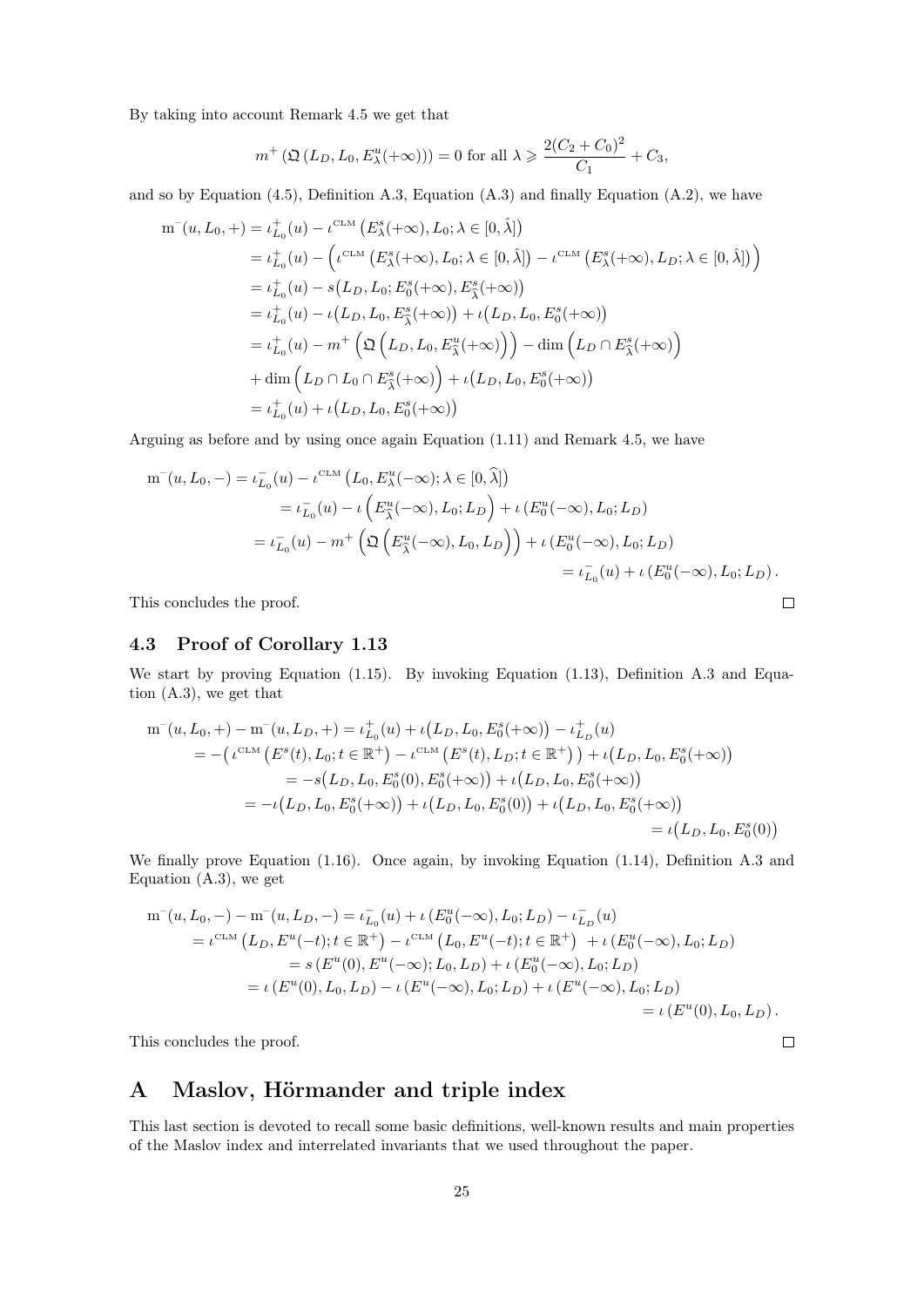#### <span id="page-25-0"></span> $A.1$  $L^{\text{CLM}}$ -index

In the standard symplectic space  $(\mathbb{R}^{2n}, \omega)$ , we denote by  $L(n)$  the set of all Lagrangian subspaces of  $(\mathbb{R}^{2n}, \omega)$  and we refer to as the *Lagrangian Grassmannian* of  $(\mathbb{R}^{2n}, \omega)$ . For  $a, b \in \mathbb{R}$  with  $a < b$ , we denote by  $\mathscr{P}([a, b]; \mathbb{R}^{2n})$  the space of all ordered pairs of continuous maps of Lagrangian subspaces  $L : [a, b] \ni t \longmapsto L(t) \coloneqq (L_1(t), L_2(t)) \in L(n) \times L(n)$  equipped with the compact-open topology. Following authors in [\[CLM94\]](#page-27-7) we are in position to briefly recall the definition of the *Maslov index* for pairs of Lagrangian subspaces, that will be denoted throughout the paper by the symbol  $\iota^{\text{CLM}}$ . Loosely speaking, given the pair  $L = (L_1, L_2) \in \mathscr{P}([a, b]; \mathbb{R}^{2n})$ , this index counts with signs and multiplicities the number of instants  $t \in [a, b]$ that  $L_1(t) \cap L_2(t) \neq \{0\}.$ 

Definition A.1. The CLM-index is the unique integer valued function

$$
\iota^{\mathrm{CLM}} : \mathscr{P}([a, b]; \mathbb{R}^{2n}) \ni L \longmapsto \iota^{\mathrm{CLM}}(L; [a, b]) \in \mathbb{Z}
$$

satisfying the Properties I-VI given in [\[CLM94,](#page-27-7) Section 1] .

For the sake of the reader we list a couple of properties of the  $\iota^{\text{CLM}}$ - index that we shall frequently use along the paper.

• (Reversal) Let  $L := (L_1, L_2) \in \mathscr{P}([a, b]; \mathbb{R}^{2n})$ . Denoting by  $\widehat{L} \in \mathscr{P}([-b, -a]; \mathbb{R}^{2n})$  the path traveled in the opposite direction and by setting  $\hat{L} := (L_1(-s), L_2(-s))$ , then we get

$$
\iota^{\mathrm{CLM}}(\widehat{L};[-b,-a]) = -\iota^{\mathrm{CLM}}(\Lambda;[a,b]).
$$

• (Symplectic invariance) Let  $L := (L_1, L_2) \in \mathscr{P}([a, c]; \mathbb{R}^{2n})$  and  $\phi \in \mathscr{C}^0([a, b], Sp(2n, \mathbb{R}))$ . Then we have  $\iota^{\text{CLM}}(\phi(t)L_1(t), \phi(t)L_2(t), t \in [a, b]) = \iota^{\text{CLM}}(L_1(t), L_2(t), t \in [a, b])$ .

### <span id="page-25-1"></span>A.2 The triple and Hörmander index

Recently, Zhu et al. in the interesting paper [\[ZWZ18\]](#page-29-2) deeply investigated the Hörmander index studying, in particular, its relation with respect to the so-called *triple index* in a slight generalized (in fact isotropic) setting. Given three isotropic subspaces  $\alpha, \beta$  and  $\delta$  in  $(\mathbb{R}^{2n}, \omega)$ , we define the quadratic form  $\Omega$  as follows

$$
\mathfrak{Q} \coloneqq \mathfrak{Q}(\alpha,\beta;\delta) : \alpha \cap (\beta + \delta) \to \mathbb{R} \quad \text{ given by } \quad \mathfrak{Q}(x_1,x_2) = \omega(y_1,z_2),
$$

where for  $j = 1, 2, x_j = y_j + z_j \in \alpha \cap (\beta + \delta)$  and  $y_j \in \beta, z_j \in \delta$ . By invoking [\[ZWZ18,](#page-29-2) Lemma 3.3, in the particular case in which  $\alpha$ ,  $\beta$ ,  $\delta$  are Lagrangian subspaces, we get

<span id="page-25-4"></span><span id="page-25-3"></span>
$$
\ker \mathfrak{Q}(\alpha, \beta; \delta) = \alpha \cap \beta + \alpha \cap \delta.
$$

Following Duistermaat [\[Dui76,](#page-27-9) Equation (2.6)], we are in position to define the *triple index* in terms of the quadratic form  $\mathfrak Q$  defined above.

<span id="page-25-2"></span>**Definition A.2.** Let  $\alpha, \beta$  and  $\kappa$  be three Lagrangian subspaces of symplectic vector space  $(\mathbb{R}^{2n}, \omega)$ . Then the *triple index of the triple*  $(\alpha, \beta, \kappa)$  is defined by

$$
\iota(\alpha,\beta,\kappa) = m^{-}(\mathfrak{Q}(\alpha,\delta;\beta)) + m^{-}(\mathfrak{Q}(\beta,\delta;\kappa)) - m^{-}(\mathfrak{Q}(\alpha,\delta;\kappa)), \tag{A.1}
$$

where  $\delta$  is a Lagrangian subspace such that  $\delta \cap \alpha = \delta \cap \beta = \delta \cap \kappa = (0)$ .

By [\[ZWZ18,](#page-29-2) Lemma 3.13], the triple index given in Equation [\(A.1\)](#page-25-4) can be characterized as follows

$$
\iota(\alpha,\beta,\kappa) = m^+\big(\mathfrak{Q}(\alpha,\beta;\kappa)\big) + \dim\big(\alpha \cap \kappa) - \dim(\alpha \cap \beta \cap \kappa)\big). \tag{A.2}
$$

Another closely related symplectic invariant is the so-called *Hörmander index* which particular important in order to measure the difference of the (relative) Maslov index computed with respect to two different Lagrangian subspaces. (We refer the interested reader to the celebrated and beautiful paper [\[RS93\]](#page-29-3) and references therein).

Let  $V_0, V_1, L_0, L_1$  be four Lagrangian subspaces and  $L \in \mathscr{C}^0([0,1], L(n))$  be such that  $L(0) = L_0$ and  $L(1) = L_1$ .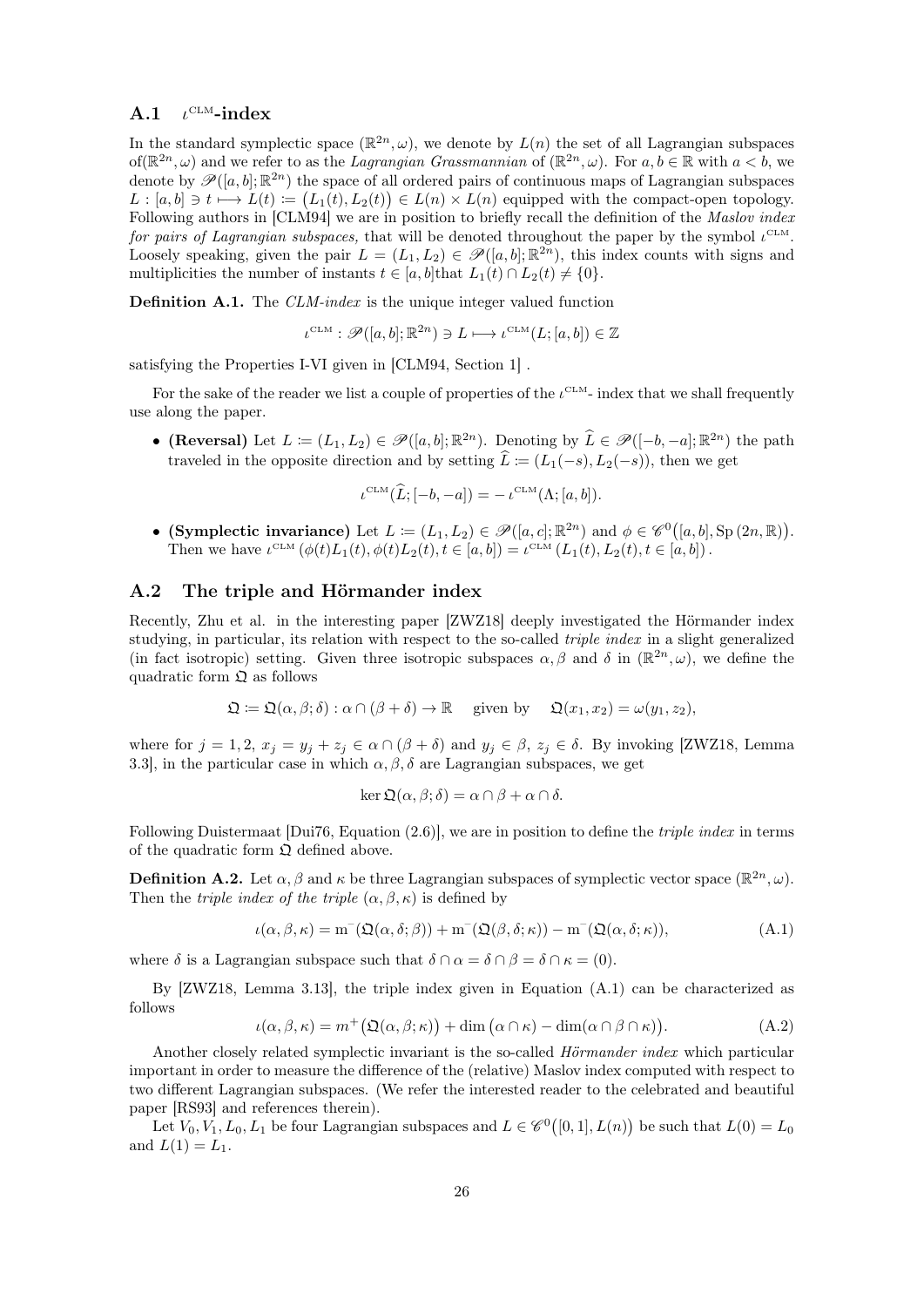<span id="page-26-2"></span>**Definition A.3.** Let L,  $V \in \mathcal{C}^0([0,1], L(n))$  be such that  $L(0) = L_0$ ,  $L(1) = L_1$ ,  $V(0) = V_0$  and  $V(1) = V_1$ , the Hörmander index is the integer defined by

$$
s(L_0, L_1; V_0, V_1) = \iota^{\text{CLM}}(V_1, L(t); t \in [0, 1]) - \iota^{\text{CLM}}(V_0, L(t)); t \in [0, 1]
$$
  
=  $\iota^{\text{CLM}}(V(t), L_1; t \in [0, 1]) - \iota^{\text{CLM}}(V(t), L_0; t \in [0, 1])$ 

Remark A.4. As direct consequence of the fixed endpoints homotopy invariance of the  $i^{\text{CLM}}$ -index, is actually possible to prove that Definition [A.3](#page-26-2) is well-posed, meaning that it is independent on the path L joining the two Lagrangian subspaces  $L_0, L_1$ . (Cf. [\[RS93\]](#page-29-3) for further details).

Let now be given four Lagrangian subspaces, namely  $\lambda_1, \lambda_2, \kappa_1, \kappa_2$  of symplectic vector space  $(\mathbb{R}^{2n},\omega)$ . By [\[ZWZ18,](#page-29-2) Theorem 1.1], the Hörmander index  $s(\lambda_1,\lambda_2;\kappa_1,\kappa_2)$  can be expressed in terms of the triple index as follows

$$
s(\lambda_1, \lambda_2; \kappa_1, \kappa_2) = \iota(\lambda_1, \lambda_2, \kappa_2) - \iota(\lambda_1, \lambda_2, \kappa_1) = \iota(\lambda_1, \kappa_1, \kappa_2) - \iota(\lambda_2, \kappa_1, \kappa_2). \tag{A.3}
$$

In particular, by using Equation [\(A.3\)](#page-26-3) the following result holds.

<span id="page-26-4"></span>**Lemma A.5.** [\[HWY18\]](#page-28-12) Let  $L_0$ ,  $L \in L(n)$  and  $L \in \mathscr{C}^0([0,1], L(n))$ . If  $L(t)$  is transversal to L for every  $t \in [0,1]$  (meaning that  $L(t) \cap L = (0)$ ), then we get

<span id="page-26-3"></span>
$$
\iota^{\mathrm{CLM}}(L_0, L(t); t \in [0,1]) = \iota(L(1), L_0; L) - \iota(L(0), L_0; L).
$$

Being triple index symplectic invariant, meaning that if  $\alpha, \beta, \kappa \in L(n)$  and  $\phi \in \text{Sp}(2n, \mathbb{R})$  then we get that  $\iota(\phi\alpha, \phi\beta, \phi\kappa) = \iota(\alpha, \beta, \kappa)$ . By using the symplectic invariance, it is not difficult to generalize Lemma [A.5](#page-26-4) to the case of a pair of Lagrangian paths. More precisely the following result holds.

<span id="page-26-1"></span>**Lemma A.6.** Let  $L_1(t)$  and  $L_2(t)$  be two paths in  $L(n)$  with  $t \in [0,1]$  and assume that  $L_1(t)$  and  $L_2(t)$  are both transversal to the (fixed) Lagrangian subspace L. Then we get

$$
\iota^{\text{CLM}}\left(L_1(t), L_2(t); t \in [0, 1]\right) = \iota\big(L_2(1), L_1(1); L\big) - \iota\big(L_2(0), L_1(0); L\big).
$$

*Proof.* Let  $\mathbb{R}^{2n} = L \oplus JL$ . Since  $L_1(t)$  and  $L_2(t)$  both transversal to L, then we get that  $L_1(t)$  and  $L_2(t)$  both have the Lagrangian frames given by  $\begin{bmatrix} M(t) \\ I \end{bmatrix}$ I  $\Big]$  and  $\Big[ \begin{matrix} N(t) \\ I \end{matrix} \Big]$ I respectively, where  $M(t)$  and  $N(t)$  are both symmetric matrices for all  $t \in [0, 1]$ . We define another path of symplectic matrices as follows  $T(t) \coloneqq \begin{bmatrix} I & M(0) - M(t) \\ 0 & I \end{bmatrix}$  $0$   $I$ . By a straightforward calculations we get

$$
T(t)L_1(t) = \left\{ \begin{bmatrix} M(0)v \\ v \end{bmatrix} \middle| v \in \mathbb{R}^n \right\} \text{ and } T(t)L_2(t) = \left\{ \begin{bmatrix} N(t)v - M(t)v + M(0)v \\ v \end{bmatrix} \middle| v \in \mathbb{R}^n \right\}.
$$

Thus we get

$$
\iota^{\text{CLM}}(L_1(t), L_2(t); t \in [0, 1]) = \iota^{\text{CLM}}(T(t)L_1(t), T(t)L_2(t); t \in [0, 1])
$$
  
=  $\iota(T(1)L_2(1), T(1)L_1(1), L) - \iota(T(0)L_2(0), T(0)L_1(0), L)$   
=  $\iota(L_2(1), L_1(1), L) - \iota(L_2(0), L_1(0), L).$ 

$$
\Box
$$

### <span id="page-26-0"></span>B Spectral flow

For reader's conventience, we first give a simple introduction of spectral flow. Let  $(\mathcal{H}, (\cdot, \cdot))$  be a real separable Hilbert space and we denote by  $\mathscr{CF}^{sa}(\mathcal{H})$  the space of all closed self-adjoint and Fredholm operators equipped with the *gap topology*, namely the topology is induced by the *gap* metric  $d_G(T_1, T_2) \coloneqq ||P_1 - P_2||_{\mathscr{L}(\mathcal{H})}$ , where  $P_1, P_2$  denotes the projection onto the graph of  $T_1, T_2$ respectively. Given  $T \in \mathscr{CF}^{sa}(\mathcal{H})$  and  $a, b \notin \sigma(T)$ , we set  $P_{[a,b]}(T) := \Re\left(\frac{1}{2\pi\sqrt{T}}\right)$  $\frac{1}{2\pi i}\int_{\gamma} (\lambda I - T^{\mathbb C})^{-1} d\,\lambda\bigg)$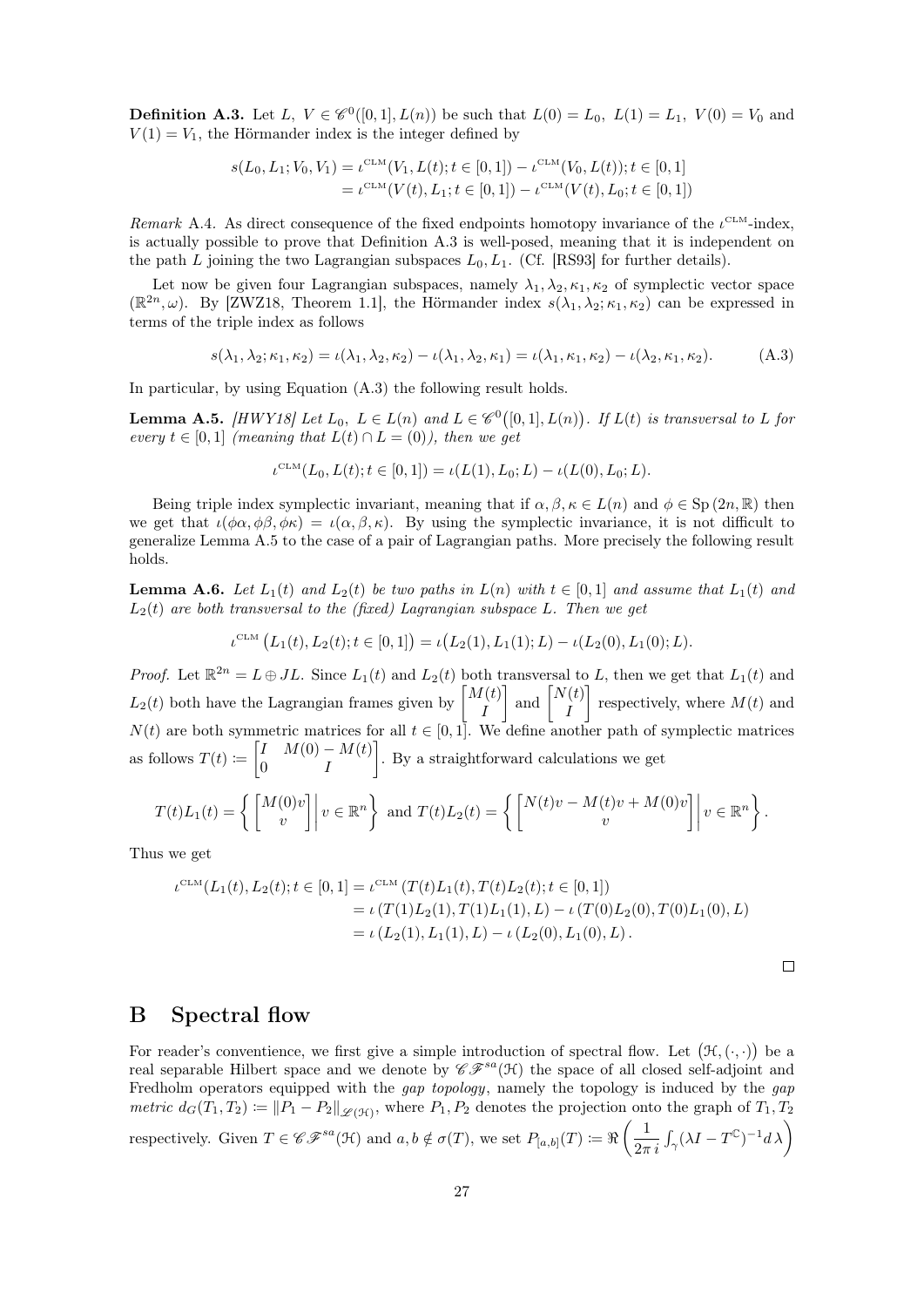where  $\gamma$  stands for the circle of radius  $(b - a)/2$  around the point  $(a + b)/2$ . We recall that if  $[a, b] \subset \sigma(T)$  consists of isolated eigenvalues of finite multiplicity, then rge  $P_{[a, b]}(T) = E_{[a, b]}(T)$  :=  $\bigoplus_{\lambda \in [a,b]} \ker(\lambda I - T)$ . Let  $\mathcal A : [a,b] \to \mathscr{CF}^{sa}(\mathfrak{H})$  be a continuous path. As a direct consequence of [\[BLP05,](#page-27-10) Proposition 2.10], for every  $t \in [a, b]$ , there exists  $a > 0$  and an open connected neighborhood  $\mathcal{N}_{t,a} \subset \mathscr{CF}^{sa}(\mathfrak{H})$  of  $\mathcal{A}(t)$  such that  $\pm a \notin \sigma(T)$  for all  $T \in \mathcal{N}_{t,a}$ . The map  $\mathcal{N}_{t,a} \in$  $T \mapsto P_{[-a,a]}(T) \in \mathscr{L}(\mathcal{H})$  is continuous and hence the rank of  $\mathcal{P}_{[-a,a]}(T)$  does not depends on  $T \in \mathcal{N}_{t,a}$ . Now let us consider the open covering of the interval I given by the pre-images of the neighborhoods  $N_{t,a}$  through A and by choosing a sufficiently fine partition of the interval [a, b] having diameter less than the Lebesgue number of the covering, we can find  $a =: t_0 < t_1 < \cdots <$  $t_n := b$ , operators  $T_i \in \mathscr{CF}^{sa}(\mathfrak{H})$  and positive real numbers $a_i, i = 1, \ldots, n$  in such a way the restriction of the path A on the interval  $[t_{i-1}, t_i]$  belongs to the the neighborhood  $\mathcal{N}_{t_i, a_i}$  and hence the dim  $E_{[-a_i,a_i](\mathcal{A}_t)}$  is constant for  $t \in [t_{i-1},t_i], i = 1,\ldots,n$ .

**Definition B.1.** The spectral flow of A on the interval  $[a, b]$  is defined by

$$
\text{Sf}(\mathcal{A}_{\lambda}; \lambda \in [a, b]) := \sum_{i=1}^{N} \dim E_{[0, a_i]}(\mathcal{A}_{t_i}) - \dim E_{[0, a_i]}(\mathcal{A}_{t_{i-1}}) \in \mathbb{Z}.
$$

Before closing this section, closely following [\[HW18\]](#page-28-16), we recall the definition of positive curve.

<span id="page-27-8"></span>**Definition B.2.** [\[HW18\]](#page-28-16) Let  $A : [a, b] \to \mathscr{CF}^{sa}(\mathcal{H})$  be a continuous curve. The curve A is named *positive curve* if  $\{\lambda \mid \ker A_\lambda \neq 0\}$  is finite and

$$
\mathrm{Sf}\left(\mathcal{A}_{\lambda};\lambda\in[a,b]\right)=\sum_{a<\lambda\leqslant b}\dim\ker\mathcal{A}_{\lambda}.
$$

### References

- <span id="page-27-6"></span>[AM03] ABBONDANDOLO, ALBERTO; MAJER, PIETRO Ordinary differential operators in Hilbert spaces and Fredholm pairs. Math. Z. 243 (2003), no. 3, 525–562.
- <span id="page-27-5"></span>[APS76] ATIYAH, M. F., PATODI, V. K., AND SINGER, I. M. Spectral asymmetry and Riemannian geometry. III. Math. Proc. Cambridge Philos. Soc. 79, 01 (jan 1976), 71
- <span id="page-27-4"></span>[BHPT19] Barutello, Vivina; Hu, Xijun; Portaluri, Alessandro; Terracini Susanna An Index theory for asymptotic motions under singular potentials Preprint available [https:](https://arxiv.org/abs/1705.01291) [//arxiv.org/abs/1705.01291](https://arxiv.org/abs/1705.01291)
- <span id="page-27-2"></span>[BJP16] Barutello, Vivina; Jadanza, Riccardo D.; Portaluri, Alessandro Morse index and linear stability of the Lagrangian circular orbit in a three-body-type problem via index theory. Arch. Ration. Mech. Anal. 219 (2016), no. 1, 387–444.
- <span id="page-27-1"></span>[BJP14] Barutello, Vivina L.; Jadanza, Riccardo D.; Portaluri, Alessandro Linear instability of relative equilibria for n-body problems in the plane. J. Differential Equations 257 (2014), no. 6, 1773–1813.
- <span id="page-27-10"></span>[BLP05] Booss-Bavnbek, Barhnelm; Lesch, Matthias; Phillips, John Unbounded Fredholm operators and spectral flow. C
- <span id="page-27-7"></span>[CLM94] Cappell, Sylvain E.; Lee, Ronnie; Miller, Edward Y. On the Maslov index. Comm. Pure Appl. Math. 47 (1994), no. 2, 121–186.
- <span id="page-27-3"></span>[CH07] CHEN, CHAO-NIEN; HU, XIJUN Maslov index for homoclinic orbits of Hamiltonian systems. Ann. Inst. H. Poincaré Anal. Non Linéaire 24 (2007), no. 4, 589–603.
- <span id="page-27-9"></span>[Dui76] Duistermaat, J.J. On the Morse index in variational calculus. Advances in Mathematics, 21 (1976), no.2, 173-195.
- <span id="page-27-0"></span>[Hel94] HELFER, ADAM D. Conjugate points on spacelike geodesics or pseudo-self-adjoint Morse-Sturm-Liouville systems. Pacific J. Math. 164 (1994), no. 2, 321–350.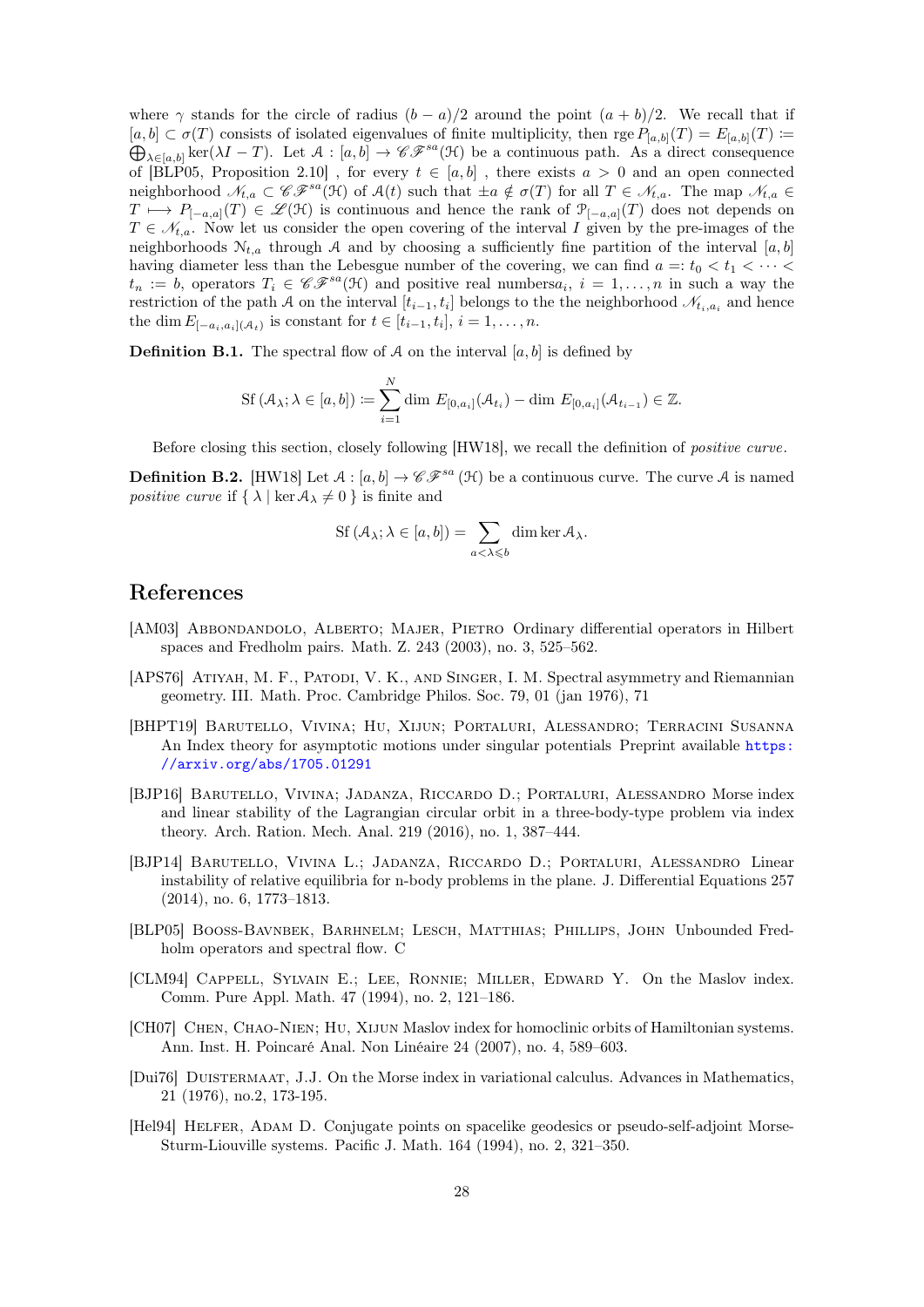- <span id="page-28-13"></span>[HP17] Hu, Xijun; Portaluri, Alessandro Index theory for heteroclinic orbits of Hamiltonian systems. Calc. Var. Partial Differential Equations 56 (2017), no. 6, Art. 167, 24 pp. Preprint available on <https://arxiv.org/abs/1703.03908>
- <span id="page-28-10"></span>[HP19] Hu, Xijun; Portaluri, Alessandro Bifurcation of heteroclinic orbits via an index theory. Math. Z. 292 (2019), no. 1-2, 705–723. Preprint available on [https://arxiv.org/](https://arxiv.org/pdf/1704.06806.pdf) [pdf/1704.06806.pdf](https://arxiv.org/pdf/1704.06806.pdf)
- <span id="page-28-8"></span>[HPX19] Hu, Xijun; Portaluri, Alessandro; Xing, Qin Morse index and stability of the planar N-vortex problem Preprint available on <https://arxiv.org/pdf/1905.05297.pdf>
- <span id="page-28-6"></span>[HPY17] Hu, Xijun; Portaluri, Alessandro; Yang Ran A dihedral Bott-type iteration formula and stability of symmetric periodic orbits. Calc. Var. Partial Differential Equations 59 (2020) no.2, Paper No. 51. Preprint available on <https://arxiv.org/pdf/1705.09173.pdf>
- <span id="page-28-7"></span>[HPY19] Hu, Xijun; Portaluri, Alessandro; Yang Ran Instability of semi-Riemannian closed geodesics. Nonlinearity 32 (2019), no. 11, 4281-4316. Preprint available on [https://arxiv.](https://arxiv.org/pdf/1706.07619.pdf) [org/pdf/1706.07619.pdf](https://arxiv.org/pdf/1706.07619.pdf)
- <span id="page-28-3"></span>[HS09] Hu, Xijun; Sun, Shanzhong Index and Stability of Symmetric Periodic Orbits in Hamiltonian Systems with Application to Figure-Eight Orbit. Comm. Math. Phys. 290 (2009), 737–777.
- <span id="page-28-4"></span>[HS10] Hu, Xijun; Sun, Shanzhong Morse index and stability of elliptic Lagrangian solutions in the planar three-body problem. Adv. Math. 223 (2010), no. 1, 98–119.
- <span id="page-28-5"></span>[HLS14] Hu, Xijun; Long, Yiming; Sun, Shanzhong Linear stability of elliptic Lagrangian solutions of the planar three-body problem via index theory. Arch. Ration. Mech. Anal. 213 (2014), no. 3, 993–1045.
- <span id="page-28-16"></span>[HW18] Hu, Xijun; Wu, Li Decomposition of Spectral flow and Bott-type Iteration Formula. Preprint available at  $arXiv:1808.04268v1$ .
- <span id="page-28-12"></span>[HWY18] Hu, Xijun; Wu, Li; Ran, Yang Morse index theorem of Lagrangian systems and stability of brake orbit. J. Dynam. Differential Equations (2018), https://doi.org/10.1007/s10884- 018-9711-x
- <span id="page-28-15"></span>[Kat80] Kato, Tosio Perturbation Theory for Linear Operators Springer, New York, 1980.
- <span id="page-28-0"></span>[MPP05] Musso, Monica; Pejsachowicz, Jacobo; Portaluri, Alessandro, A Morse index theorem for perturbed geodesics on semi-Riemannian manifolds. Topol. Methods Nonlinear Anal. 25 (2005), no. 1, 69–99.
- <span id="page-28-1"></span>[MPP07] Musso, Monica; Pejsachowicz, Jacobo; Portaluri, Alessandro Morse index and bifurcation of p-geodesics on semi Riemannian manifolds. ESAIM Control Optim. Calc. Var. 13 (2007), no. 3, 598–621.
- <span id="page-28-2"></span>[PPT04] Piccione, Paolo; Portaluri, Alessandro; Tausk, Daniel V. Spectral flow, Maslov index and bifurcation of semi-Riemannian geodesics. Ann. Global Anal. Geom. 25 (2004), no. 2, 121–149.
- <span id="page-28-9"></span>[PW16] Portaluri, Alessandro; Waterstraat Nils A K-theoretical Invariant and Bifurcation for Homoclinics of Hamiltonian Systems. J. Fixed Point Theory Appl. 19 (2017), no. 1, 833–851. Preprint available on <https://arxiv.org/abs/1605.08402>
- <span id="page-28-11"></span>[PWY19] Alessandro Portaluri, Li Wu, Ran Yang Linear instability for periodic orbits of non-autonomous Lagrangian systems Preprint available on [https://arxiv.org/abs/1907.](https://arxiv.org/abs/1907.05864) [05864](https://arxiv.org/abs/1907.05864)
- <span id="page-28-14"></span>[RS05a] Rabier, Patrick J.; Stuart, Charles A. A Sobolev space approach to boundary value problems on the half-line. Commun. Contemp. Math. 7 (2005), no. 1, 1–36.